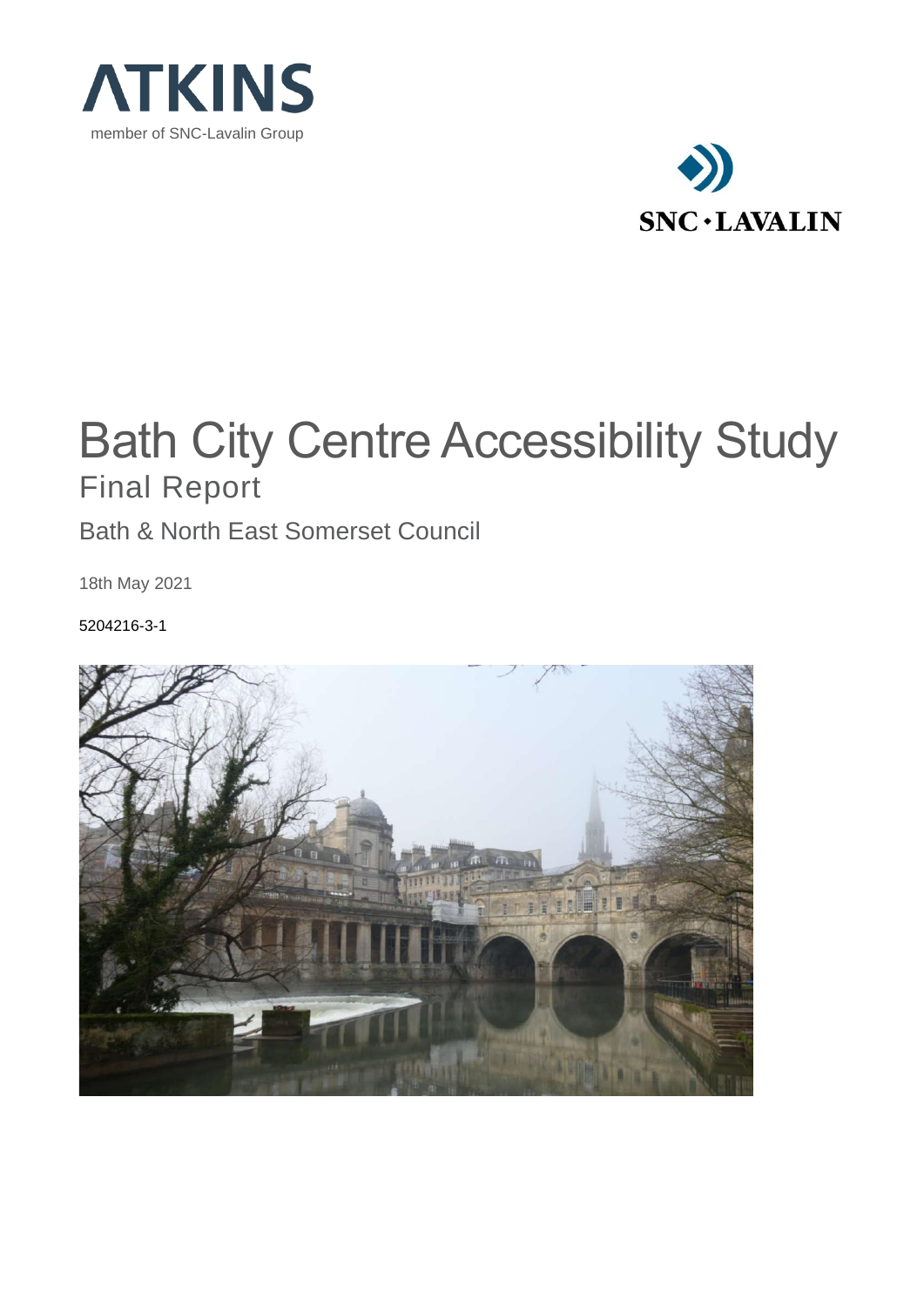# **Notice**



## **Formats:**

We have used minimum 12pt text for the body of the text used within the report when printed at A4 size. Best endeavours have been perused to enable screen reading. Please advise if you have any difficulties accessing this document.

If you require a copy of the findings of this report in an alternative format including easy read, audio, braille, or alternative languages, please contact Equality@bathnes.gov.uk or telephone 01225 39 40 41

## **Limitation of Scope:**

This document and its contents have been prepared and are intended solely as an advisory report for Bath & North East Somerset Council. It does not constitute a specification.

Atkins/ SNC-Lavalin assumes no responsibility to any other party in respect of or arising out of or in connection with this document and/or its contents.

This document has 60 pages including the cover.

Document history

Document title: Final Report

Document reference: 5204216-3

| <b>Revisi</b><br><b>on</b> | Purpose<br>description   | Originated | Checked   | <b>Reviewed</b> | Authorised | Date                              |
|----------------------------|--------------------------|------------|-----------|-----------------|------------|-----------------------------------|
| Rev<br>1.0                 | Advisory<br>Interim      | <b>SM</b>  | <b>NA</b> | <b>TB</b>       | <b>NC</b>  | 16 <sup>th</sup> February<br>2021 |
| Rev<br>2.0                 | Advisory<br><b>Draft</b> | <b>SM</b>  | <b>JC</b> | TB              | <b>NC</b>  | 31 <sup>st</sup> March<br>2021    |
| Rev<br>3.1                 | Advisory<br>Final -1     | <b>SM</b>  | <b>JC</b> | <b>SM</b>       | <b>NC</b>  | 18th May 2021                     |
|                            |                          |            |           |                 |            |                                   |
|                            |                          |            |           |                 |            |                                   |

Client signoff

| Client                   | <b>Bath &amp; North East Somerset Council</b> |
|--------------------------|-----------------------------------------------|
| Project                  | <b>Bath City Centre Accessibility Study</b>   |
| Job number               | 5204216                                       |
| Client<br>signature/date |                                               |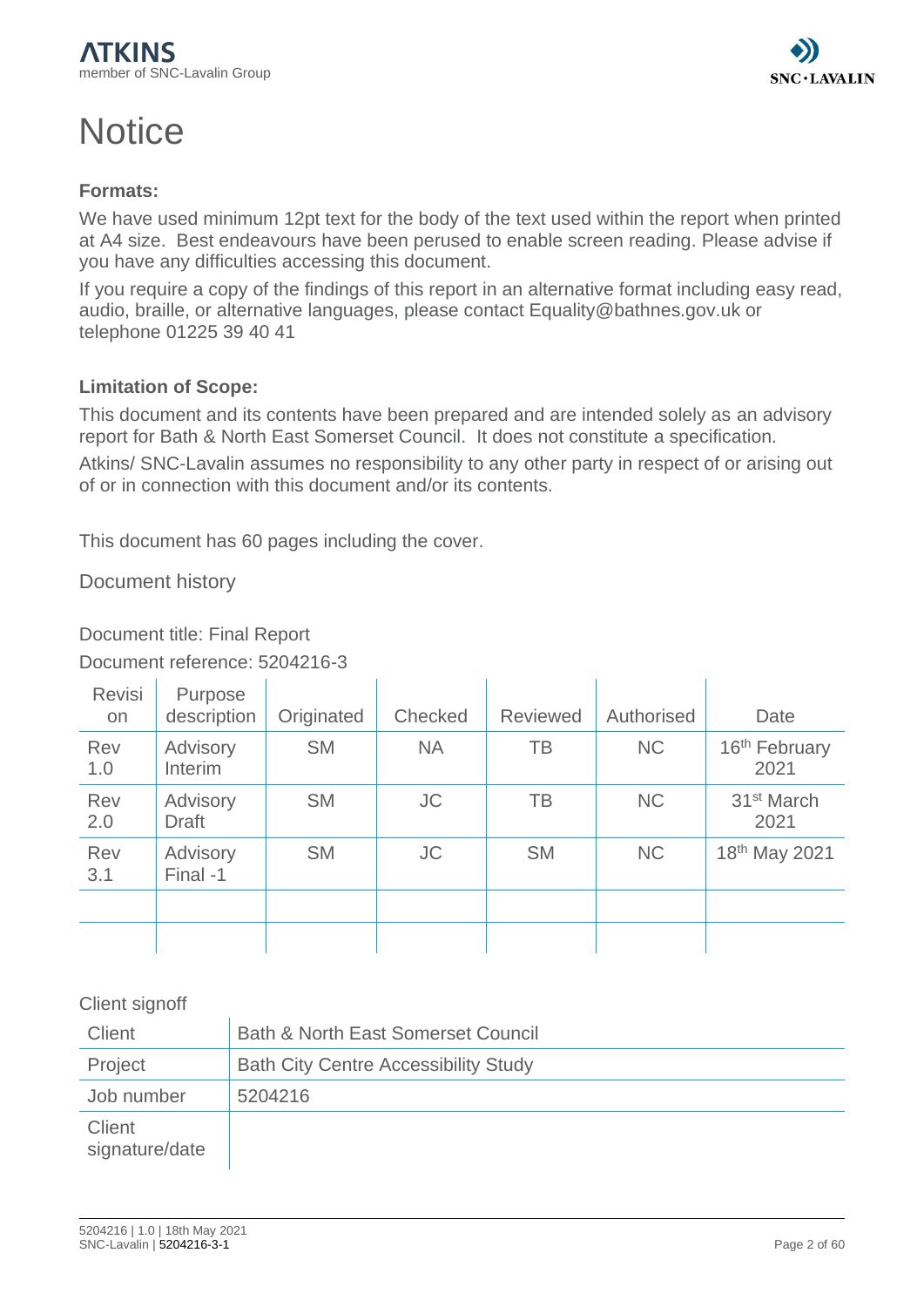# **Contents**

| Chapter | Page |
|---------|------|
|         |      |

| <b>Preface</b> |                                                                 | 5               |
|----------------|-----------------------------------------------------------------|-----------------|
| 1.             | <b>Introduction</b>                                             | $6\phantom{1}6$ |
| 2.             | <b>Executive Summary</b>                                        | $6\phantom{1}6$ |
| 2.1.           | <b>Addendum to Executive Summary:</b>                           | $\overline{7}$  |
| 3.             | <b>Report Scope</b>                                             | 11              |
| 3.1.           | <b>Legislative Context</b>                                      | 11              |
| 3.2.           | <b>Limitations of Report</b>                                    | 11              |
| 4.             | <b>Methodology</b>                                              | 12              |
| 4.1.           | <b>Methodology Outline</b>                                      | 12              |
| 4.2.           | Methodology Approach                                            | 13              |
| 4.3.           | <b>Methodology Reach</b>                                        | 14              |
| 4.4.           | Stage 1 - Initial Evidence Gathering                            | 14              |
| 4.5.           | Stage 2 – Initial Assessment - leading to this Interim Report   | 15              |
| 4.6.           | Stage 3 - Stakeholder Engagement                                | 15              |
| 4.7.           | Stage 4 - Final Assessment - leading to this Final Report       | 16              |
| 4.8.           | Programme                                                       | 16              |
| 5.             | <b>Evidence / Examples</b>                                      | 17              |
| 5.1.           | <b>Public Consultation</b>                                      | 17              |
| 5.2.           | Stakeholder Engagement                                          | 19              |
| 5.3.           | A Stakeholder's Analysis                                        | 27              |
| 5.4.           | <b>Other Stakeholder Evidence</b>                               | 31              |
| 5.5.           | <b>B&amp;NES's Preliminary Post-Consultation Considerations</b> | 31              |
| 5.6.           | <b>Examples from other Cities</b>                               | 34              |
| 6.             | <b>Observations</b>                                             | 36              |
| 6.1.           | <b>Persona Narratives</b>                                       | 36              |
|                | 6.2. Scenarios                                                  | 36              |
| 6.3.           | The "Mobility" Narrative                                        | 36              |
| 6.4.           | The "Visual" (and "tactile") Narrative                          | 38              |
| 6.5.           | The "Auditory" (and "alternative communication") Narrative      | 39              |
| 6.6.           | The "Neurological" Narrative                                    | 40              |
| 6.7.           | The "Metabolic" (aka "convenience") Narrative                   | 40              |
| 6.8.           | The "Companion" Narrative                                       | 41              |
| 6.9.           | The "Resident" Narrative                                        | 41              |
|                | 6.10. The "Worker" Narrative                                    | 42              |
|                | 6.11. The "Shopper / Service User" Narrative                    | 42              |
|                | 6.12. The "Tourist" Narrative                                   | 43              |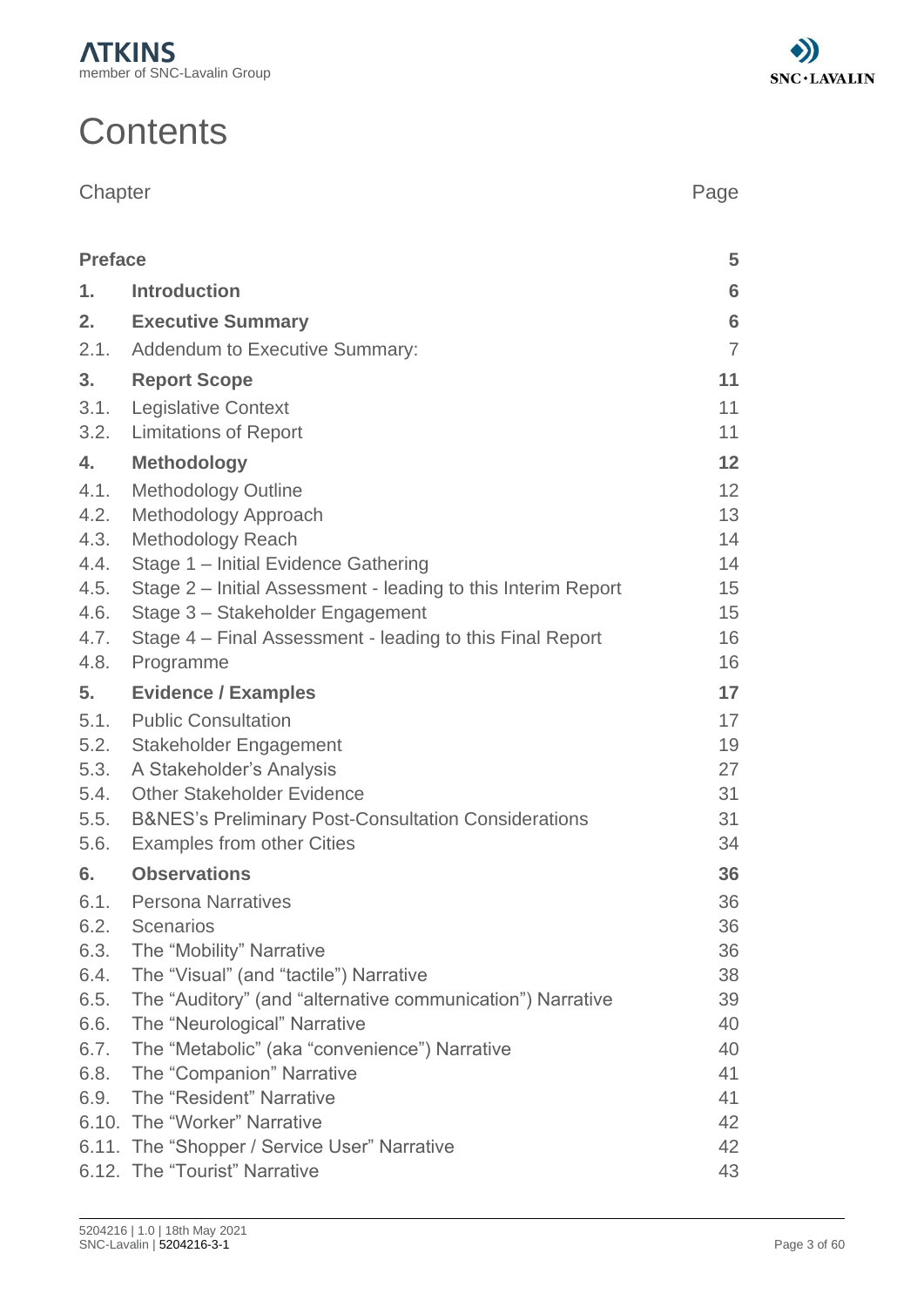

| 7.   | <b>Considerations Regarding Modifications</b> | 44 |
|------|-----------------------------------------------|----|
| 8.   | <b>Recommendations</b>                        | 49 |
| 8.1. | <b>Risk Perspectives</b>                      | 49 |
| 8.2. | The Service Design Paradigm                   | 50 |
| 8.3. | Shifting the Administrative Burden            | 51 |
| 8.4. | <b>Accessibility Permits</b>                  | 51 |
| 8.5. | <b>Electric Shuttle</b>                       | 53 |
| 8.6. | Improvements                                  | 54 |
|      | 8.7. Milsom Street                            | 57 |
| 8.8. | <b>Kingsmead Square</b>                       | 57 |
| 8.9. | New Bond Street and Seven-Dials Junction      | 58 |
|      | 8.10. Management and Communication            | 59 |

| Figure                             | Page |
|------------------------------------|------|
| Figure 1: Accessibility Study Area |      |
| Figure 2: Proposed Measures        |      |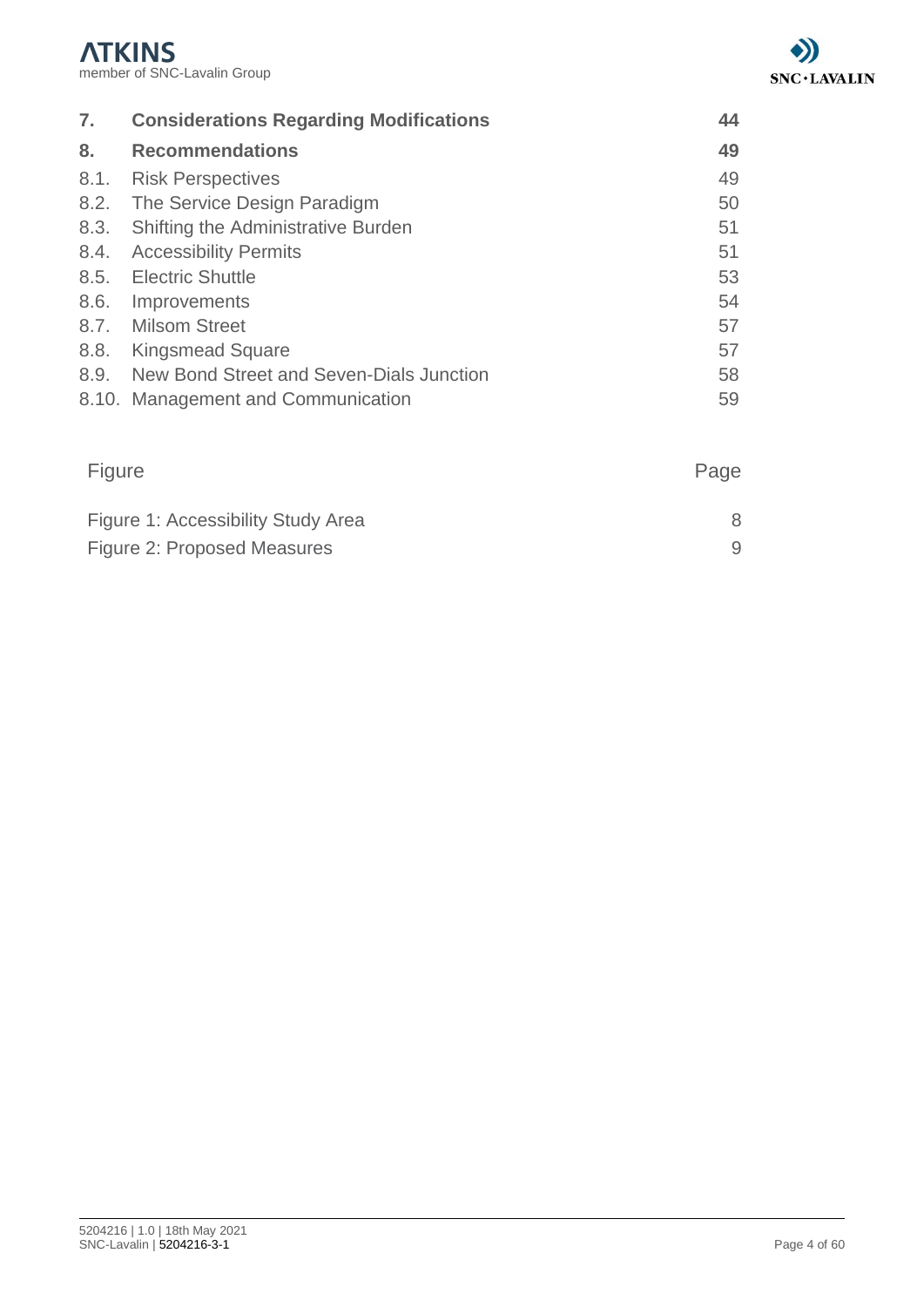# <span id="page-4-0"></span>**Preface**

Following advice obtained from Avon and Somerset Police, Bath & North East Somerset Council are proposing to limit access to the central City Centre area as an anti-terrorism measure. The Council are also intending to limit access to Milsom Street and Kingsmead Square as traffic reduction and urban realm enhancement measures.

This Report identifies the impacts of these proposals (both in terms of benefits and challenges) with regards to accessibility and puts forward recommendations for the Council's consideration in the form of improvements and/or mitigations.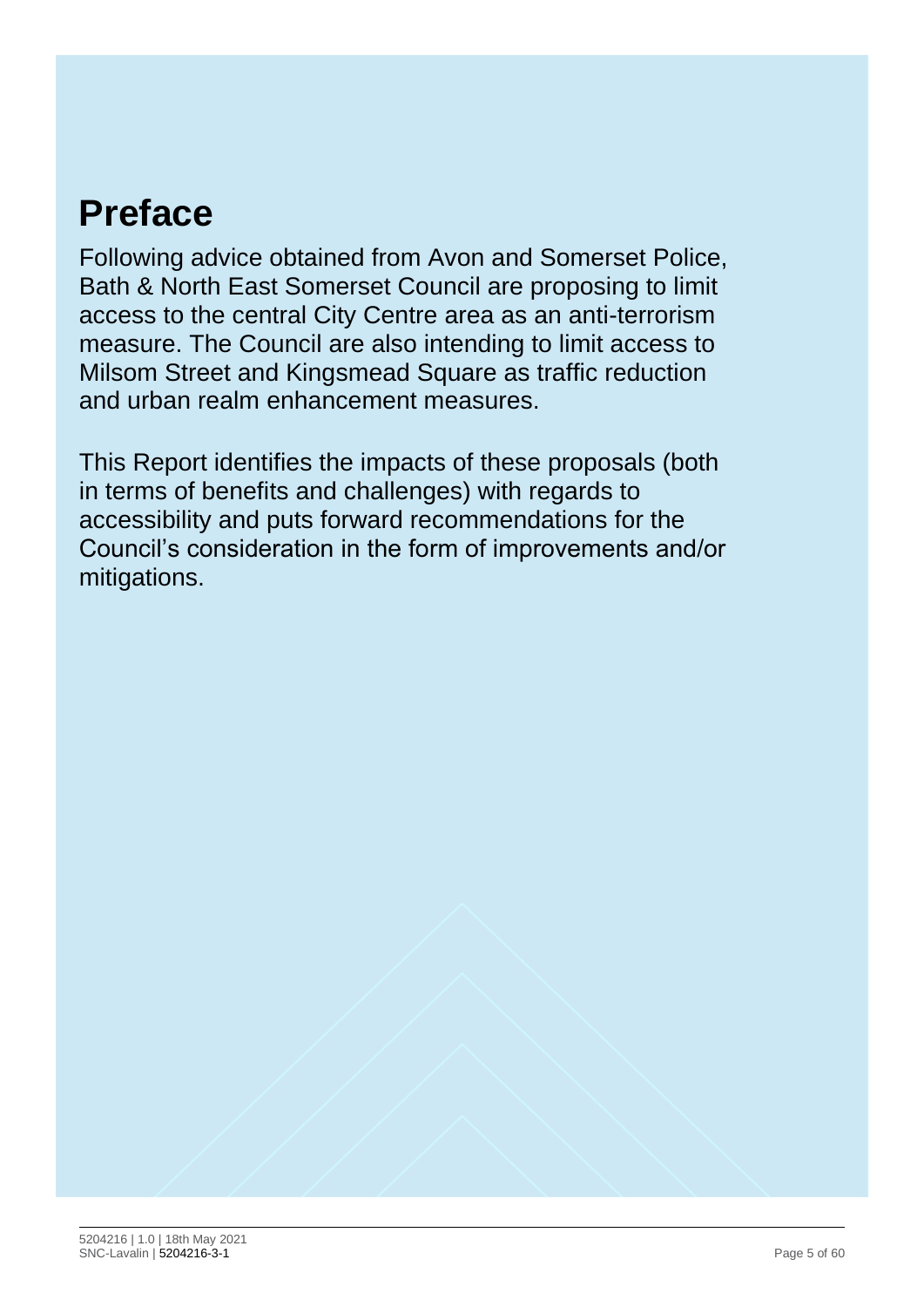# <span id="page-5-0"></span>1. Introduction

Following advice obtained from Avon and Somerset Police, Bath & North East Somerset Council are proposing to limit access to the central City Centre area as an anti-terrorism measure (see figure 2). The Council are also intending to limit access to Milsom Street and Kingsmead Square as traffic reduction and urban realm enhancement measures. Initial proposals propose the exclusion of most vehicles, including those used by disabled people or companions of disabled people with support roles, whether with or without Blue Badges.

This report identifies the impacts of these proposals (both in terms of benefits and challenges) with regards to accessibility and puts forward recommendations for the Council's consideration in the form of improvements and/or mitigations.

Between the end of 2020 and the beginning of 2021, the council undertook a public consultation exercise. A significant proportion of the 522 instances of feedback, provided via the online public consultation, pertain to accessibility. Depending on the precise question to which respondents were giving an answer, there was an almost equal split between those for and against making changes in relation to security but around 60% of all respondents were negative with regards to implementation.

Atkins' methodology hinges around the use of representative Persona Narratives and understanding probable impacts for each Personas, reinforced by stakeholder interviews with panellists able to provide insight with regards to:

- 5 areas of need / requirements for which we were seeking feedback and circumscribing a universal "Envelope of Need" including: Mobility, Visual, Auditory, Neurological and Metabolic Needs.
- 4 Scenarios that arise as a result of the context of the proposals. These Scenarios are encapsulated by personas, described as Residents, Workers, Shoppers / Service Users and Tourists.
- In addition, we sought to take account of companions with "support" roles.

Following on from the Public Consultation and Interim report, Atkins assisted B&NES whilst undertaking Stakeholder Engagement via online and phone interviews with a range of people able to share their experiences in relation to each of the above Persona.

# <span id="page-5-1"></span>2. Executive Summary

Bath City Centre is a very significant *Place*, however, in order to achieve the most desirable outcome, it is firstly most beneficial to look at the City Centre from the perspective of the *Service* it performs and not just the *Place* in of itself. Our overarching recommendation, therefore, is to consider how one approaches the issues that the council are seeking to address within a Service Design paradigm. Therefore, our summary of recommendations, are as follows:

• Whilst it is recognised that vulnerability can come in the form of short and well recognised security related events we also recommend that overall project assessment take into account the "vulnerabilities" experienced by multiple people as a result of the detrimental effect on their wellbeing over time. Exclusion from everyday community life can result in decline in physical and mental health, with the risk of an earlier death (see: [Social Isolation and Health by Julianne Holt-Lunstad\)](https://www.healthaffairs.org/do/10.1377/hpb20200622.253235/full/)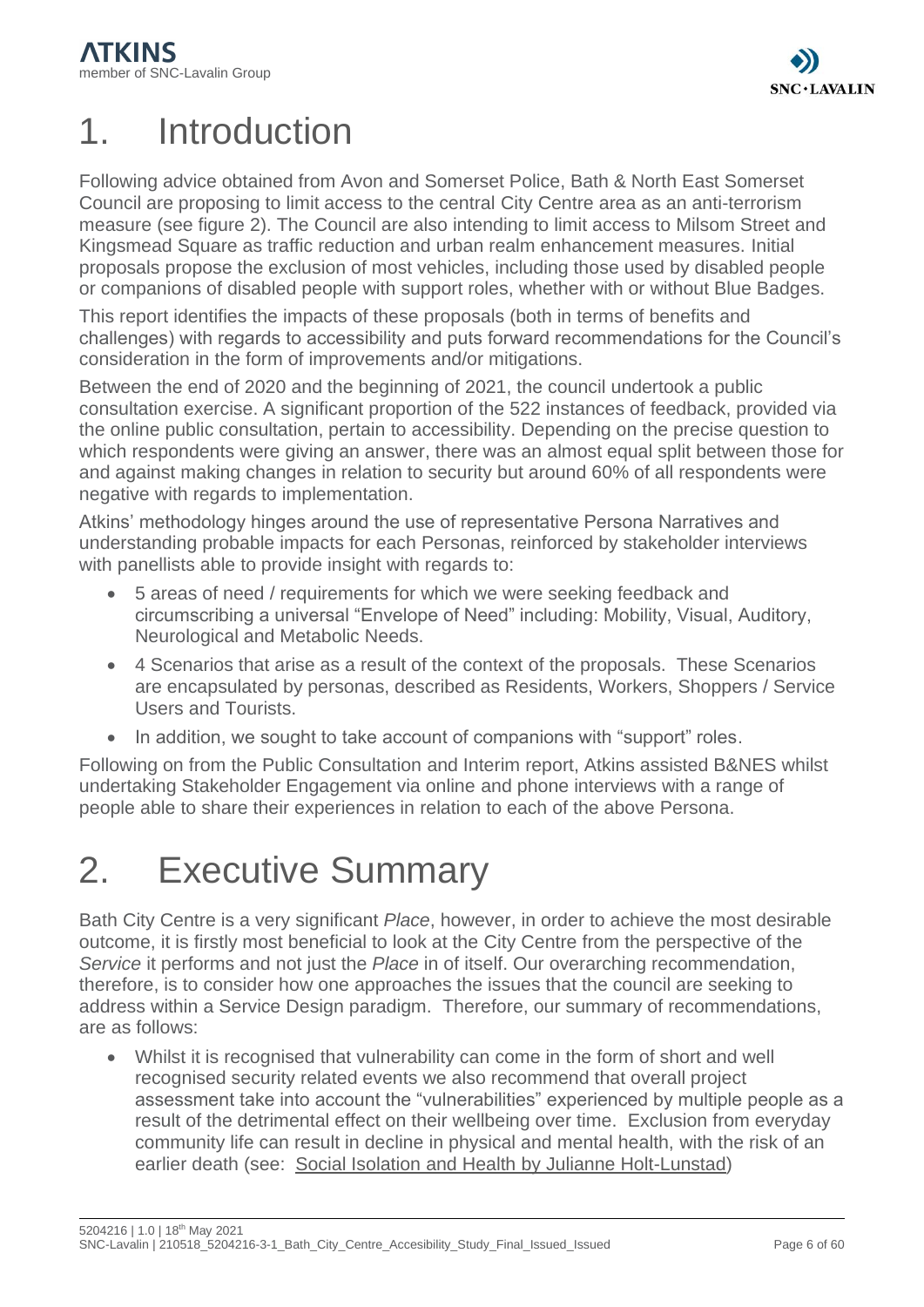- In the first instance and from an equity perspective therefore, we would be obligated to question reasonableness of excluding vehicles used for the purposes of enabling access.  We are of the view, especially following Stakeholder Engagement, that in order to maintain equity of access that the B&NES Council would be best advised, to devise security protocols that enable rather than exclude access for Blue Badge holders if at all possible and, whether by car, by taxi or care organisation.
- Indeed, respondents to Public Consultation and Stakeholder Engagement (who were concerned about the lack of accessibility of the initial proposals) were keen to stress not only the matter of detrimental impacts on wellbeing, but independence and dignity as well. The view expressed was that proposals amounted to exclusion. Key reasons for this view were that:
	- $\circ$  Blue Badges for example are only issued where someone is not able to walk further than 50m. The resulting restrictions would result in people having to travel more than 50m.
	- o For some blind people this is further than some can reasonably navigate.
	- $\circ$  For some people with mobility difficulties this is further than they can walk and if they could walk further would involve enduring intolerable pain.
	- o Using a car also reduces the likelihood of tripping and falling on Bath's uneven streets by enabling people to get close to their destination which may not be wheelchair accessible.
- Some might ask "why cannot people use a wheelchair?" The problem here is that many of Bath's pavements are uneven, too narrow, obstructed by street furniture and there are insufficient dropped kerbs. Moreover, wheelchairs would be of little use for blind and partially sighted people who are able to walk independently. Furthermore, there are significant changes in level across the city if people were to use manual chairs, whilst obtaining and using powered wheelchairs to make such journeys is not as straightforward as people might imagine. For example, it would appear that Shopmobility, whilst in ambience due to COVID-19, is currently located too far from the shops and that take-up in its use may be impacted by the problems posed by the current streetscape.
- Nevertheless, we recognise that security concerns need to be addressed also. Within our Interim Report our first recommendation, was for the B&NES Council to explore a permit-based system. However, much of the Stakeholder feedback identified a number of problems with regards to the workability of permits if a complicated permit system were introduced. We also recommend that an electric shuttle service be explored. Even so, this is not ideal and would pose a number of significant problems for reasons that we will explain in the body of the report. Consequentially:

**Stakeholder feedback pertaining to mobility difficulties, blind, partially sighted, dementia and companion perspectives were of the view that exemption should simply be given to Blue Badge holders (whether for a car that the holder drove, a car that others drove, a taxi or care organisation). They felt that the Blue Badge holder scheme and taxi / private hire vehicle licencing system would provide means of assessing risk.**

- <span id="page-6-0"></span>2.1. Addendum to Executive Summary:
	- There was consistent feedback that the administrative burden for deliveries should be switched and placed on the team responsible for managing Access and Security,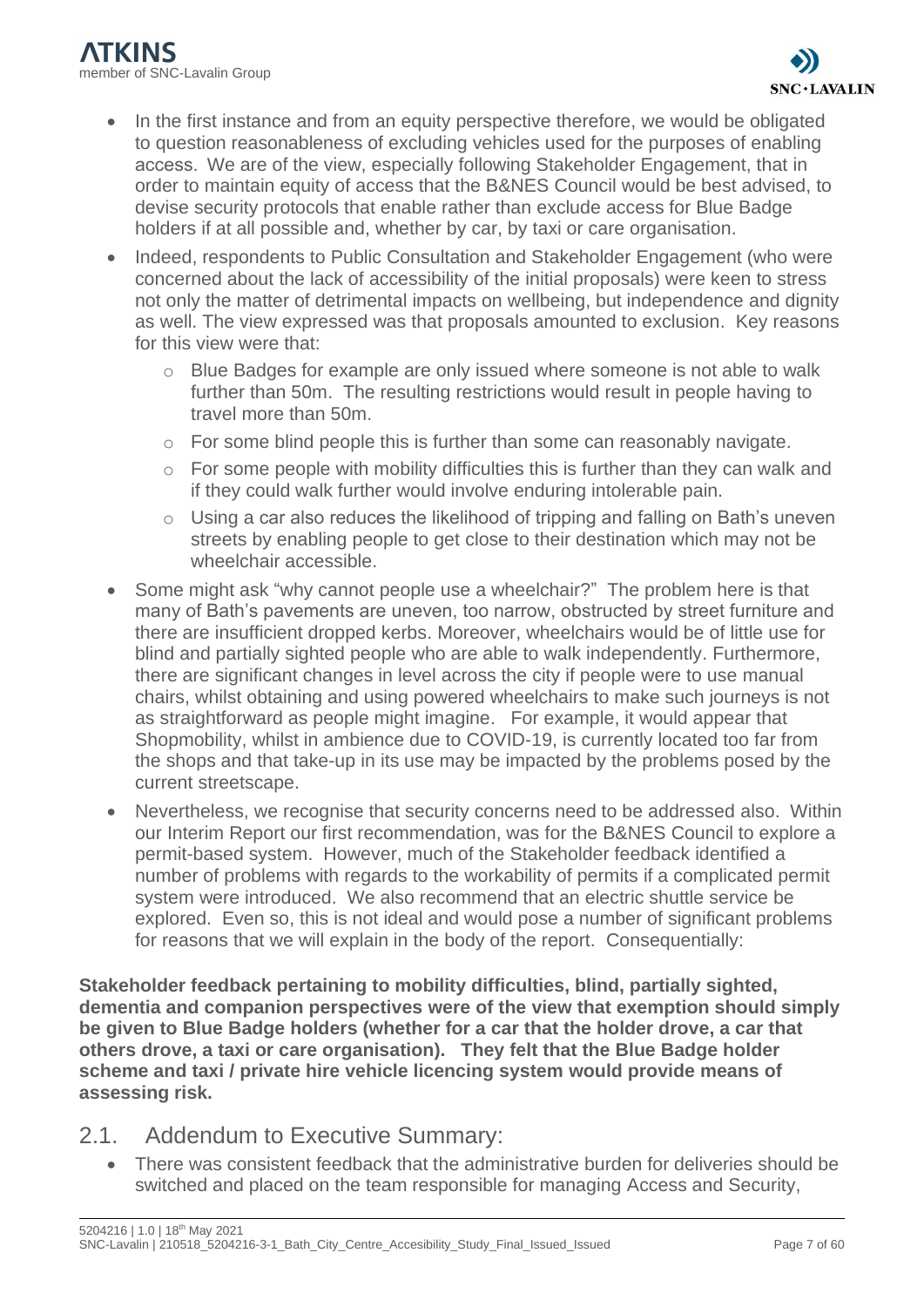rather than induce added complications and onerous requirements upon residents seeking permissions, otherwise this will place significant burdens on residents and prove inaccessible for some without every effort made to assist.

- If reliance were to be placed on increasing Blue Badge parking in both Council owned and privately owned car parks (such as at Southgate) then free parking would be necessary and although not solving the problem of distances travelled, routes would need to be significantly improved from car parks, and toilets would need to be made more available and accessible for use.
- We would recommend implementing improvements to address the remaining issues identified during the 2015 access audit (where these fall beyond the current scope), over the short to medium term, as and when opportunities arise.
- Particular concern was expressed during Stakeholder Engagement at:
	- o The lack of toilet facilities at Avon Street, used formerly by coach services and car park users.
	- o The dangers posed by the steps in the urban realm between the Rail and Bus Stations and the poor visual realm characteristics of the Bus Station.
	- $\circ$  The unevenness of the route to and from Charlotte Street Car Park.
	- o An adverse cross-fall to pavement created by the entrance to Manvers Street carpark.
	- o The hazards pertaining to the configuration of Seven-Dials Junction,
- Whilst some improvements may take longer to implement than desirable, the accumulative message coming from Stakeholder Engagement, is one of a pressing need to significantly improve the experience of people who face the risk of everincreasing hurdles to accessing the City and its services, especially if access restrictions, as originally proposed, proceed.
- With regards to Milsom Street and Kingsmead Square our recommendation is to implement a coordinated and consistent approach that works in conjunction with the Security area/zone.
- Whilst New Bond Street and Seven-Dials Junction sit outside the project areas, they sit between the Security area/zone and each of the two other project areas and have significance to how everything works. We recommend attention be given to these spaces as well.

In terms of enabling the delivery of an accessible and inclusive Service driven outcome within the City Centre, we would also recommend:

- Implementing managerial provisions such as enabling access for Blue Badge holders, enabling deliveries, and enforcing cycle and e-scooter use of designated routes only.
- Facilitation of access to toilets.
- Updating and implementing improvements to wayfinding to facilitate navigation.
- Implementing a Service driven inclusive and accessible communication strategy in parallel with the implementation of physical improvements.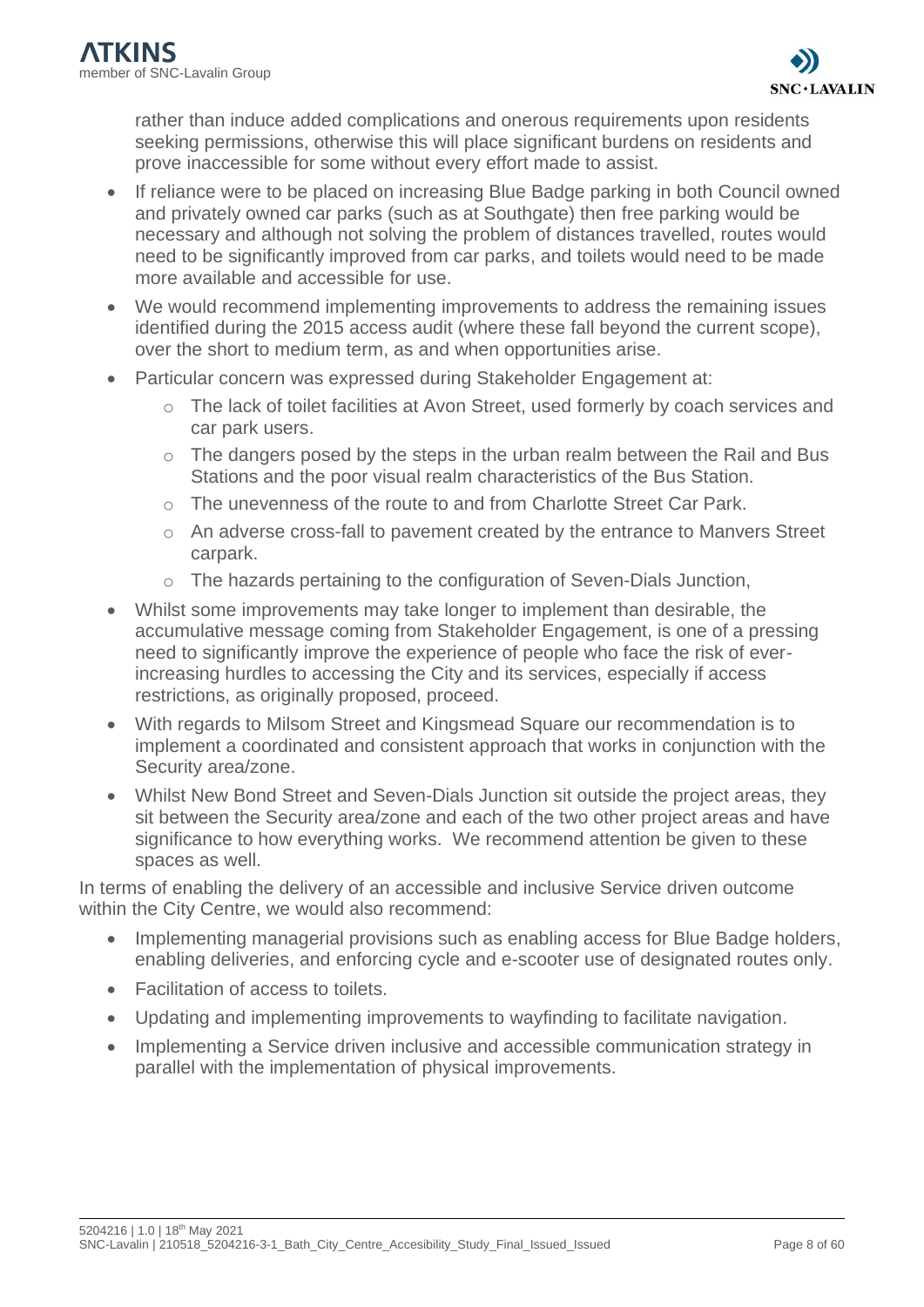



Figure 1: Accessibility Study Area – also showing the three project areas within and the relative location of off-street parking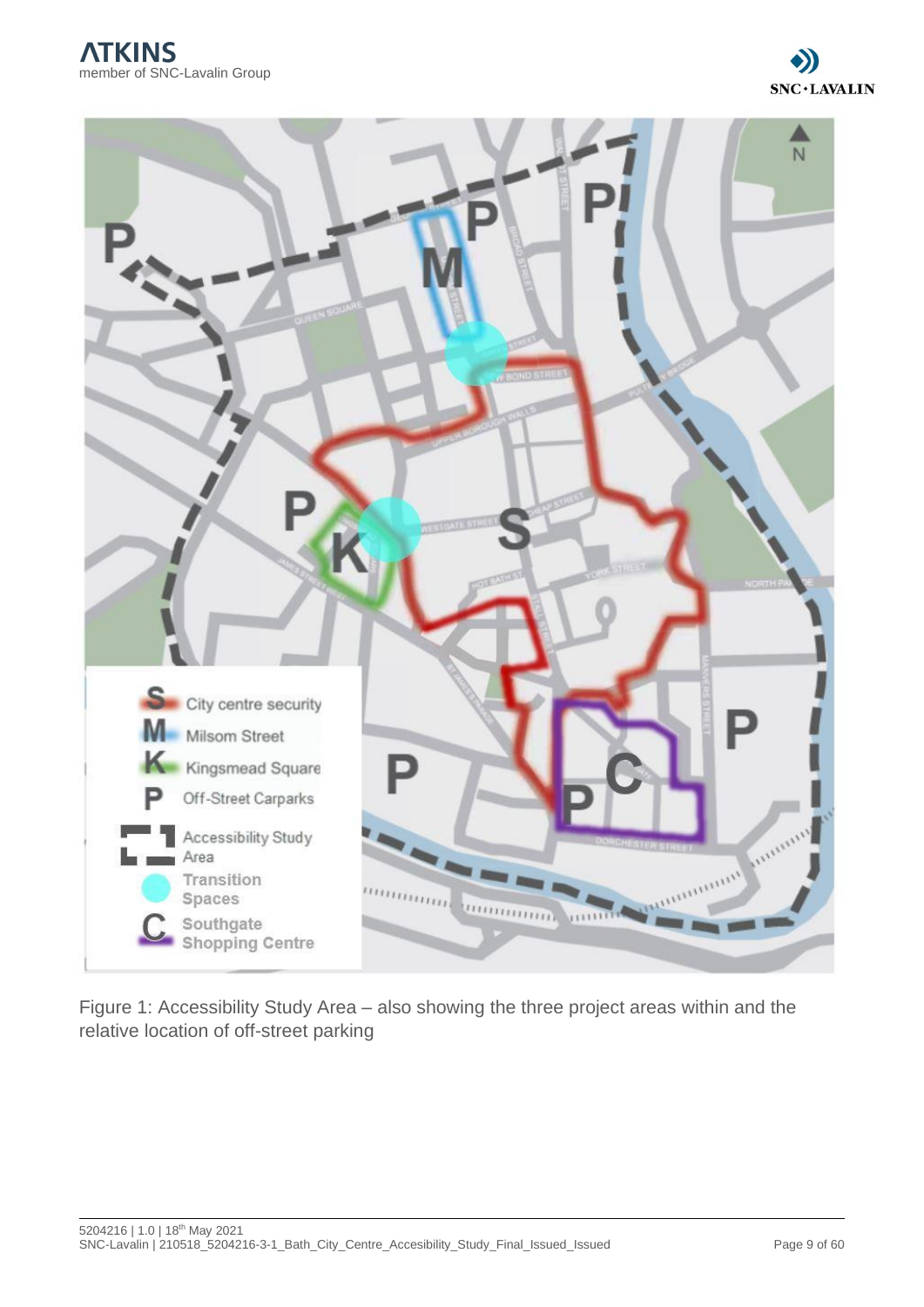

Figure 2: Proposed Measures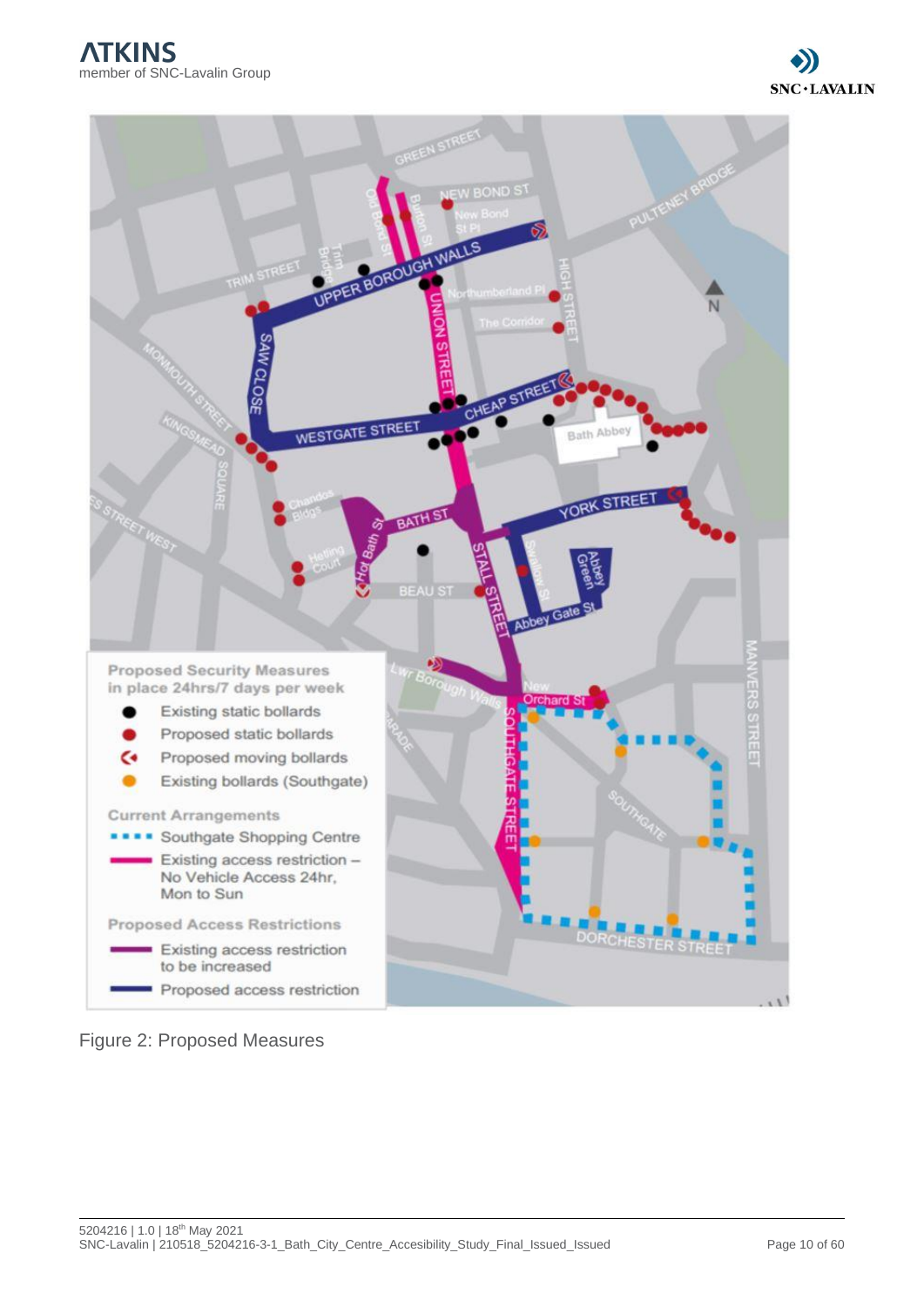# <span id="page-10-0"></span>3. Report Scope

# <span id="page-10-1"></span>3.1. Legislative Context

It should be noted that the Equality Act 2010 (EA) (and its predecessor the Disability Discrimination Act (DDA)) are not "design standards", but civil rights legislation for which it is not possible for us to provide a literal undertaking to provide clients with a "cast iron" technical assessment of "EA compliance". The legislation on the other hand places legal requirements upon the commissioning organisation's management and decision-making processes. As such, Atkins's Access and Inclusive Design Consultancy are working with the B&NES Council officers so that the Council can come to informed decisions. We take British Standards and other such guidance into account to inform our advice, but these do not in themselves denote that the EA has been addressed.

It is the process of public consultation, evidence gathering, accessibility assessment, further stakeholder engagement and the way the accumulated evidence and advice is received and acted upon, that would establish whether the Council have met with their Public Sector Equality Duties (PSED) under the Equality Act.

## <span id="page-10-2"></span>3.2. Limitations of Report

Whilst Atkins may, in this report, make general observations and suggestions (where applicable) with regards to light quality, the auditory environment, fire, health and safety issues, vertical transport, highways, road safety, active travel and similar subjects; advice provided cannot be deemed to be a report on any one of these related but specialist subjects where Atkins has been appointed to provide advice akin to the discipline of Access Consultancy. Advice will be framed within the current legislative context, but will not be a substitute for other advice, such as legal, employment, fire, nor health and safety advice etc. Further expert advice may be required within these and similarly specialist fields.

Advice will be observational (within the specific time frame of our study) and initial recommendations only will be made. As access and similar consultancy work is advisory and subject to the decision of others, it will not constitute design or specification work, which is the responsibility of others instructed for this purpose. Atkins expects these consultants to diligently refer to our recommendations and to ask questions where necessary.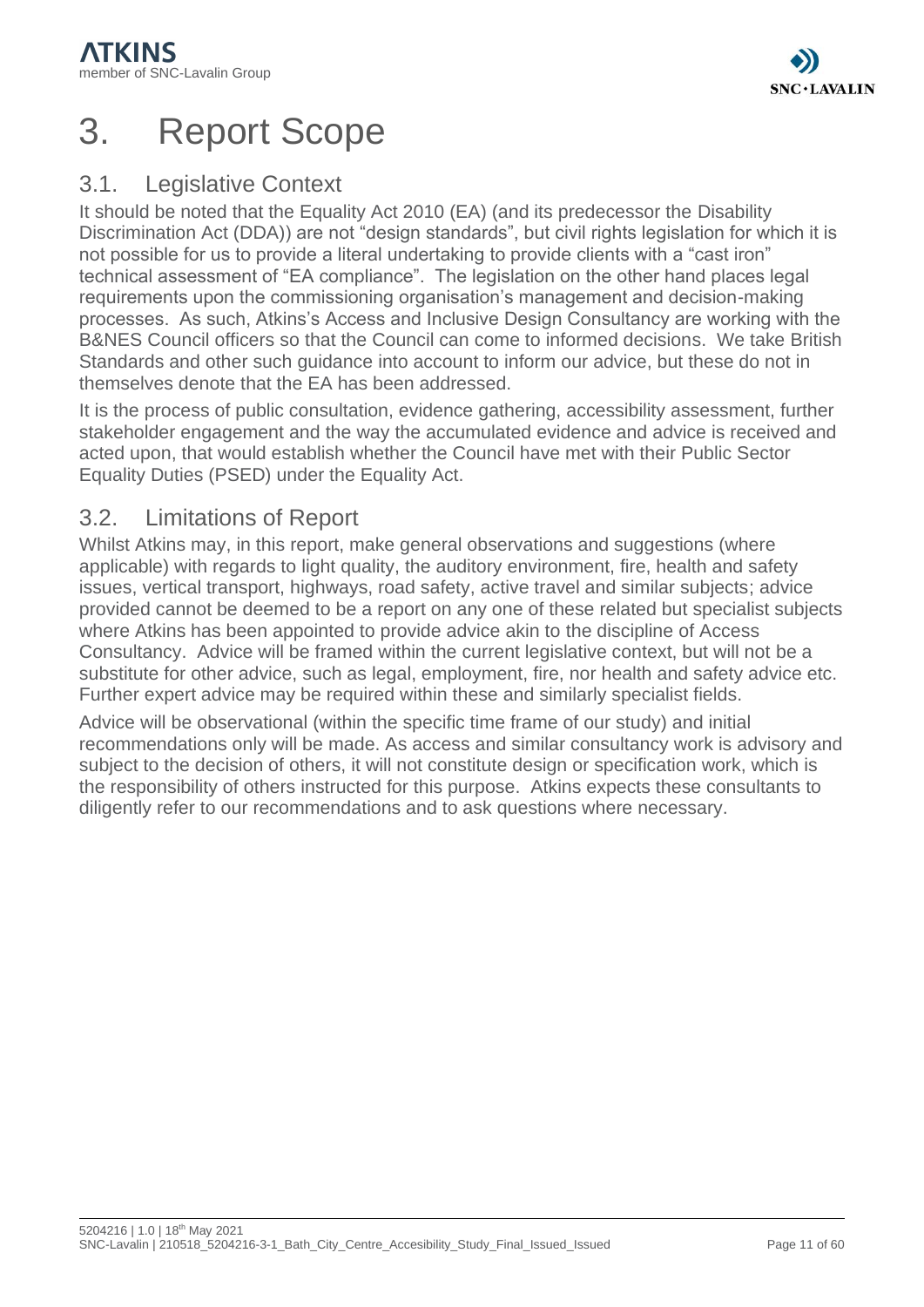

# <span id="page-11-0"></span>4. Methodology

# <span id="page-11-1"></span>4.1. Methodology Outline

The following outlines the methodology taken and steps leading up to this report:

## **Clarification of Approach:**

- Approach: Use Persona Narratives as the basis of probable Persona Journeys and likely impacts
- Reach: Clarifying what is in and outside the scope of the project
- Stages: Identify work stages
- Programme: Outline anticipated programme

#### **Stage 1 – Initial Evidence Gathering**

- Gathering desktop material in the form of prior audits, plans, data and existing work that officers have already undertaken to identify opportunities.
- Gathering feedback obtained from Public Consultation that has already commenced and is expected to conclude by the end of January 2021.
- Gather information arising from dialogue with council officers.
- Identify the necessary components of Stakeholder Engagement to collect evidence following an Initial Assessment, whilst also giving sufficient opportunity for stakeholder voices to be heard.

#### **Stage 2 – Initial Assessment - leading to an Interim Report**

- Identifying Impacts (pros and cons) undertaking an initial technical assessment of the likely impacts of the proposals
- Identifying Positive Outcomes and Mitigations undertaking an assessment highlighting positive outcomes and identifying potential mitigations to counteract identified potential negative impacts.
- Prioritise Mitigations based on what can be achieved within budget and what ought to reasonably follow.
- Produce an Interim Report containing preliminary recommendations as the basis for Public Consultation Stakeholder Engagement

#### **Stage 3 - Stakeholder Engagement**

• Liaise with B&NES's Equalities Officer in order to design stakeholder engagement suitable to COVID -19 conditions and inclusive engagement.

#### **Stage 4 - Final Assessment – leading to Final Report**

- Take account of refined evidence base –following focussed stakeholder engagement.
- Confirm positive outcomes, impacts, reasonable mitigations, and priorities.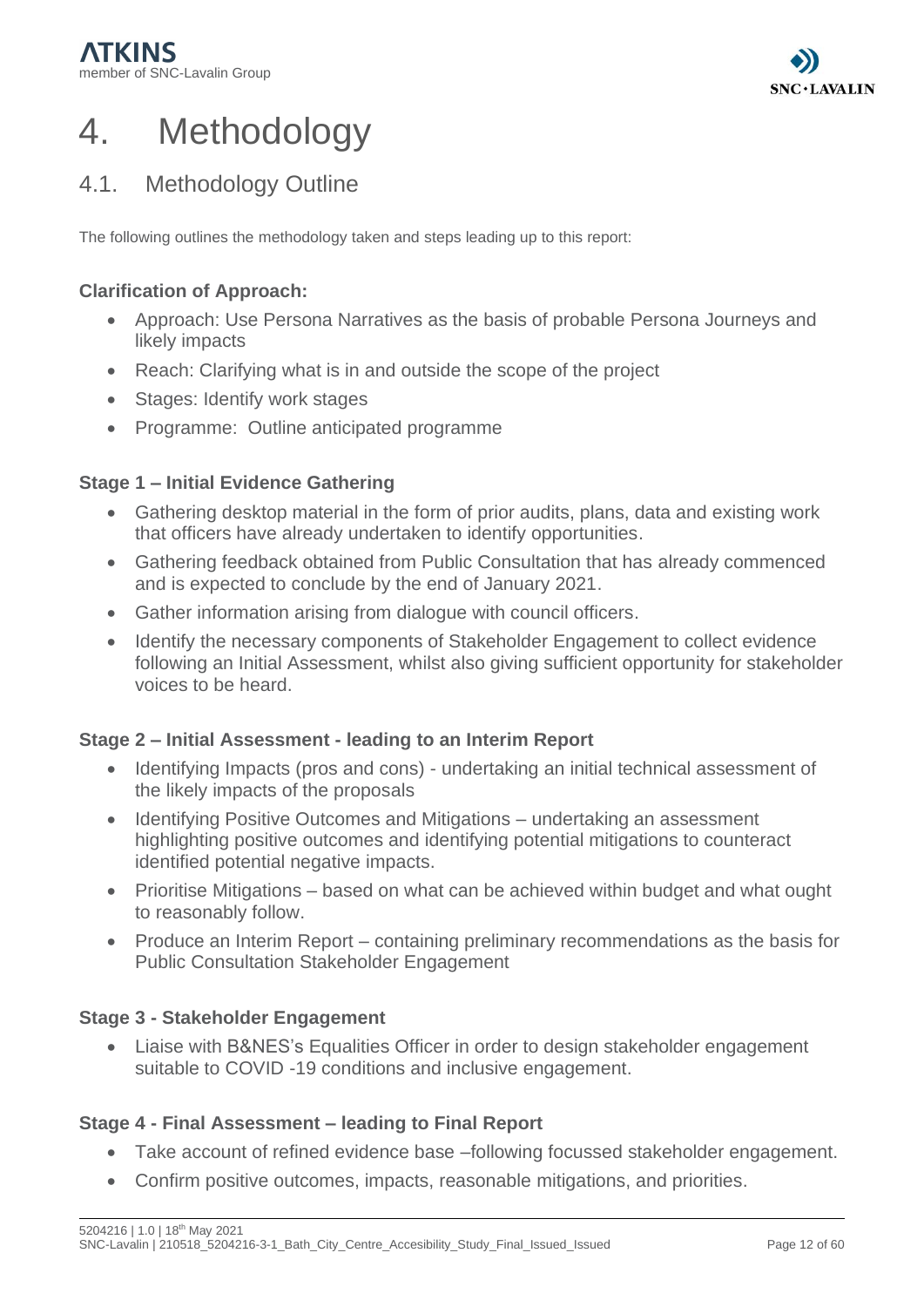- Clearly distinguish short-term measures (to be accommodated with the budget of each project) from medium to longer term measures.
- Make recommendations regarding medium term measures that fall outside immediate budgets.

## **Programme:**

• Consisting of the above four stages with the aim to complete by the end of March 2021.

## <span id="page-12-0"></span>4.2. Methodology Approach

Whilst the current situation is one of temporary COVID-19 related restriction to access, the starting point against which to assess the proposed permanent restrictions will be the situation prior to the temporary COVID-19 restrictions. Nevertheless, it is considered that the current temporary restrictions provide a measure of evidential insight as to the likely implications of permanent restrictions.

Our methodology employs evidence gathering, assessment of impacts, positive outcomes, mitigations and prioritization, production of an interim report, stakeholder engagement, final assessment, and the production of a final report. It hinges around the use of representative Persona Narratives and Scenarios and understanding probable impacts for Persona Journeys.

By using Persona Narratives together with Scenarios, it was possible to identify the probable impact of the proposed projects upon Persona Journeys. This not only aided analysis, but aided stakeholder engagement, reporting and could aid subsequent communications that B&NES Council undertake.

To generate these Persona Narratives, we will use the "Envelope of Need" approach to circumscribe the 5 universal areas of need that everybody has and the specific requirements that some people have:

- **1. Mobility** (including wheelchair users and walking aid users),
- **2. Visual** (including blind and partial sighted users with/without guide dogs and/or canes),
- **3. Auditory** (including Deaf and hard of hearing users),
- **4. Neurological** (including people living with Dementia, on the Autistic Spectrum etc.)
- **5. Metabolic** (including users living with dietary and/or toilet related requirements)

We also considered other people's needs such as:

**6. Companions** with support roles, with relevance to parents of young children and pregnant mothers

However over and above the above needs there are Scenarios.

- **A.** Residents those with accessibility requirements who live or have businesses in one or another of the areas affected and have needs of access and deliveries.
- **B.** Workers those with accessibility requirements who work in one or another of the areas affected or are visiting on business.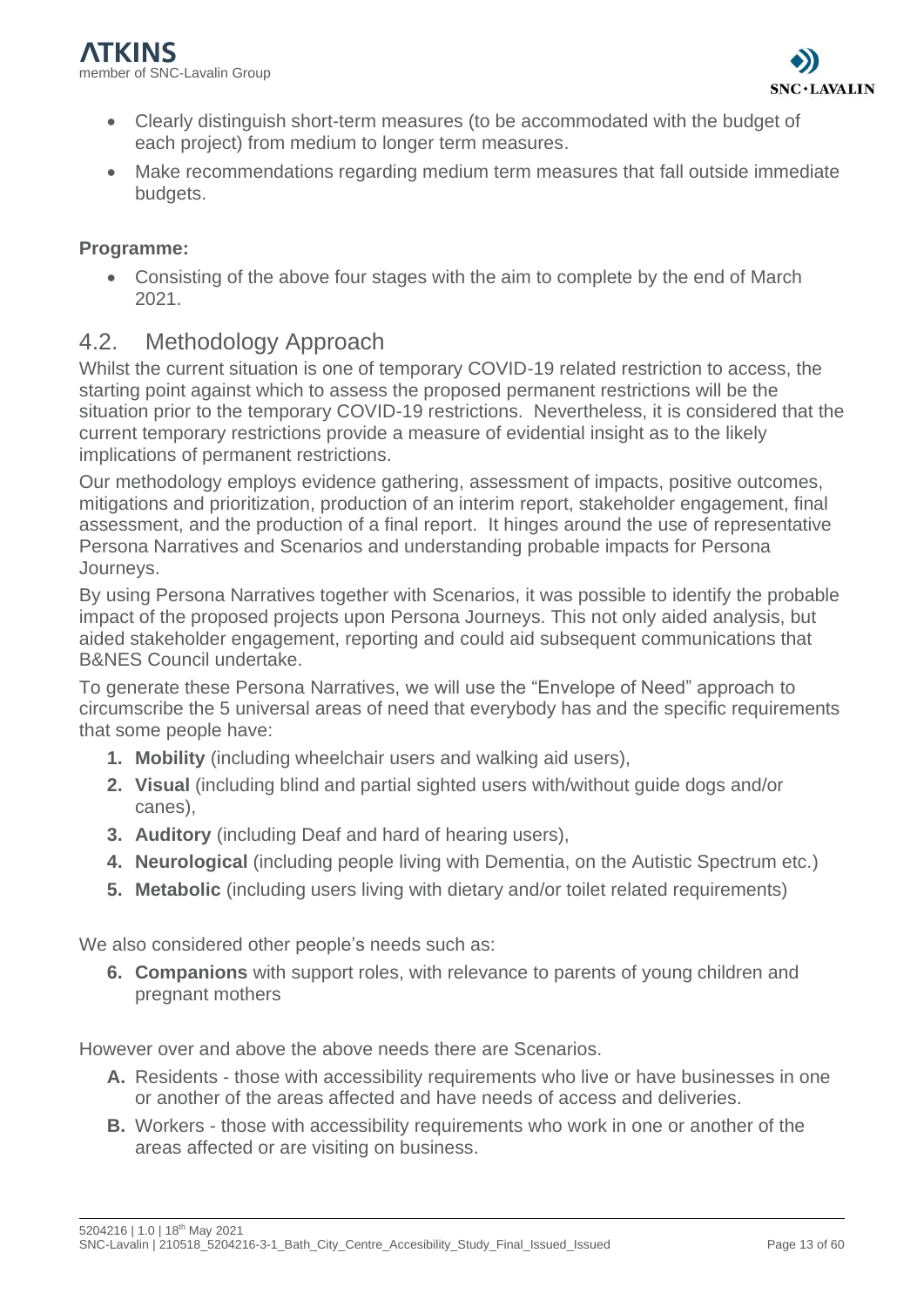- **C.** Shoppers / Service Users those with accessibility requirements who wish to access shops and/or services in one or another of the areas affected.
- **D.** Tourists those with accessibility requirements who wish to enjoy the tourism/visitor opportunities.

Scenario "A" includes individuals/families/households who within the context of COVID-19 have had to shield and may be dependent on others coming to them, in addition to them venturing out when not shielding.

## <span id="page-13-0"></span>4.3. Methodology Reach

There are three related and yet separate subsidiary projects to the Accessibility study (see figure 1):

- City Centre Security Area
- Kingsmead Square
- Milsom Street

Since some of the anticipated physical mitigations may include identifying alternative Blue Badge parking areas in bays or appropriate double or single yellow line parking locations outside the immediate project areas, it is anticipated that the scope of any physical recommendations would fall inside the area encompassed by the River Avon, the A367, Charlotte Street Carpark, Queen Square, George Street and Cattle Market Carpark (see Figure 1). In practice though, recommendations are likely to apply to adjacent streets, those no further than one/two streets away or routes to and from off-street carparks.

## <span id="page-13-1"></span>4.4. Stage 1 – Initial Evidence Gathering

One of the primary forms of documentary evidence that we have considered are the results of the Access Audit undertaken by CAE (Centre for Accessible Environments) in 2015. In addition, plans of existing road layouts, and temporary road layouts, used for Traffic Regulation Orders (TROs) and Temporary Traffic Regulation Orders (TTROs), have provided information on physical context. We have also considered broad land use information for the areas affected by the proposed projects, so that we might better identify where people may be setting out from or seeking to get to. To aid interpretation of the proposals we have viewed the streets via Google Earth and Google Street View.

An important source of information has been feedback obtained from formal public consultation commenced in 2020.  We used this as our preliminary source of stakeholder information, to help inform and refine our stakeholder engagement exercise focussed on accessibility related matters.

We have undertaken a dialogue with Council officers responsible for Equalities and Highways Engineering. Furthermore, we have held meetings with the project team for Kingsmead Square and Milson Street and with the project team for the City Centre Security project. In addition to the audit and plan information that was available, it became apparent that council officers have also begun some initial analysis themselves of where accessibility improvements might be carried out owing to the installation of security measures.

As part of gathering evidence, we continued to engage with those responsible for equalities and communications to refine and confirm the necessary components of Stakeholder Engagement. This was in part because of conversations with known groups and bodies. Stakeholder engagement provided us with additional evidence following our Initial Assessment, whilst also giving sufficient opportunity for stakeholder voices to be heard.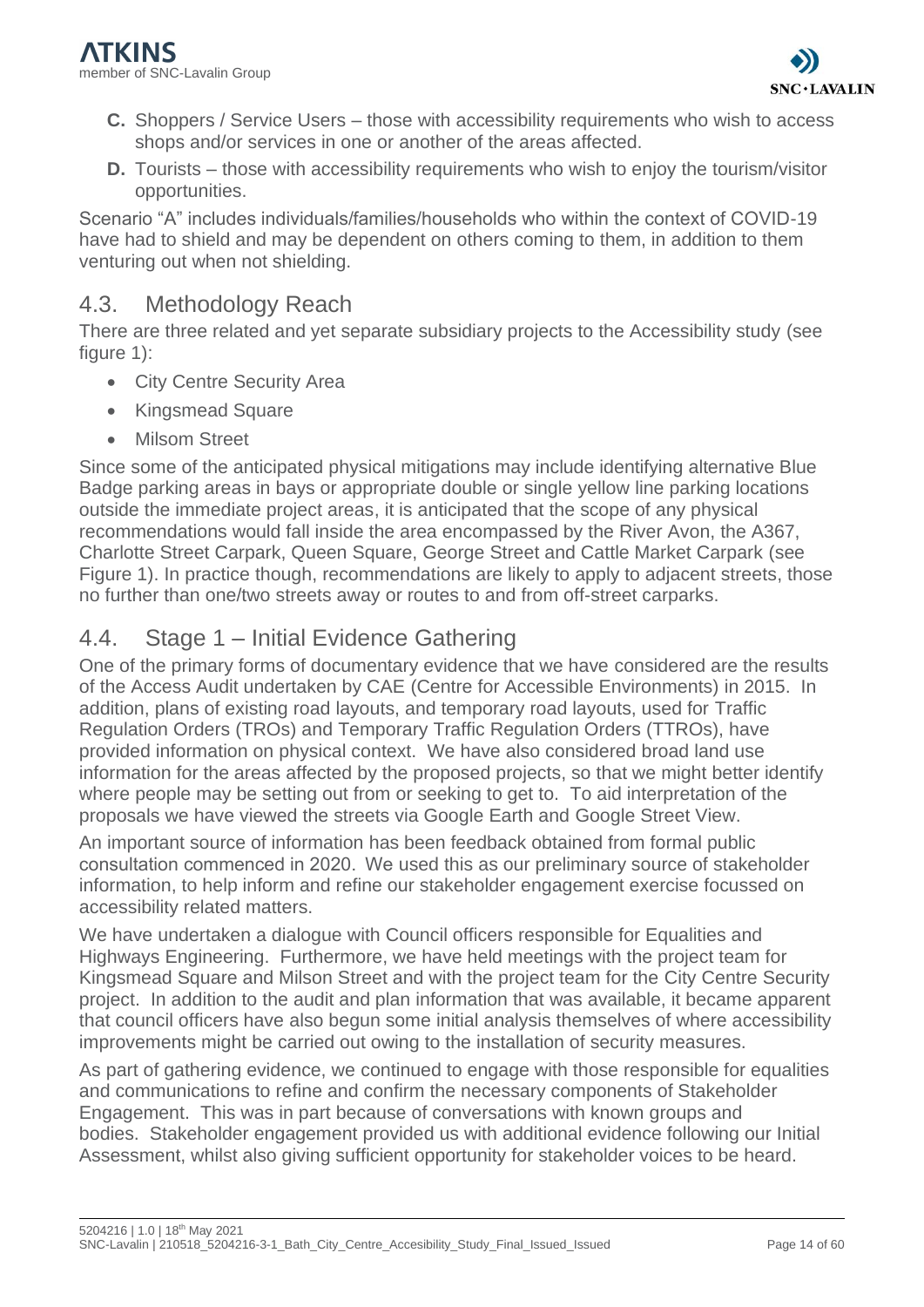# <span id="page-14-0"></span>4.5. Stage 2 – Initial Assessment - leading to this Interim Report

Whilst gathering evidence, we began to identify the likely impacts of the proposed changes, identify positive outcomes and reasonable mitigations and then outline priorities.

It was anticipated that due to the limited capital budget for the City Centre Security project, any recommendations regarding mitigations would need to be prioritized. The measures of highest priority will be those which are directly related to physical alterations around security interventions, parking changes and routes between anticipated points of arrival and target locations within the areas affected.

Similar prioritization of recommendations was applied to the mitigations directly associated with Kingsmead Square and Milson Street Projects, where they could be seen as more applicable to these project budgets. Nevertheless, it was stressed that there is likely to be a significant number of interdependencies and benefits to be had by mitigations for all three projects, especially where routes from off-street parking are concerned. Feasibility and effectiveness of our recommendations will still need to be sounded out with both project teams and managerial teams.

Where it was apparent that there are legacy access issues that have historically not yet been addressed (such as those identified within the 2015 access audit) and fall within the project areas but cannot be immediately addressed owing to budgetary limits, then it was recommended that these be identified as short to medium term objectives. We also recommended that the council seek opportunities and funding to address these as a rolling programme of improvements outside the immediate scope of the current projects.

Since the current three projects are capital projects, recommendations sought to identify what physical mitigations can be applied. Nevertheless, we understood from initial dialogue that recommendations pertaining to managerial protocols were also sought. These related to protocols pertaining to vehicle access restrictions within the three areas for specific scenarios that would warrant it. We also recommended, subject to assessment of financial sustainability being undertaken by others, options equivalent to local driven electric buggy services. Even so we understood that a conversation would need to be had pertaining to the recent experiences of the Shopmobility service and its viability.

# <span id="page-14-1"></span>4.6. Stage 3 – Stakeholder Engagement

Preparation for the Stakeholder Engagement focussed on accessibility formed part of the Evidence Gathering process. We prepared appropriate communication material prior to the Stakeholder Engagement, so that the Equalities Officer had material that could be used to set out the objectives and methodology of the Stakeholder Engagement.

As a by-product of the analysis leading up to this report, we prepared an initial Executive Summary. The initial Executive Summary formed the basis of communications at the outset of Stakeholder Engagement. We sought to communicate in clear non-technical language as possible and made communications available for editorial assessment by the Council's communications team.

The Persona Narratives and Scenarios (described within the Methodology section of this Approach description) formed the basis for framing questions with panellists able to provide insight into probable Persona Narratives and Scenarios and the likely implications for Persona Journeys.

Owing to Covid-19 we had to devise remote means of communication with panellists. Each panellist was assigned to Persona Narratives and/or Scenarios, with the aim of informing anticipated Persona Journeys. The reason for this, was that remote communications can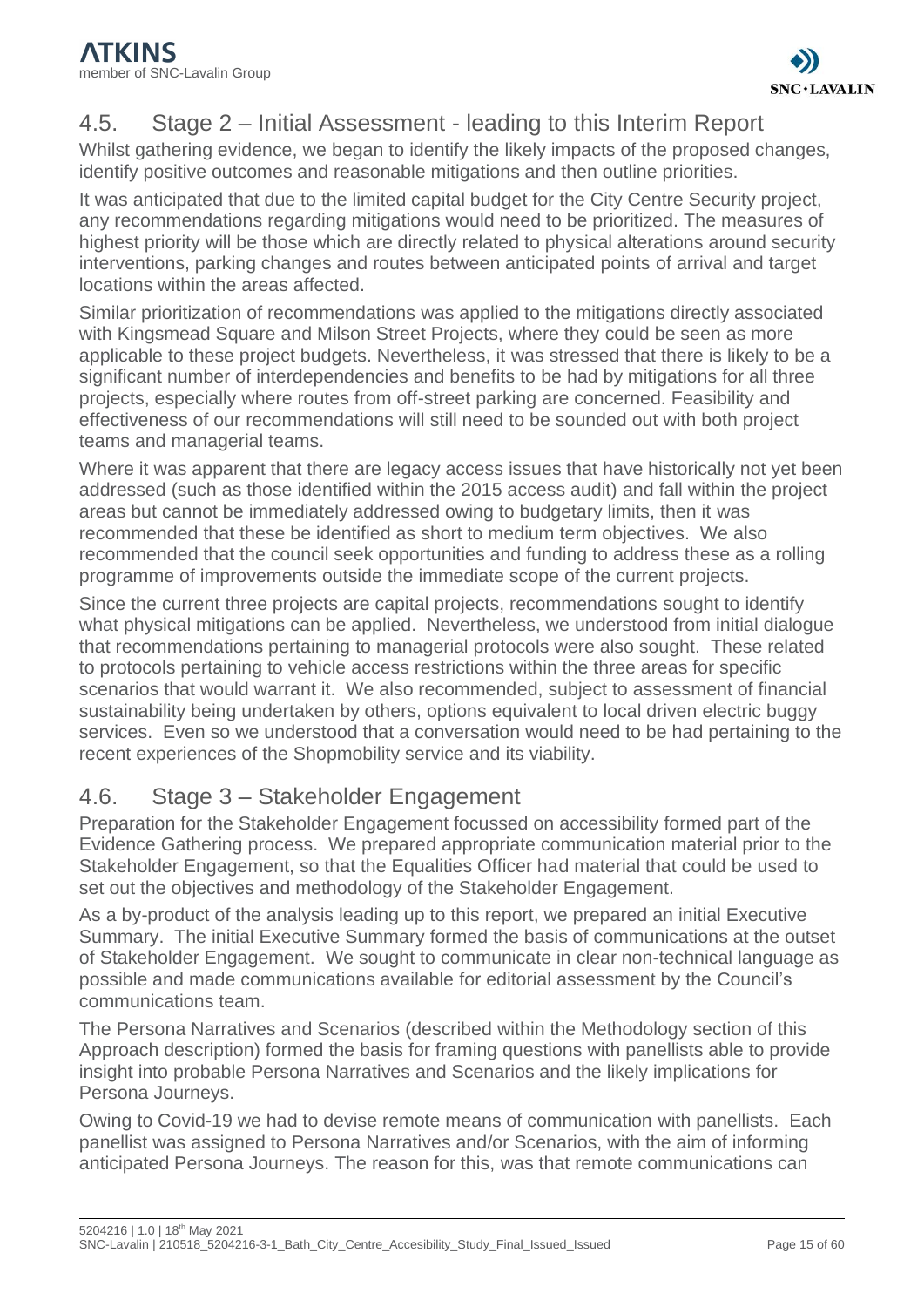pose a challenge for some potential panellists, if there is more than one person communicating during an online conferencing.

Owing to the potential difference in communication requirements that different panellists had, we organised twin or individual sessions. This was by far the simplest means of undertaking the Stakeholder Engagement and made organising assistance with communication easier. It also enabled panellists to be more open about matters that they might not want to divulge during a more open session.

# <span id="page-15-0"></span>4.7. Stage 4 – Final Assessment - leading to this Final Report

This final report is an update on the interim report. It takes account of the refined evidence base – following focussed stakeholder engagement and other evidence that has come in from other sources since the interim assessment. Owing to programme mismatches for the Kingsmead Square and Milsom Street projects, in terms of updating the final report in time, then we have advised that these be dealt as tactical and strategic level matters that could be consulted upon following on from this commission.

We have sought to clearly distinguish and identify short-term measures (to be accommodated with the budget of each project) from short to medium term measures. We made recommendations regarding short to medium term measures that fall outside immediate project budgets, whether they be capital works, managerial recommendations, or revenue funded service options that the council need to consider.

## <span id="page-15-1"></span>4.8. Programme

The programme for this study was based on the work stages described above. Stakeholder Engagement took place at the beginning of March 2021, following issue of the interim report mid-February 2021. This followed the completion of the wider Public Consultation at the end of January 2021. This final report was written to achieve completion for the end of March 2021.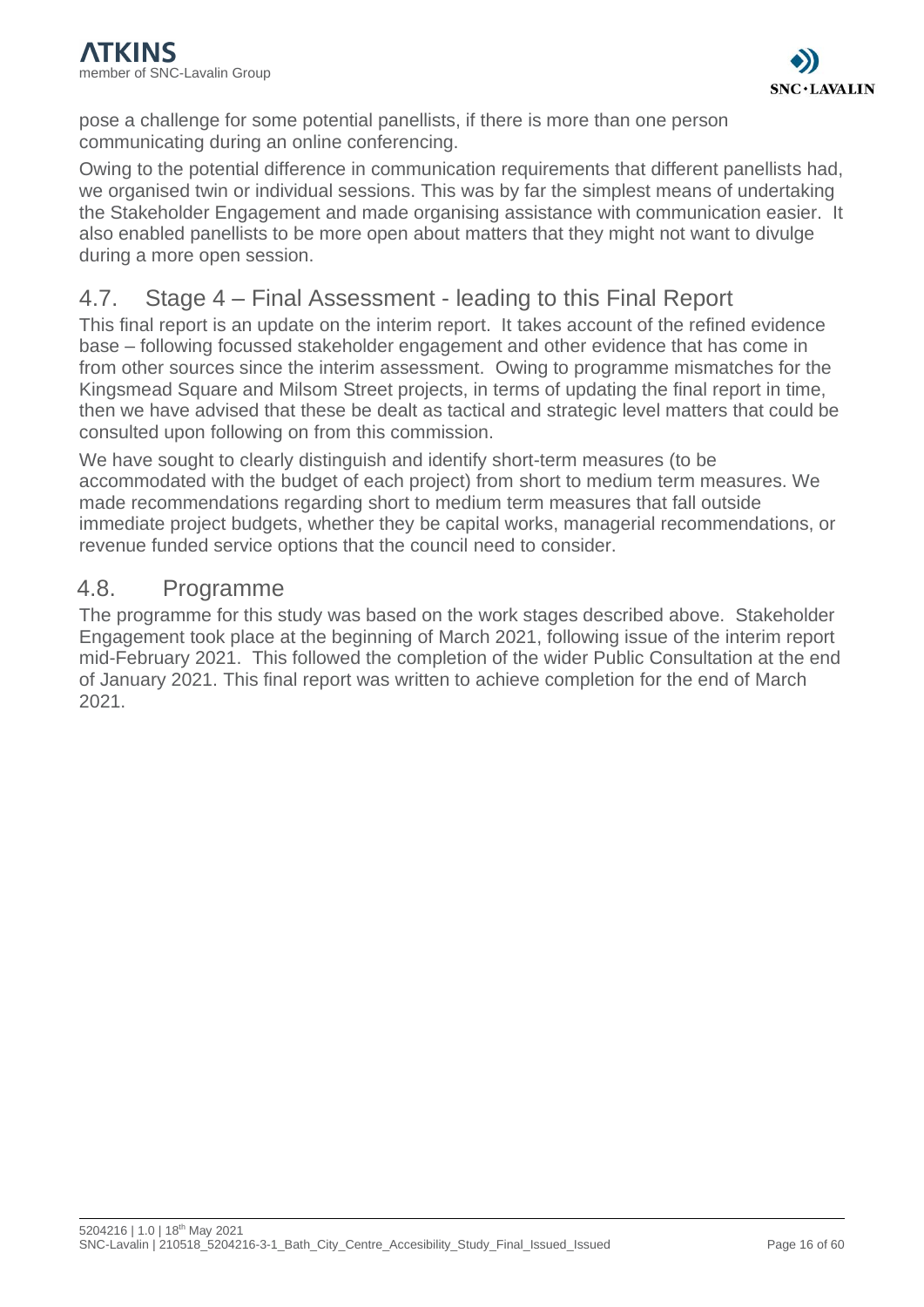

# <span id="page-16-0"></span>5. Evidence / Examples

## <span id="page-16-1"></span>5.1. Public Consultation

First impressions from reading through the public consultation feedback, were that:

- A significant proportion of just the first 200 plus instances of feedback, provided via the online public consultation, pertained to concerns about accessibility. There were at that time over 30 respondents that identified as being disabled and then approximately another 40 who referred to concerns with regards the impact of proposals on disabled people.
- Since the initial review of public consultation took place over 500 have now responded 101 expressed the need to provide access for disabled people within the restricted zone. 76 people considered that they are disabled and 46 preferred not to say whether they were or not.
- It is also apparent that those in favour of the proposals produced a petition at "The Grapes" pub with over 140 respondents who are positive about proposals.
- When considering both streams of information, it seemed that opinion is split as to whether this will benefit Bath or not, and that online consultation feedback indicates that approximately 60% were against the proposals as they originally stood.
- On one hand one has respondents from among those in favour expressing such views as (and we quote) "cars suck" and on the other hand others drawing attention to the fact that their cars, and not just wheelchairs, provide them with a means of mobility. In other words, cars and taxis, just like wheelchairs are a mobility aid for some people and in such circumstances people who rely on them would not necessarily take kindly to their mode of mobility being described negatively.

Of those who commented on accessibility, there was a very strong sense that the planned exclusion of blue badge parking and taxis and the consequential increased travel distances are likely to exclude respondents and/or people that they know from the City Centre. This is also touched upon by some of those who are otherwise broadly in favour of the proposals. Some respondents also expressed the view that proposals, as they currently stand, will present significant accessibility problems to those who live within the City Centre security zone.

It is very apparent that for some, people's cars and or taxis are equivalent to wheelchairs. Indeed, the strength of feeling expressed by respondents indicates that to them, removal of vehicular access to locations within the City Centre, is equivalent to banning people from using wheelchairs. It is anticipated that some may say in response, the proposals are not banning wheelchairs or mobility buggies and why don't people use wheelchairs instead of vehicles and walking short distances from these vehicles? However, what this doesn't take account of is what some respondents expressed, and that is:

- There are limitations for some manual wheelchairs in terms of the distances and vertical changes in level that one can reasonable expect someone to travel.
- Some are not able to operate powered chairs or mobility buggies.
- Some can encounter logistical and fatigue related challenges getting chairs and buggies in and out of cars parked further than would be ideal.

Whilst it doesn't seem to be spelt out by respondents to the public consultation (and perhaps this is because respondents have taken for granted that others might comprehend this), it's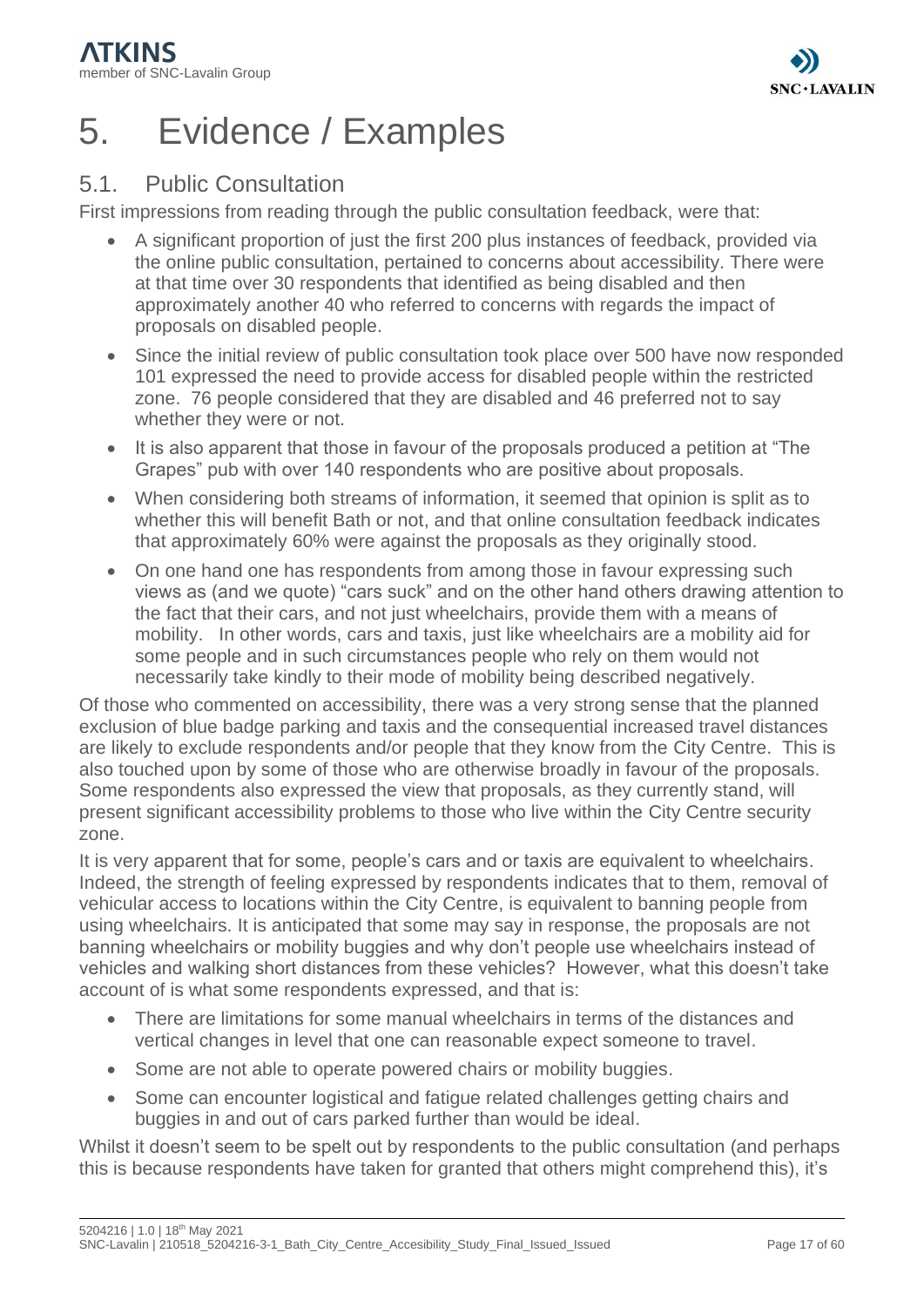also apparent that many of those who would use wheelchairs or mobility buggies in some situations, are not necessarily going to be able to access some of the older and historic properties with their wheelchairs. That is why some will elect to walk short distances into these properties when vehicular access enables them to get close enough and where alternative wheelchair or mobility buggy would be of little help. Moreover, short distances reduce the risk of tripping and falling when not using wheelchairs.

It is also apparent that whilst an access audit was carried out in 2015 in relation to the City Centre, it is perceived by some that little in the way of accessibility within the City Centre has improved. This situation may have inadvertently built up a sense of resentment and increased concern with regards to current proposals. Whilst carrying out an audit was a good thing and although some improvements are reported as having already taken place, if people do not see much change because of an audit there is a danger that people can become cynical.

Some respondents inferred, in one form or another, that accessibility seemed to them to not be sufficiently high up the agenda, especially as it seemed that security now seemed to be taking priority. Some struggled to understand the validity of the security threat and questioned whether proposals would be sufficiently effective when it comes to countering the alternatives to vehicular based terrorist attack.

Whilst these views could be based on limited knowledge of the security threats it is, in part, expressed from a perspective that the proposals themselves pose a threat. One could express this perspective in the following way:

- Whilst there is a perceived form of vulnerability in the form of a physical threat that may occur at a point in the future to people yet unknown there is another form of "vulnerability" that affects people that are known. Consequentially, several respondents inferred that one form of vulnerability was taking priority over another form of "vulnerability."
- This latter form of vulnerability was expressed as a threat to people's wellbeing as a result of being excluded and the risk of isolation.
- If not sufficiently addressed, this "vulnerability" would have a long-lasting and known effect, lasting years or lead to early deterioration in both psychological and physical health. For example:
	- $\circ$  One respondent, who is currently shielding, explained the negative psychological implications of not being able to access the City Centre following COVID-19 having already had to live in relative isolation for so long.

It would also be pertinent to highlight that distance from potential points of arrival to destinations would result in some of the respondents having to endure pain for longer and at higher levels, such that attempting some journeys would place some respondents beyond their ability to endure such pain. This would result in a much higher probability of not being able to access parts of the City Centre as a result. Respondents also highlighted the importance of maintaining independence and dignity.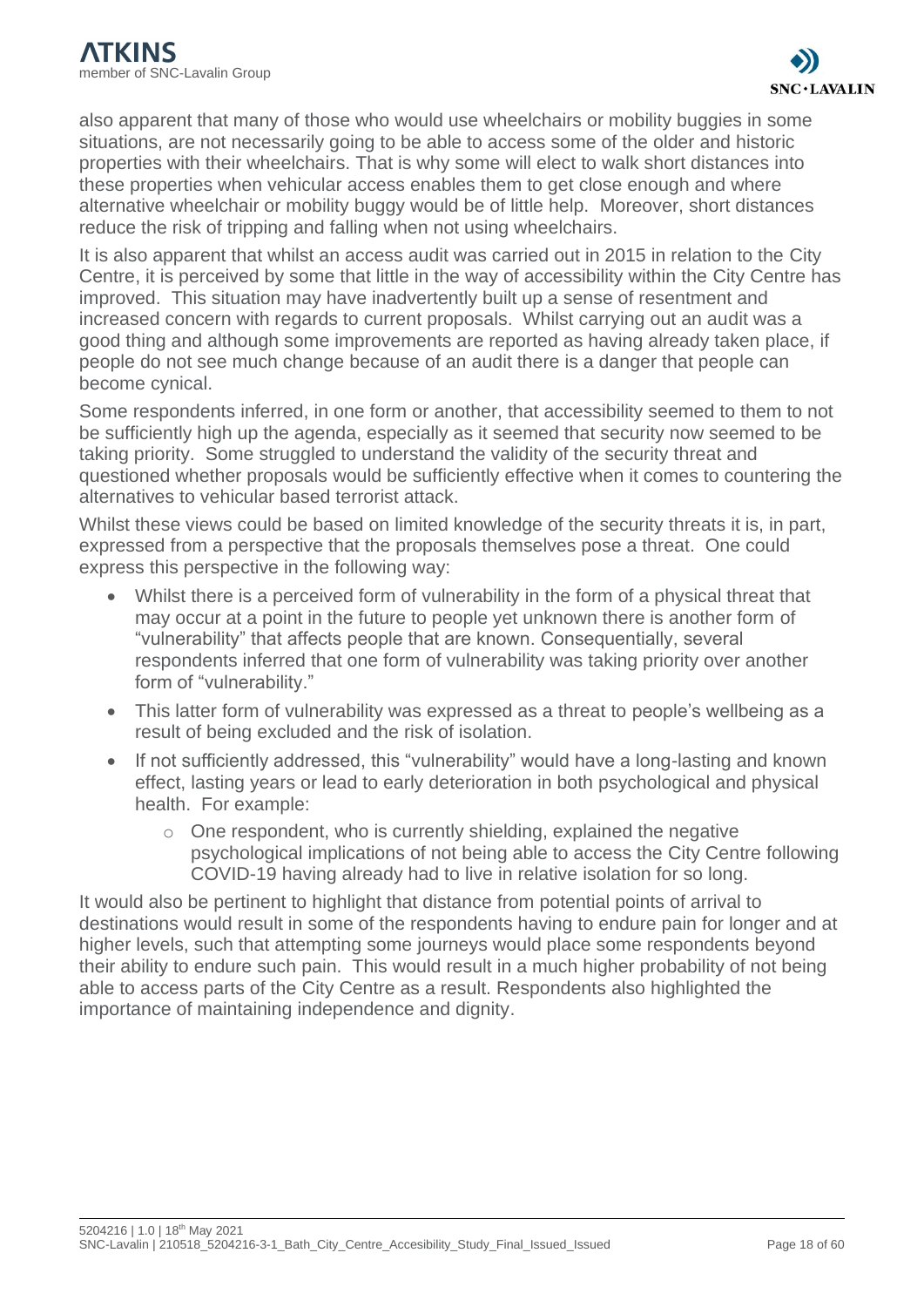

# <span id="page-18-0"></span>5.2. Stakeholder Engagement

The following are a collation of notes taken during stakeholder engagement and attributed to topic headings:

## **In General:**

- *Overall, are these proposals preventing someone with a mobility problem from going into the City Centre? It could be discriminatory to prevent disabled people from accessing parts of the city.*
- *Maintain access to these roads for Blue Badge Holders.*
- *Anti – terrorism measures might be important/good but not good for people if there is no dispensation.*
- *Disabled people and older people spend a lot of money in Bath. Much more than the young people who come into town having gotten tanked up before they arrive in town. Bath shops and restaurants need the spending power of older and disabled people. If the Council stops Blue Badge Holders parking/entering these roads Bath businesses will lose a lot of money.*
- *Also equates to exclusion from economy.*

## **About Strategy:**

- *Perception of piecemeal approach. It seems like this is just tinkering with traffic management without any overall plans for the City Centre - what is the vision for what kind of City Centre we want? Needs to be a joined-up proposal.*
- *It seems they haven't thought about people living in the City Centre. The government are encouraging people to live in the City Centre – so how does this fit with that? Could this study inform a Liveable Neighbourhoods approach?*
- *This should be a joint consultation between B&NES Council, the Police and Crime Commissioner and WECA.*
- *The Public Realm Movement Strategy was useful, but seems as though it has been put on a shelf?*
- *It feels like the police/security proposals are being used to fulfil an ambition to close the City Centre to cars without public realm improvements/budget.*
- *Need to consider how all these proposals are coming on top of previous changes – more on top of more.*
- *Concerned that it will be much more difficult when hotels and shops fully reopen.*
- *Bath has a lot of older residents. As the population ages, it's a problem shutting down the City Centre without making access arrangements.*
- *We could promote Bath as a city that takes care of people in old age – a spa city, a City of Health, with good public toilets, safe pavements. A City of Health is more than plunging into a spa pool!*

## **Hours of Use:**

• *Why is it a 24/7 closure rather than particular times of day? Why is this a 24/7 proposal? There is not a high footfall in the evenings. 24-hour measures are*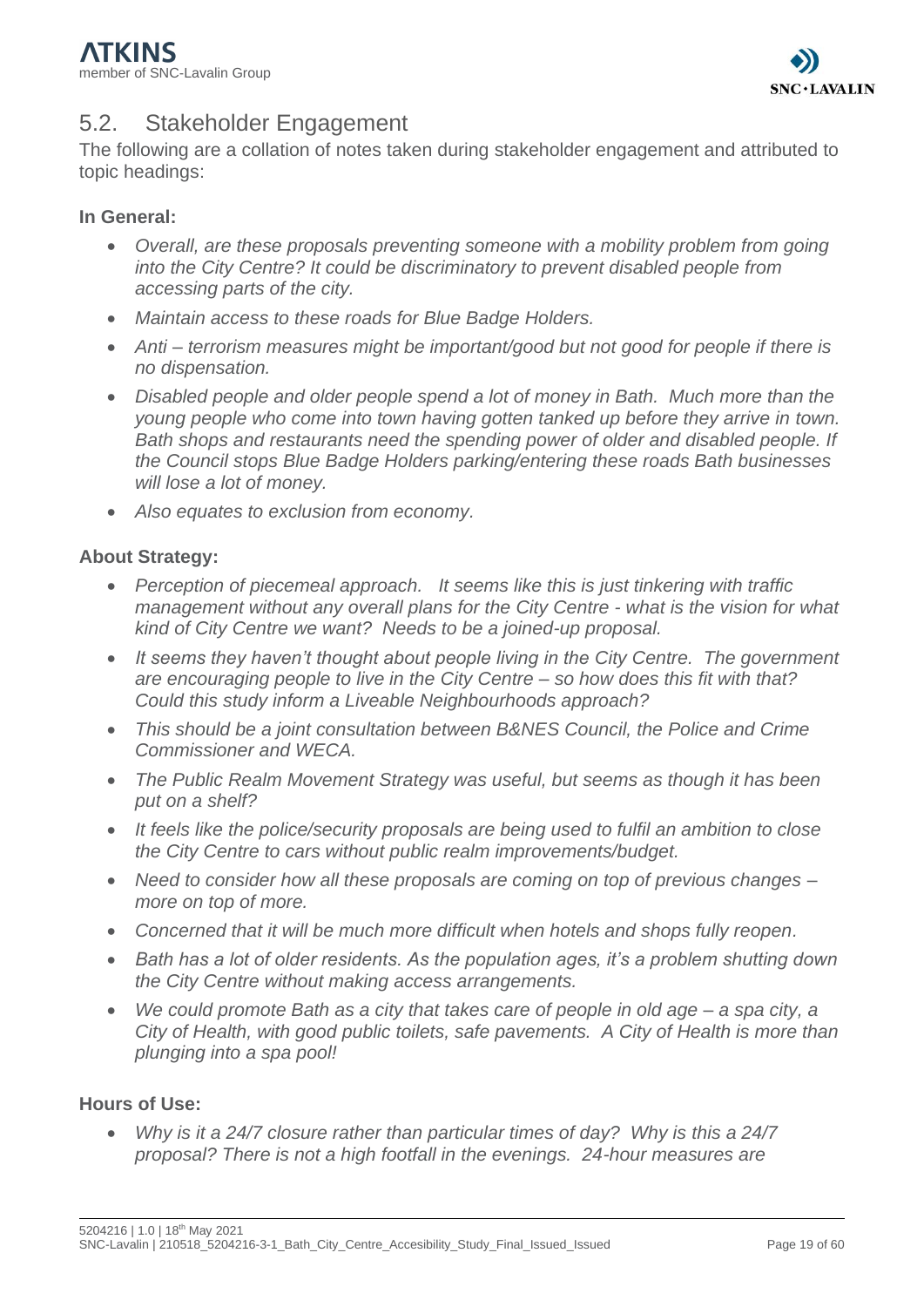*completely over the top. It will stop disabled people and older people visiting cinemas, theatre, bars, restaurants.* 

- The 24-hour proposal needs to be delayed. We need to look again at the footfall *when everything opens again, and then reassess.*
- *Why not open area up to traffic when the footfall is less?*

## **About Understanding:**

- *The purpose of a Blue Badge is that "it allows 2.5 million people to maintain their independence". The proposals do NOT promote independent living. These proposals remove independence from disabled people.*
- *One needs to role play 6 months in the life of a city dweller to get an idea of all the examples of challenges they would face.*
- *With these proposed counter terrorism measures, disabled people will have to sacrifice their independence to keep everyone safe.*
- *When City Centre was going into Covid-19 measures, the response was that it could be over-run by Blue Badge Holders. Were any numbers of Blue Badge Holders in the zone at any one time counted? We need to look at the actual numbers, rather than saying there would be too many.*

## **Practicalities:**

- *The City Centre is on a hill.*
- *Concerned about access – how close can you get if you are a Blue Badge Holders, or a taxi – how are disabled people going to get in and out.*
- *Blind people don't drive vehicles. I would like to see short term parking for a driver to be able to park up and assist the person to where they need to get to.*
- *As a blind person, it would be very difficult if you were to get a taxi into Bath and the taxi driver couldn't then take you to where I wanted to go.*
- *The further I have to walk, the more stressful it is. When I am in a large space, there is no "shoreline" for my long cane. Disorientation is much greater without physical detectable features. Crowds meander all over the place now traffic isn't coming through. Where there is shared space, sometimes a vehicle will stop, sometimes not.*
- *I only have to walk a short distance from the bus to where I work. I can get quite tired, so I need to walk at a steady pace. If the streets were quieter with less cars around that would be good for me.*
- *Toilets are really important; some people cannot go out if they don't have access to an accessible toilet during their visit to Bath.*
- *There needs to be multiple drop off points for people bringing disabled people/older people in. Every extra metre of walking counts.*

## **Implications of proposals:**

- *It feels as if we've had the restrictions of Covid-19, and lockdowns, and now we have this restriction too.*
- *When lockdown ends for everyone else, I will still be locked down. I pay Council tax. I can't walk and I can't cycle. I'm not a very emotional person but this upsets me. If*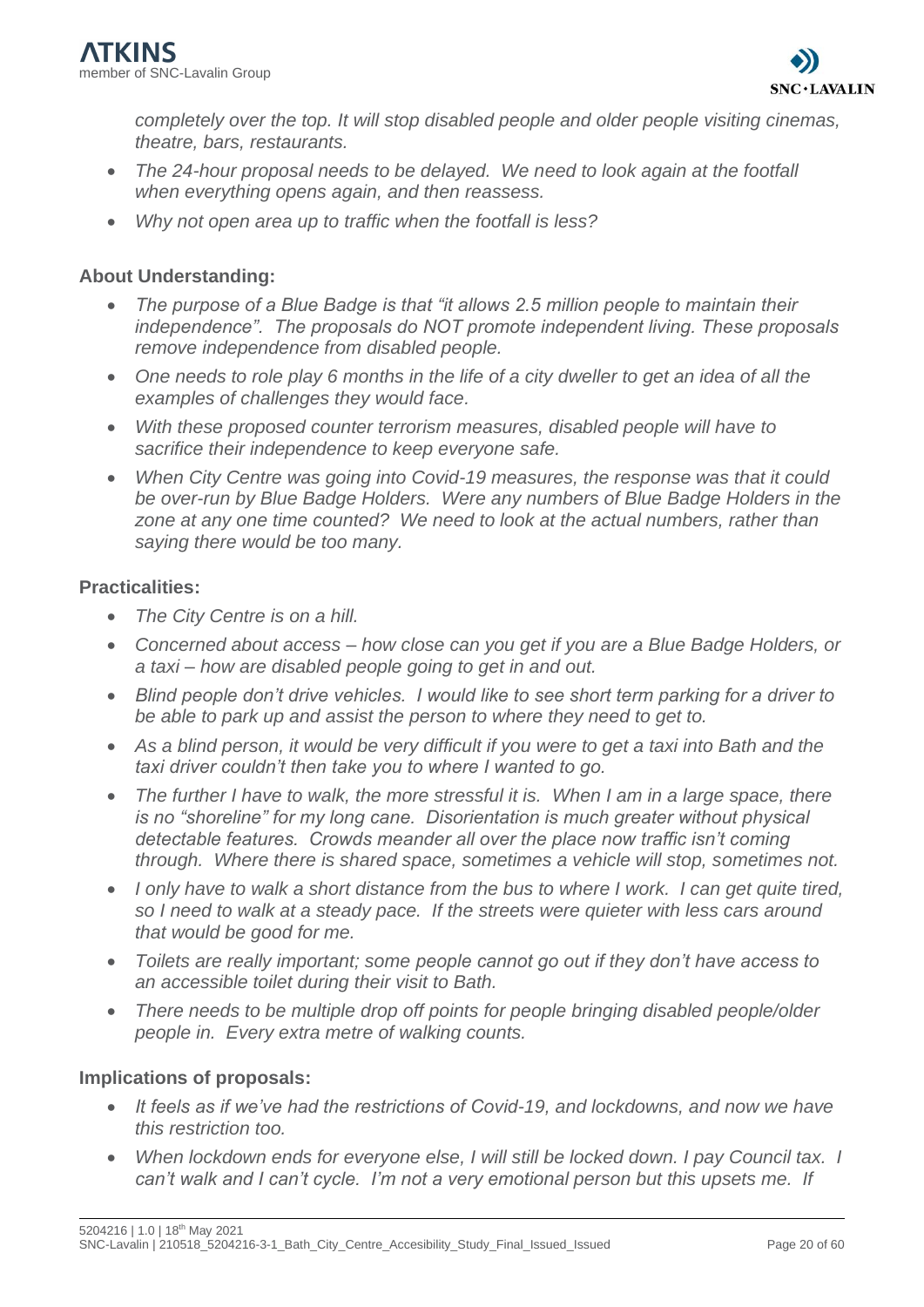*you don't live this life, then you don't understand. The proposals are NOT proportionate to the risk.*

- *Recently, I had a very traumatic experience taking my elderly mum to Specsavers. Hadn't been into town for a while so were surprised to find roads closed off even to Blue Badge holders. This ended up with husband having to drop me and mum off at the other end of Westgate St, meaning it was quite a walk for my parent. Afterwards,*  when we came out, husband had been moved on by traffic warden and wasn't there *to pick us up. My mum almost collapsed.*
- *It is unfair to not allow Blue Badge Holders as visitors to park. It will affect people's ability to re-engage after lockdown, to visit family and friends.*
- *Unevenness of pavements. Very difficult for mum who uses a rollator. Pavements are so unsafe mum cannot go out alone.*
- *The Georgian Disneyland design has to be practical for disabled people. If it isn't then it will just become like a Shopping/Leisure place for only able-bodied people, where I won't be welcome.*
- *Carers often need to stick to a buttoned-down routine. If the hurdles to visit the City Centre are too great, carer may feel it is too much of a challenge for them.*
- *Loss of Blue badge parking affects some people with Dementia and their carers. One often needs to keep things simple.*
- *Access to toilets is vital. This can be even more difficult if carer is another gender.*
- *Too much waiting around would be difficult for some individuals if access to car not made easy.*
- *Distances are important as falls can occur.*
- *Routines for some people is very important.*
- *Wellbeing can be affected if people are no longer able to visit places that are familiar.*
- *If I had chosen Bath with these restrictions, I would have to try to move somewhere else.*

## **Regarding Taxis, Busses and Coaches:**

- *Why are taxis banned? They are all licenced and registered already.*
- *Some people with accessibility requirements usually travel into town by bus.*
- *Locations of stops and design need considering.*
- *Lack of colour contrast at the Bus Station, it's all grey.*
- *Can't see what bus is on the bay in the bus station.*
- *Raised kerbs at bus stops are not always in the right place – workmen put them in the middle, so the bus then has to park at the far end of the layby. Positioning of kerbs is very important – maybe there is a lack of awareness of the specification?*
- *There's a problem with a lack of accessible coach drop of places in the City Centre. Coaches with a lift in the middle of the vehicle – we need to consider where they can drop off safely, improvements may need to be made.*
- *There are no accessible toilets at Avon St, where coaches come in anymore.*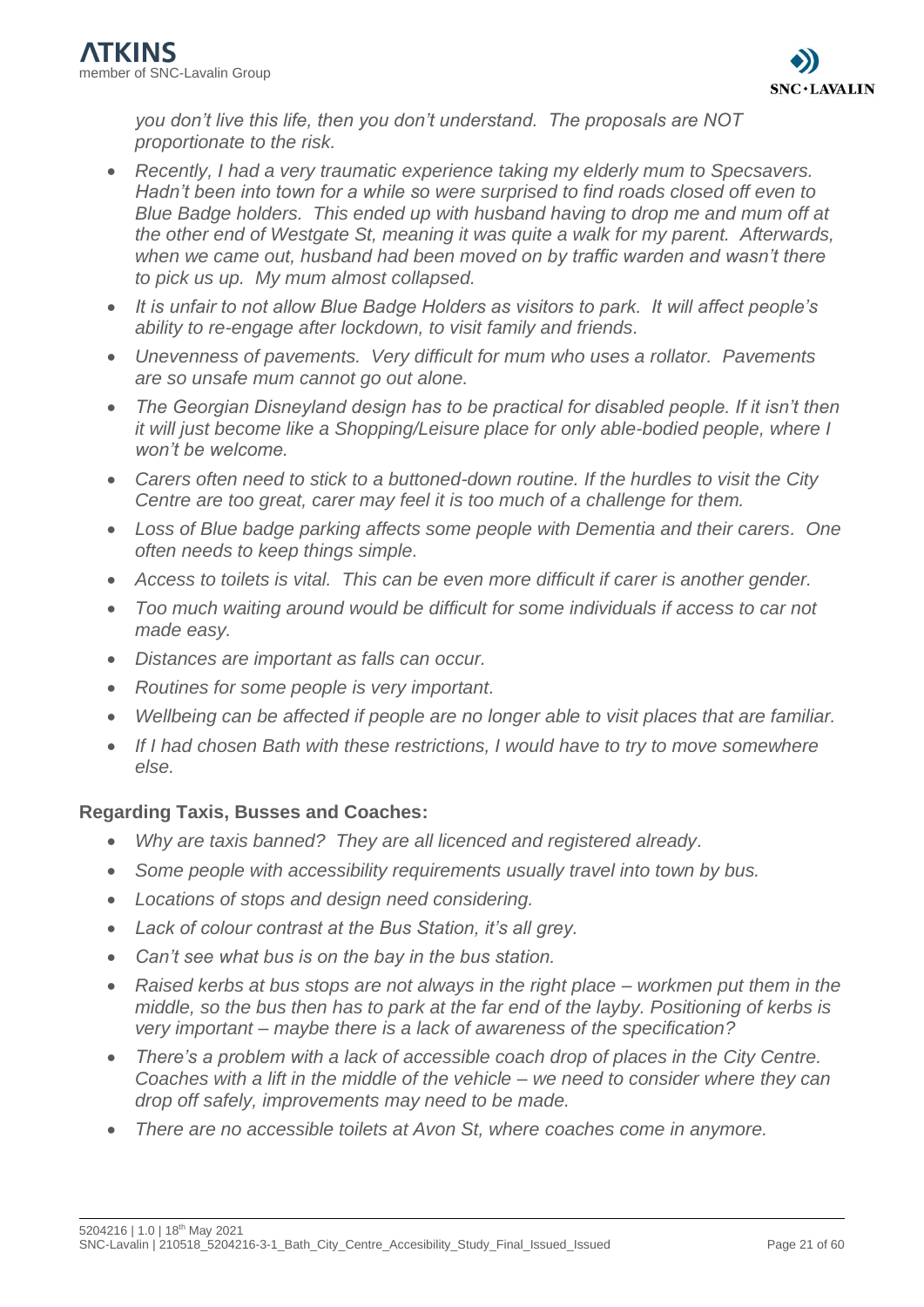## **Car Parking:**

- *Kingsmead Square shouldn't be closed to traffic. It should be used to provide more Blue Badge bays and parking for resident permit holders.*
- *As a resident it is hard to find a parking space*
- *Car parking spaces in the City Centre are too far away. Distance of Charlotte St Car park. Try and walk with a crutch in one hand and shopping in the other. And if it's raining, forget it, you will get soaked because you have no hand to hold an umbrella.*

## **Perceived Vulnerabilities:**

- *Disabled people and older people (particularly women) more fearful of being attacked at night. They will not feel safe on a lonely long walk to a car park at night.*
- *Person, whose mother has dementia, can't leave her on a street corner near a destination and go and find somewhere to park. With a car it is so much easier.*
- *Having a row of parked cars can actually help protect people from a hostile vehicle attack – parked cars could provide a barrier.*
- *They have stopped traffic in some areas but not stopped people from cycling or skateboarding.*
- *Does this proposal allow bikes to come in?*
- *Bike access – conflicts with cyclists, whose right of way. Bikes are great if the environment is safe for others.*
- *Bikes are difficult for me. Sometimes they don't stay in their lanes. Also, I can't hear them if they ring their bell. Two-way cycle lanes are confusing.*
- *E-scooters need a bell or a beep to let people know they are there.*
- *Shouldn't cycles be banned from going through as well as cars? Scooters and cyclists are also a hazard. Whilst stopping Blue badge holders going into the centre of Bath will the same rules apply to cyclist with no identification, no registration and a quick means of 'get away' if chosen as a means of attack?'*
- *Terrorists – people with a rucksack can do a lot of damage.*

## **Accessing Services:**

- *Organisationally it will result in the closure the service if this goes ahead. 99% of members have mobility issues. An alternative drop-off point is categorically not possible.*
- *It would potentially mean we couldn't do some things at all or would have to limit to the most mobile and independent who could get themselves there. We have already lost a lot of community involvement this year and I'm concerned this would restrict us further.*
- *Service providers don't want to deprive service users of the City Centre.*
- *Carers and things like Meals on Wheels deliveries would need permits.*
- *Proposals could make issues of loneliness and isolation worse.*
- *Bath offers lonely and isolated people a chance to feel part of the community.*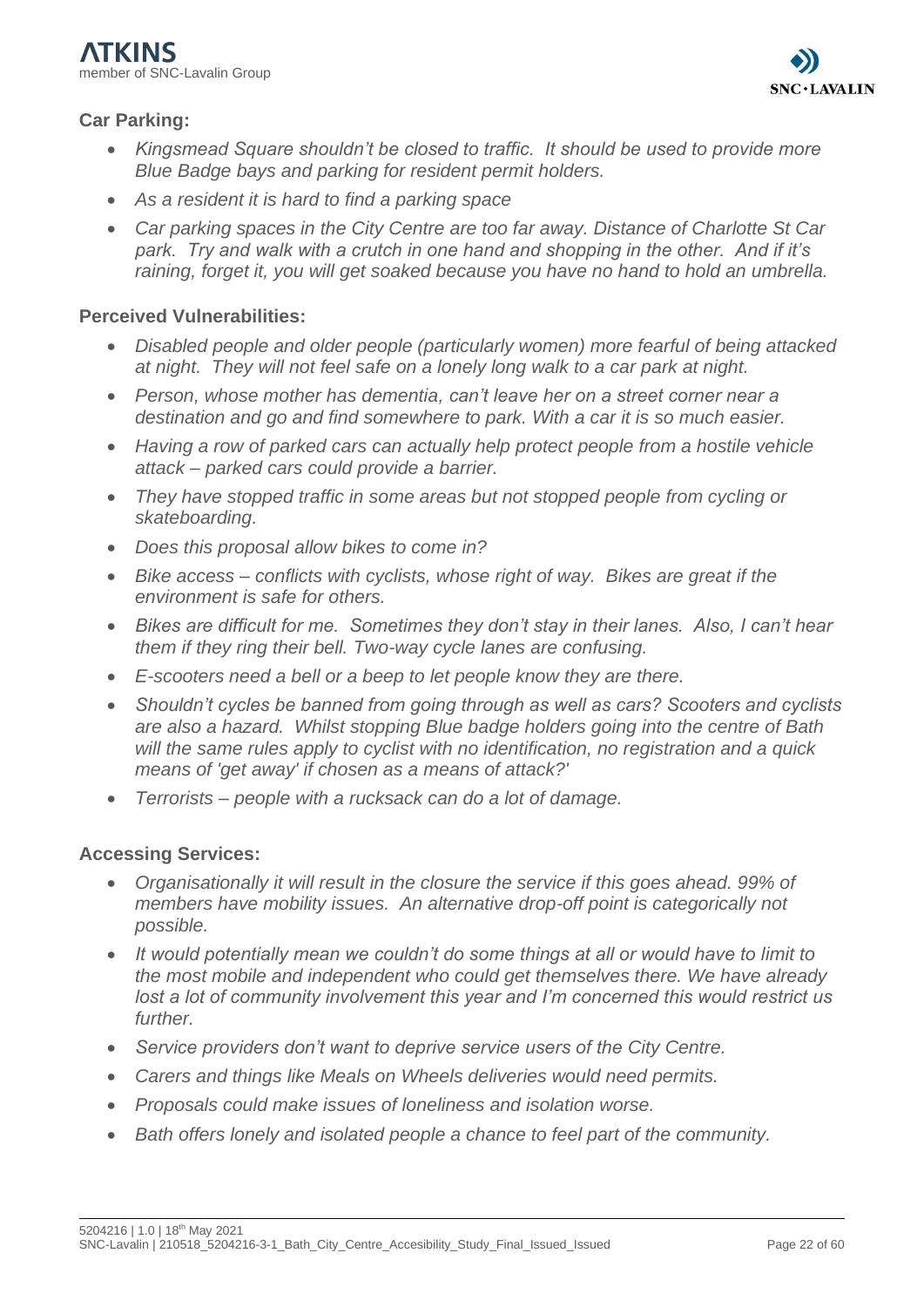

- *The community aspect of life is extremely important to the Deaf community, and with additional needs it's even more important to keep access as easy as possible to reduce isolation.*
- *Some people already don't visit Bath because of lack of accessible toilets and seating – it's not seen as a welcoming place even before these changes.*

#### **Permit System:**

- *Some will have difficulties applying.*
- *Would this involve a lot of extra form filling?*
- *Any permit would need to be free.*
- *Anything we can do to make it simpler has to be good.*
- *Are we cherry picking a particular group for permits though?*
- *What about others such as carers who are operating on tight timescales for their visits?*
- *What about visitors e.g., friend who is Blue badge holder, drives over from Bristol. Will the Council tell Blue badge holders where they can park?*
- *With a permit scheme it is very difficult to draw a geographical boundary – as there is a doughnut shape surrounding Bath which is North East Somerset, a different constituency.*
- *What about others such as carers, podiatrist, hairdressers etc. who are operating on tight timescales for their visits and sometimes carrying equipment?*
- *Some services for deliveries also offer contact with the outside world and a chance for someone to do a quick welfare check (e.g., Wiltshire Farm foods). This is a light touch community support and wellbeing.*
- *Resident Parking areas – if you live within a restricted zone, you should be able to have a BBH who is a friend or relative visit you and park.*
- *Taxis are vital for so many people, not just wheelchair users. A lot of older people have given up their cars because it's safer, easier and cheaper to use taxis. It would be simple to introduce a permit system for taxis.*
- *A permit system could be an option. But it needs to be made easy, with a control centre to manage it.*
- *Accessible taxis, could be an arrangement where they have a code they type in. It could be easily managed.*
- *Taxis couldn't be limited to Bath taxis, as you would need to consider taxis from South Gloucestershire, Bristol, Wiltshire, N Somerset (Airport). Therefore, one needs a phone number to ring to bring a person into the City Centre.*

#### **Shuttle Service:**

- *If a buggy/shuttle system is too complicated people will go elsewhere*
- *It would have to be free.*
- *It will be difficult for some people to transfer from their car to wheelchair to shuttle.*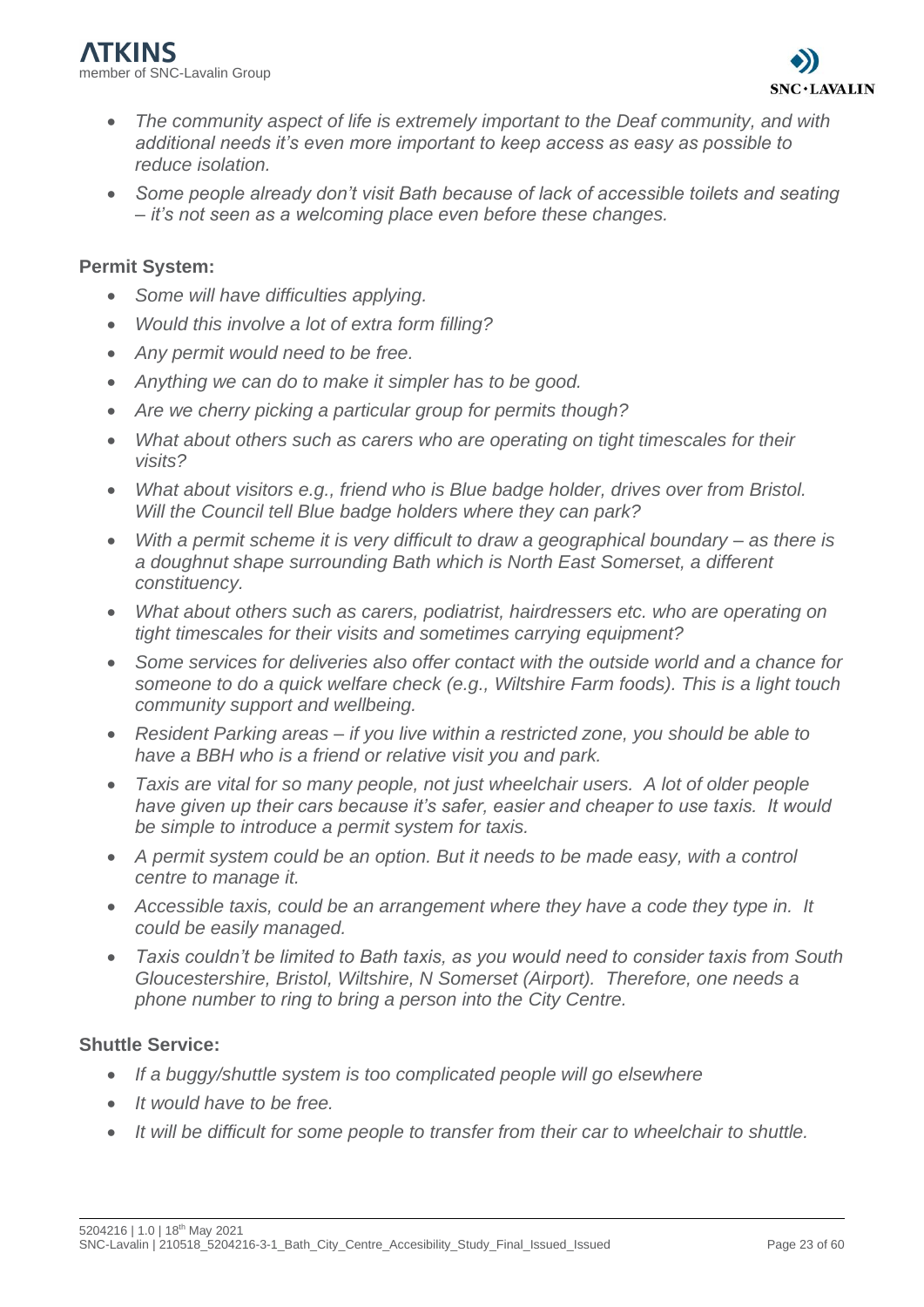- *It would mean that people can't be independent as they are when using their car and Blue Badge.*
- *If it's only for people with restricted mobility are you not risking those people being stigmatised and how do you control who uses it? Could such service be stigmatising?*
- *What about waiting times and could people wait that long?*
- *It would depend on how long I would be expected to stand and blazing sun or freezing cold.*
- *Shuttle service doesn't help people who shop and then put it in the car, the do a bit more shopping.*
- *It alarms me to some degree. It creates inequality.*
- *Not a solution for our service users as it would mean time consuming transfer of 12 people.*
- *How frequent? When using airports and Paddington, it can take ages to make the arrangements for a buggy service.*
- *What are the hours of operation? e.g. ..will it be running at night when people come out of theatre/restaurants/cinema/pubs?*
- *Where would this run from /to?*
- *Where would it stop?*
- *Will shelters/seats be provided for people to wait for the next shuttle?*
- *Will it be for those with restricted mobility only? If not, how long will disabled people be left standing if the shuttle is full.?*
- *Will it be fully accessible for wheelchair users both electric wheelchairs and manual?*
- *Will a person on their own in a manual wheelchair be given assistance to board?*
- *I would have serious concerns about the suspension – bumpy rides could be very painful for some disabled people.*
- *It would need to be 18 hours a day, or even 24/7 operation to ensure people are not disqualified if it only operates certain hours of the day. E.g. nightclubs are open until early hours. Young disabled people want the same as their friends*
- As children with Autism are now entitled to a Blue Badge, do you think this form of *transport is suitable for them?*
- *Travelling with other people who don't behave appropriately and are not understanding of Dementia can be a problem*
- *My mum has limited mobility so it would probably be too difficult for her to get on and off as she finds steps difficult (has to sit a swivel to get in and out of the car). May be useful for some disabled/older people though).*
- *Multiple drop off points in every street are needed. Room for doors to open both sides, giving enough space for people to be able to get in and out of cars safely.*
- *Unevenness of pavements. Very difficult for mum who uses a rollator. Pavements are so unsafe mum cannot go out alone.*
- *It would be good if the driver could say hello and goodbye in BSL.*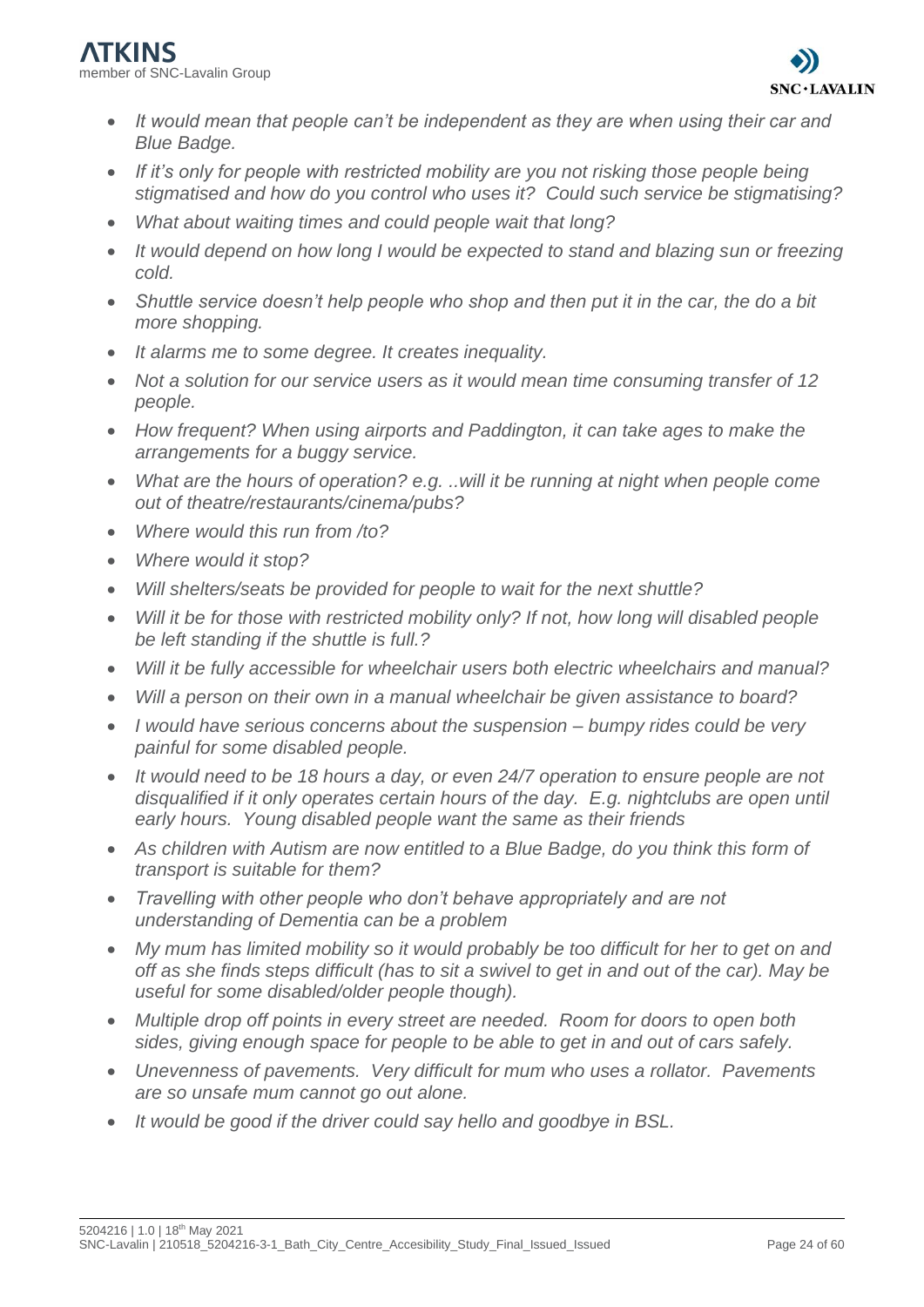

- *If it's electric – silent vehicles moving at speed are very dangerous*
- *It sounds great but when you look at it I see a lot of practical problems with it.*
- *Getting down to basics, as a disabled person when you need to go home, you need to go. E.g. to rest, or to get to the toilet etc. Waiting for a shuttle could be difficult for disabled people.*

#### **Shopmobility:**

- *Shopmobility is a godsend. Did use it regularly when injured initially. I have also used Shopmobility in other places.*
- *Current location of Shopmobility is too far away from the central shops/services though.*
- *Staff at Shopmobility did used to meet people across at Manvers St car park with wheelchairs which was good.*
- *The problem with Shopmobility in Bath is that the pavements in Bath are terrible and dropped kerbs are inadequate.*
- *There was a proposal to move Shopmobility to the basement of Southgate carpark, but it wasn't progressed.*

#### **Administration:**

- *Delivery plans – initial proposal put all the onus onto the person trying to arrange it, and some people can't do this.*
- *I have had no lessons in technology. I live on my own and it gets difficult and frustrating – it has an impact on your mental health. I would starve (if I had to go online to make special arrangements to organise food deliveries)*
- *Arranging deliveries would be extremely difficult.*
- *Initial proposal is not considered practical.*
- *This shouldn't be a problem that is left for City Centre residents to solve/manage.*
- *There ought to be an officer in the council to manage it including urgent requests.*
- *Places like AO.com offer next day delivery – how can you give notice?*
- *Deliveries can turn up at odd hours.*
- *There isn't a system in place, like cargo bike delivery.*
- *I can't order online easily – I have to get someone else to help me with tech issues if I can't do things by telephone.*
- *Concerned about deliveries – if I live in the City Centre how does my amazon parcel arrive?*

#### **Improvements:**

- *It seems that the council want to design in a way that wouldn't upset Jane Austen. But partially sighted people need to be able to see street furniture.*
- *Lighting is often atmospheric, but partially sighted people need lighting to help navigate and a sense of security.*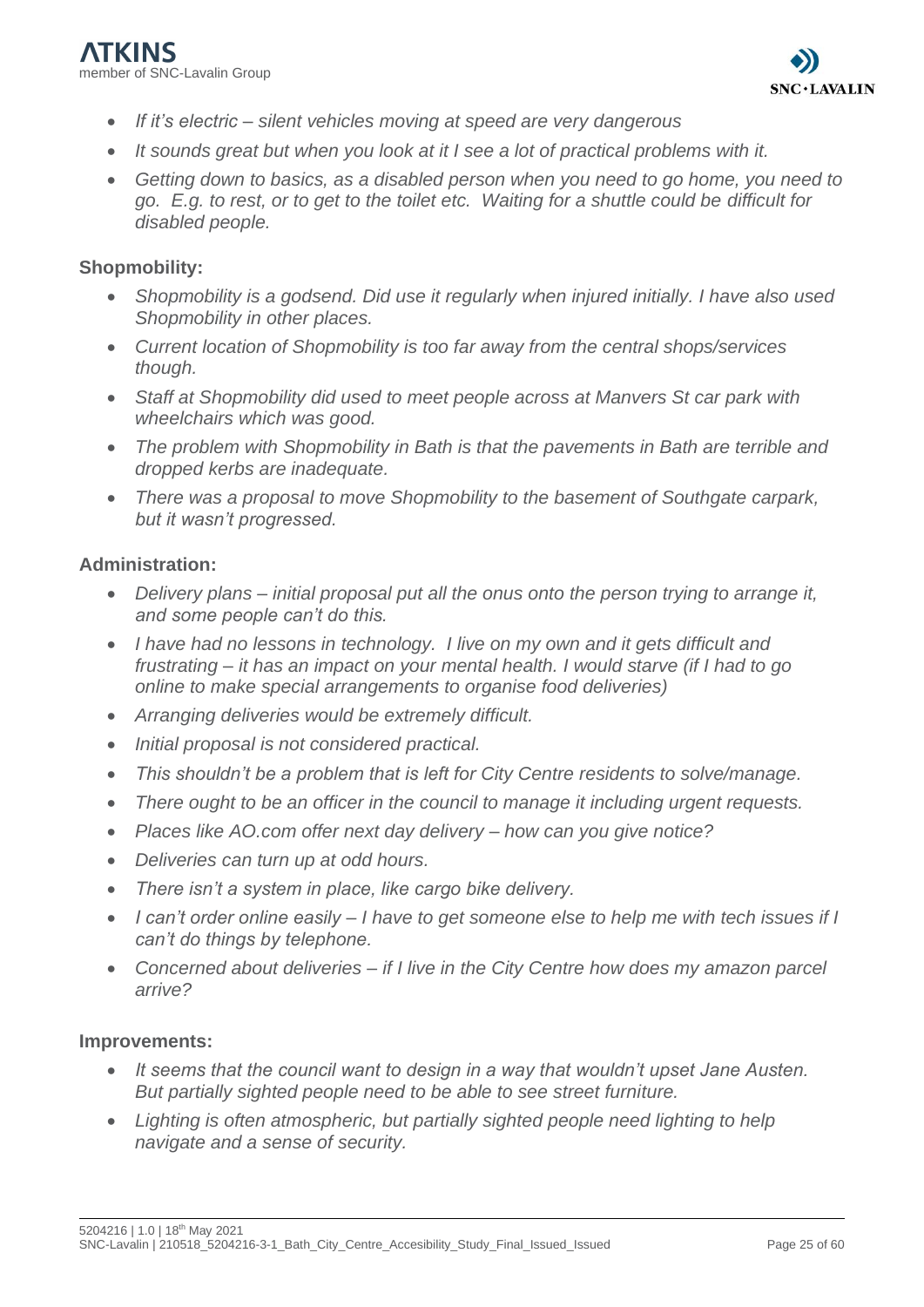member of SNC-Lavalin Group



- *Need to remove clutter from the streets (at a time when we are increasing things like parklets, café culture tables and chairs etc)*
- *Need clearer directions/signposting for Blue Badge holders. e.g. Barton St has 5 spaces, but they are very tricky to navigate to – so they are always empty.*
- *Motorbike parking – sometimes they park in the middle of a parking space and don't pay anything for parking.*
- *It would be good to have some free parking for disabled people in Southgate car park. It's an added cost for disabled people. Could the Council obtain some free spaces in Southgate shopping centre?*
- *Concerned about nearest drop off points e.g., the theatre, nearest drop off point will be Sainsbury's.*
- *One needs to employ wardens to give people access through the bollards.*

#### **Specific Streets:**

- *Street furniture – example of Kingsmead Square, it's a jumble of benches, bollards, cycle racks, raised areas in the road. And new café areas will be additional clutter – a nightmare for those with mobility issues or visually impaired people.*
- *It would be useful to have some more Blue Badge Bays near Waitrose on Walcot St.*
- *Kingsmead Square – chairs and tables can fit on pavements, there is no need to put them in the road.*
- *Remove 24-hour Loading bays at Bog Island/Terrace walk. There is no need for loading at 10/11pm at night. Release them for Blue Badge holders in the evenings.*
- *Getting to the crossing at Dorchester St is a problem.*
- *Camber of pavement Manvers Street by the car park – very bad and not safe.*
- *In Milsom Street there are bollards on the pavement, big concrete bollards designed by traffic engineers. They are difficult to negotiate. Need to be designed with accessibility in mind, reflectors etc. Could the bollards be moveable?*

#### **Specific Issues:**

- *Lack of Seating*
- *Lack accessible toilets*
- *Lack of kerbs to detect by cane*
- *Delineators/corduroy - hard to know which side you are on*
- *Lack of dropped kerbs*
- *Uneven paving slabs*
- *Cobbles are difficult.*
- *Slippery drain coverings*
- *A Boards and other clutter*
- *Queues*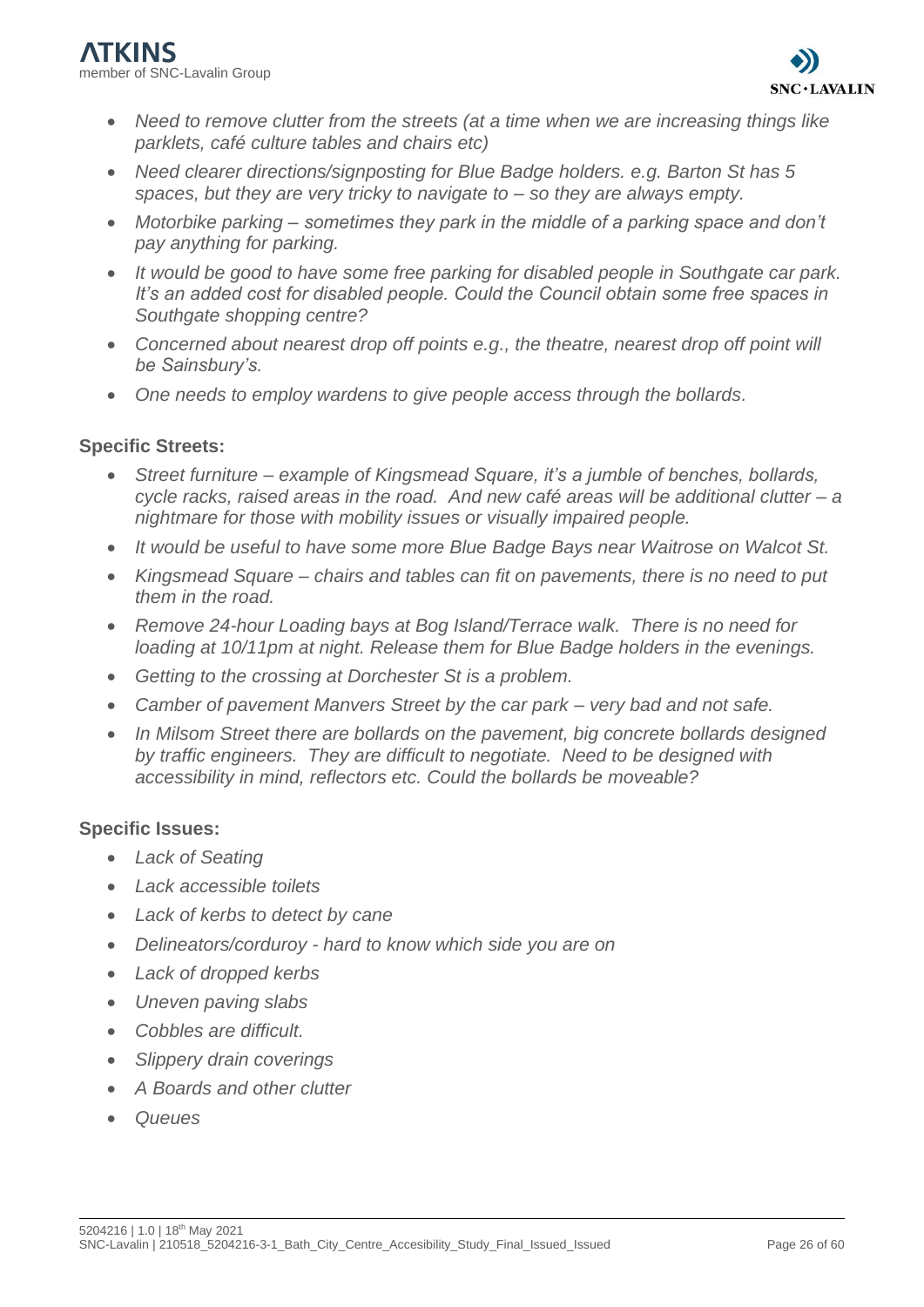

- *Shared space confusing people*
- *Pavements in Bath are very narrow*
- *Busy paving patterns*
- *Be clear where the road is and where the pavement is*
- *It's particularly difficult when it's wet, rainy, or icy as can be slippery.*
- *Streetlights – in some places it's a bit dark at night.*

## <span id="page-26-0"></span>5.3. A Stakeholder's Analysis

Given the extent and effort that went into their analysis, the following are observations and suggestions for a solution to the reduction in parking for Blue Badge holders provided by one of the Stakeholder panellists. Please note that some of these observations and suggestions relates to temporary restrictions due to COVID-19 and that some relate to long-term changes that have taken place over time. Our recommendation is that as many spaces as possible are reinstated, prior to exploring opportunities for additional spaces that may be deemed necessary as mitigation measures. We have compiled and conveyed a selection of what they wrote as follows:

## *General observations:*

*I note the LOCAL AUTHORITY revisited its Equality Impact Assessment on 30/7/20 and has provided further comment in relation to Blue Badge holders. However, it continues to use the word 'may' in relation to adverse impact (3.3) which falls far short when clearly there is a definite adverse impact so should be recognised by the word 'will'.*

*An Equality and Human Rights Commission report entitled: Being disabled in Britain: A journey less equal and the panellist highlighted the following:*

- *Page 6 The significance of living independently.*
- *Page 7 The imperative to not treated be treated less favourably.*
- *Page 8 The sense of wearing a "Badge of shame" … i.e., still not being treated equally.*
- *Page 12 Worries that individuals have about physical attack on streets.*
- *Page 12/13 How poor access to a car affects community and social life of disabled people.*
- *Page 13/14 Concern at the lack of implementation of accessible transport planning*
- *Page 14 Recommends action taken to strengthen disabled people's autonomy and choices.*
- *Page 20 Reference to the Convention on Rights of Persons with Disabilities (CRPD)*
- *Page 20/21 Reference to the Human Rights Act*
- *Page 61 Additional costs faced by disabled people in later life.*
- *Page 74 Extra costs incurred by people with disabilities.*
- *Page 75/76 Disabled people's struggles to remain connected to others and relevance of car access.*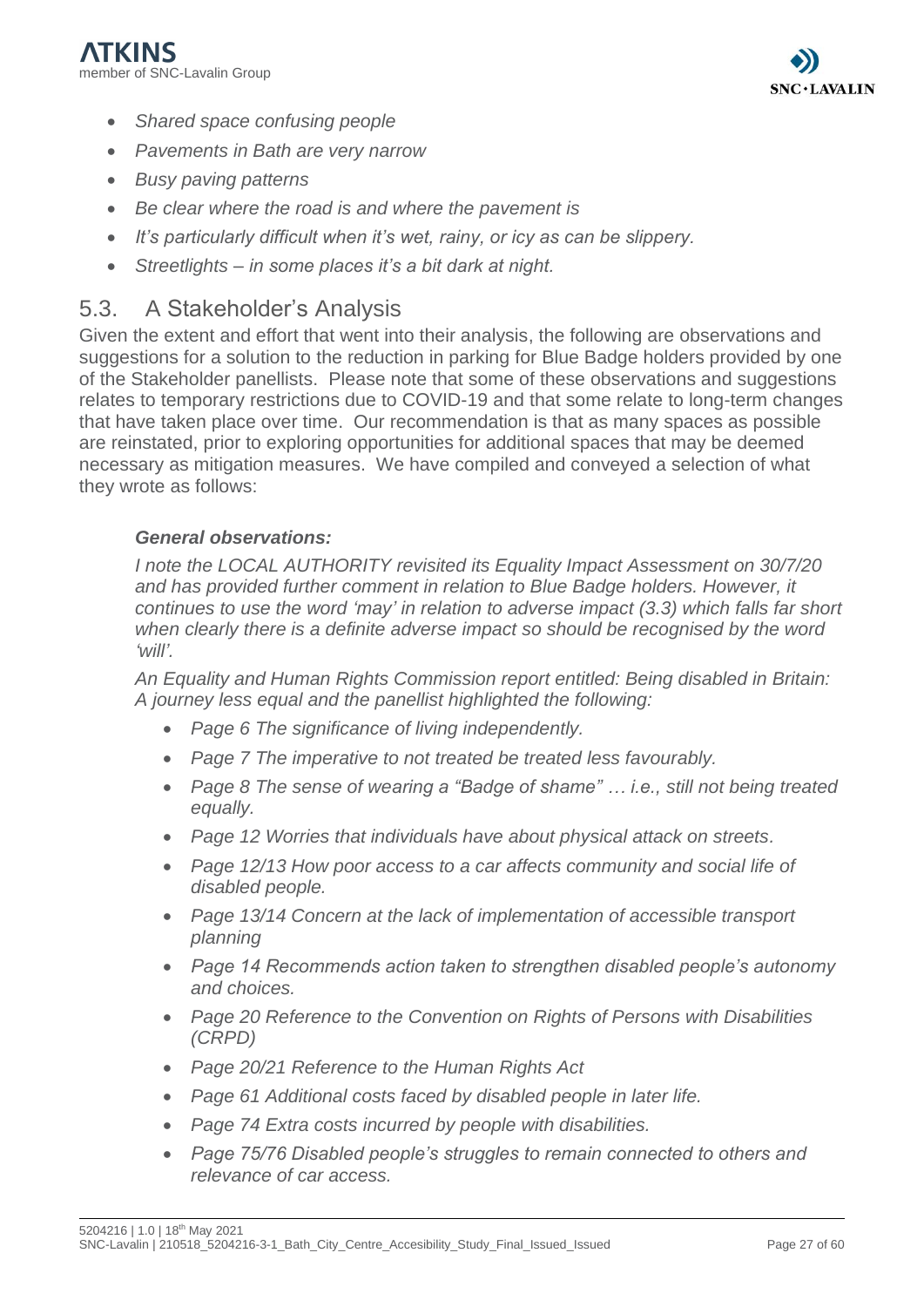- *Page 124/125 Perceived unsafe walking in local area/disable women most likely to feel at risk.*
- *Page 143 With regards to access to services, disabled people feel trapped by cost and limited options*
- *Page 144/145 Compound effect that cuts to bus routes has on options.*
- *Page 149 Limitations on use of leisure activities for those without a car*

### *Loss of spaces, including some to current restrictions for Covid-19:*

- *Westgate Buildings loss of single and double yellow lines on entire length of right-hand side and a couple of spaces outside Halfords*
- *Quiet Street: Loss of yellow lines when Pay and Display was installed. This meant previously available parking for Blue Badge holders was lost as the Pay and Display spaces are rarely available. Since the pandemic 2 Pay and Display spaces have been converted to Blue Badge Bays*
- Milsom Street: On right hand side all the Pay and Display parking the entire *length of the street has been lost along with the single and double yellow lines along a large part of the left-hand side. Loss of 4 spaces at top outside Paperchase*
- *The Cross Bath: Loss of access to yellow lines by proposed installation of bollards at junction of Hot Bath Street and Beau St (particularly valuable for Blue Badge holder parking for the Little Theatre and Help the Aged Day Centre)*
- *York St: Loss of Pay and display as well as yellow lines. The end of York street near Stall street was cut off some time ago; this was a very convenient place for Blue Badge holders to park for the middle of the shopping centre.*
- *When the lines on Terrace walk were effectively removed from use by Blue Badge holders by the imposition of No Loading restrictions this was a further reduction on available parking for Blue Badge holders.*
- *Barton St yellow line loss which was turned into permit parking 2 years ago so is now always full.*
- *The issue of neighbouring low traffic neighbourhoods (LTN) needs to be addressed as how this is implemented could have an impact on available parking Blue Badge holders.*
- *3 or 4 spaces Upper Borough Walls fairly recently created (from Midday) to replace the Blue Badge space lost in Saw Close.*

*(The 4 spaces in New Bond Street are still there if people realise you can access them via Old King St/John St and Quiet St)*

## *Yellow Lines Lost owing to current Covid-19 restrictions*

- *Broad Street bollards*
- *Milsom St at the bottom (road closure)*
- *Kingsmead Square and Avon St (road closure)*
- *Cheap St/Westgate St/Upper Bough Walls (road closure)*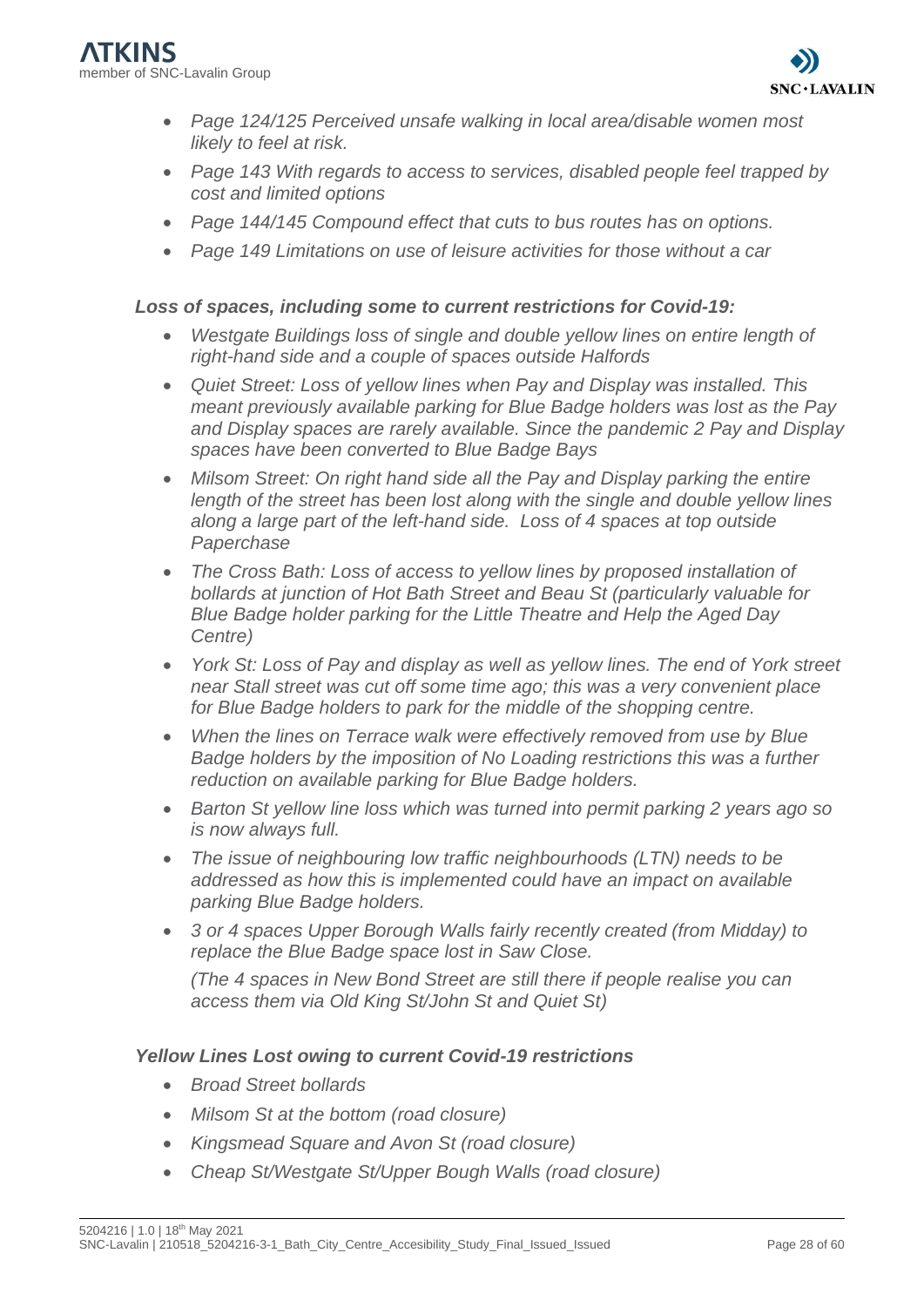

- *York St (road closure)*
- *Bog Island Bollards*
- *Monmouth St opposite Halfords/Tesco Bollards*
- *Dead end street by Forum bollards*
- *Queen Square -some ends or rows of paid parking*

#### *On Street Pay Parking Lost owing to current Covid-19 restrictions which would otherwise be free and unrestricted time for Blue Badge holders*

- *The length of Milsom Street on Right hand side*
- *Walcot St outside Harvest and in the bend northwards*
- *Street by the Forum*
- *3 sides of Queen Square*
- *Monmouth Street - entire length near Ustinov*
- *Monmouth Street - outside Halfords*
- *Monmouth Place*
- *Chapel Row - all*

#### *Proposals for an increase in Blue Badge holders parking*

- *Abolish charges for Blue Badge holders in B&NES car parks.*
- *Broad St Car park: current provision 5 spaces. Increase to 10.*
- *Change all parking spaces in Quiet St to provide either Blue Badge spaces or yellow lines. This was a good place to park before it was converted to Pay and Display. Now it's always full even with the 2 new Temporary spaces created this will be inadequate once the City Centre reopens*
- *Remove no loading marks in Henry St to keep Double Yellow lines available.*
- *In Street by Forum provide Blue Badge spaces*
- *Remove bollards in Monmouth Street to allow either Blue Badge spaces or single yellow lines -near Halfords and near the Ustinov to replace lost parking in Kingsmead Square.*
- *Seal off Kingsmead Square further north to allow the northern end of Avon street with the shops be end on to the pavement which would allow access and egress. This would retain the integrity of Kingsmead Square for the open space desired.*
- *Increase Blue Badge spaces in Beau Street linking Gainsborough hotel with Stall street. There are currently 4 Blue Badge spaces limited to 4 hours.*
- *There are Blue Badge spaces in Westgate Buildings leading to Stall street, but these are usually full - so increase the number of Blue Badge spaces here.*
- *Remove the No Loading restriction in Terrace Walk; this may have been relevant when coaches used to draw up there but no longer is needed.*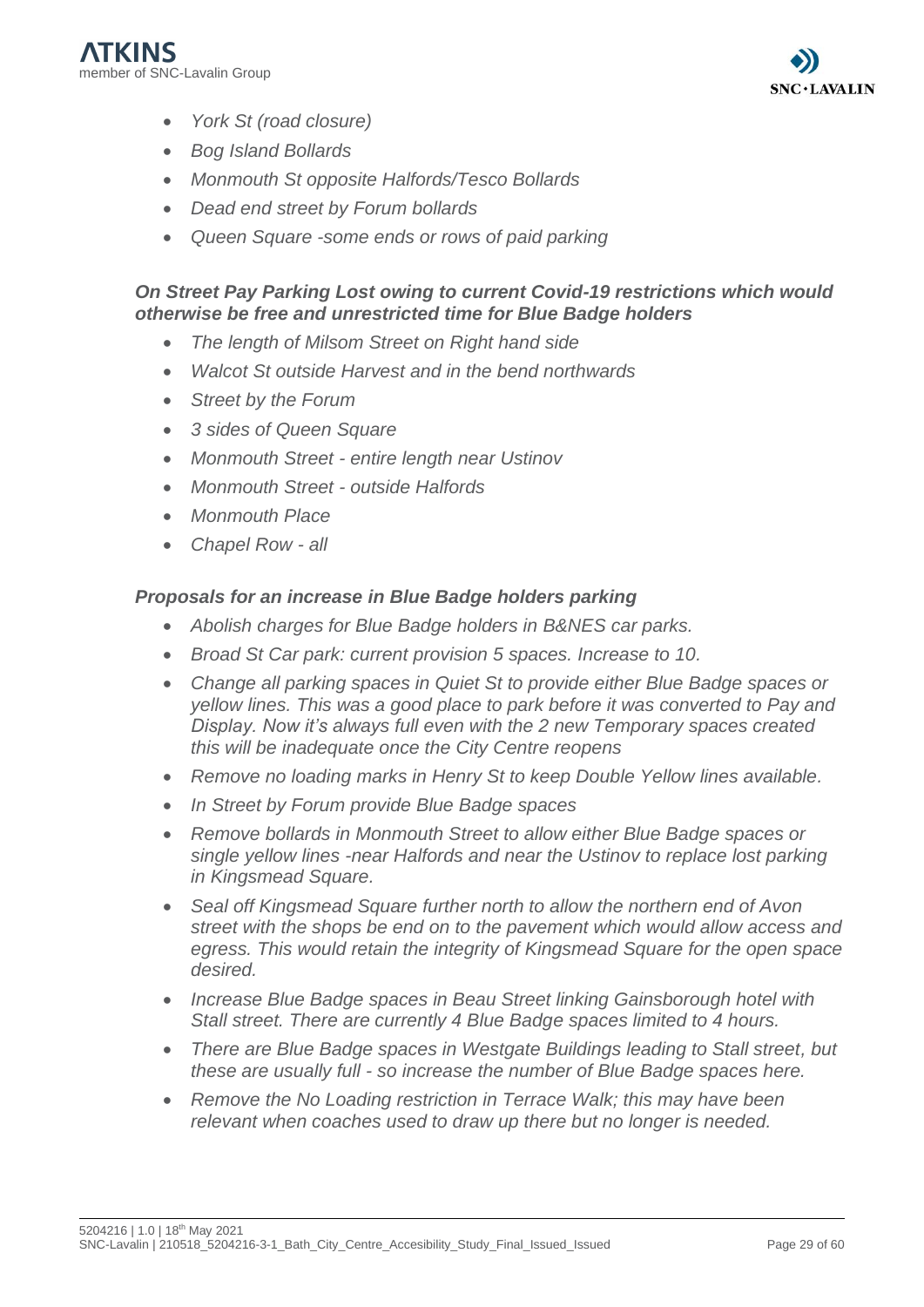• *Change some residents Parking Bays and Pay & Display bays to Blue Badge spaces the replace the 3 spaces (shared with Loading use) lost in Upper Borough Walls and the loss of yellow lines outside Pizza Express in Barton St.* 

## *Other Mitigations*

- *Allow Blue Badge holders to register their vehicles with the local authority to access the City Centre at any time by use of ANPR.*
- *Allow taxis to register in same way and for them to enter also via ANPR.*
- *Change loading bays from 24 hours to the most used periods during the day.*
- *Do not have the restrictions 24 hours per day 365 days per year*
- *The Chief constable says the proposals should be PROPORTIONATE and intended for areas/times when footfall is highest.*
- *Therefore, allow parking for Blue Badge holders from late afternoon (as per Canterbury before 10:30 and after 4:30 and York after 5pm)*
- *This will enable early/late shopping for Blue Badge holders as well as access to entertainment venues/theatre/restaurants/pubs in the evening.*
- This in turn will revitalise the City Centre. Until the City Centre is out of *lockdown it is impossible to say how long it will be before the City Centre is as busy as it was pre-pandemic.*

#### *Further Commentary*

- *Even these measures are by no means replacing the amount of parking that has been removed and was accessed particularly by Blue Badge holders. If you add the amount of Pay and Display also lost it is a huge amount. It needs to be recognised that Blue Badge holders do not park only in Disabled Parking spaces…*
- *One often sees reference to "no Blue Badge spaces have been removed" which suggests it's not fully understood that Blue Badge holders park in Pay and Display spaces/residents parking and on double and single yellow lines. It is vital this point is understood by those designing schemes.*
- *For this reason I oppose the proposal to exclude Blue Badge holders from parking in Residents parking area (is it intended Blue Badge holders who live in an area will be given a free permit?) this will make it difficult for Blue Badge holders to visit friends and relatives in other areas of the City.*
- *The amount of general Pay and Display parking and loss of yellow lines with the proposed Active Travel schemes (Upper Bristol Road and North Road) where it is proposed parking is removed to make way for cycle lanes will mean that Blue Badge holders will find it increasingly difficult to park close to where they need to be.*
- *This drip, drip, drip of parking space removal (including Pay and Display and yellow lines) is undermining the essence of the Blue Badge Parking scheme. The Councils own Equality Impact Assessment of October 2011 (Blue badge reform Program and Changes) states on Page 5 states that "the Blue Badge Scheme gives severely disabled people access to vital services and a better quality of life by improving access to parking". It appears that the Local*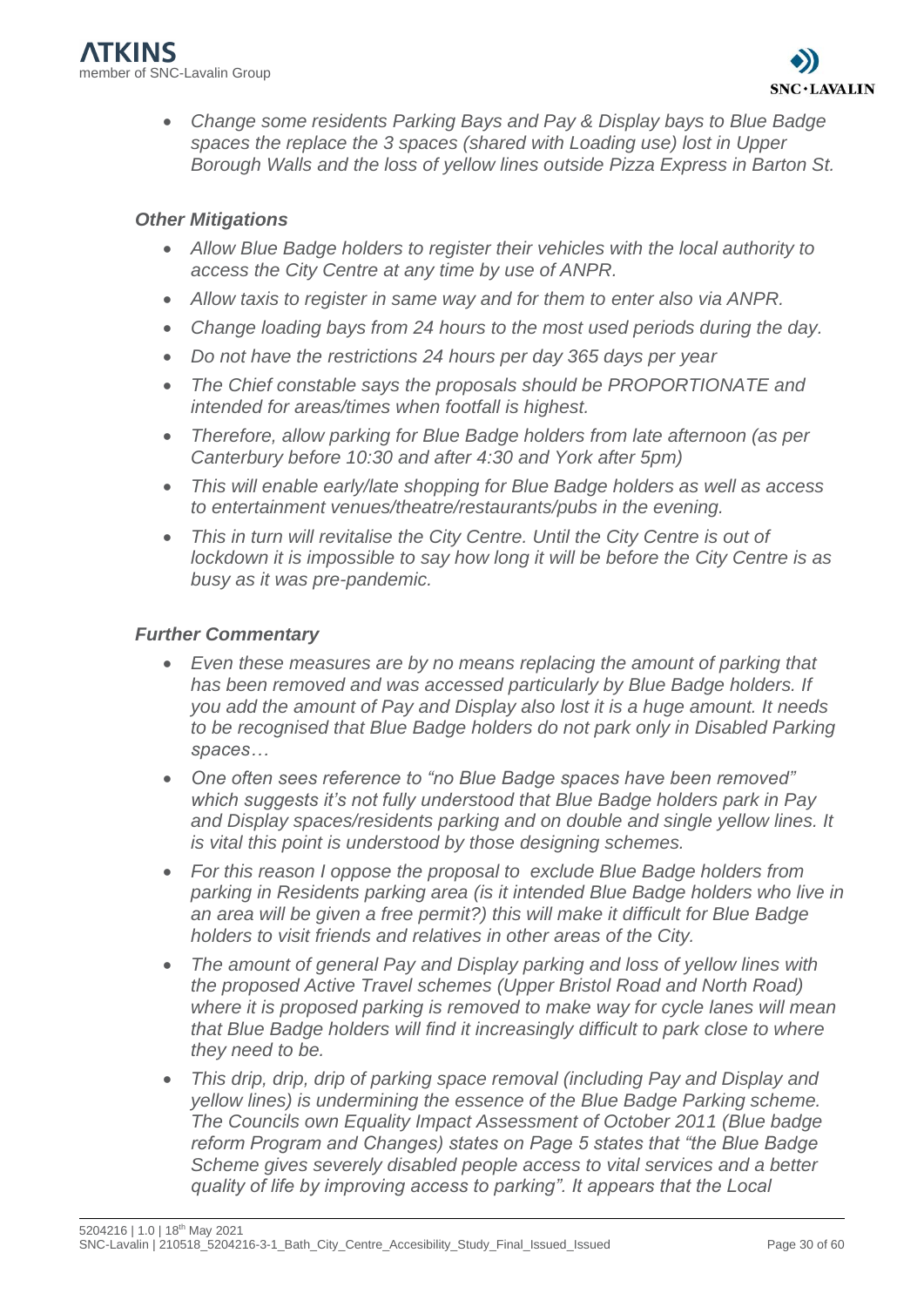

*Authority is making proposals which directly contradict the aim and purpose of the Blue Badge Scheme.*

- *All this comes following restrictions to access Yellow lines in Stall St, Abbeygate Street leading to Abbey green, (near M&S) end of York Street leading to Stall Street. all implemented over a period of time.*
- *It would be a good idea if Banes sent a surveyor to measure the length of available parking lost both yellow line (single and double), Pay and Display parking bays on street and Blue Badge spaces.*
- *This is the measure of the problem now faced by Blue Badge holders, many who are elderly, use walking aids. As well as disabled younger people. Blue badges are not always awarded to physically disabled people but also to those with hidden disabilities and I feel strongly that many of B&NES residents are being forgotten by the local authority.*

# <span id="page-30-0"></span>5.4. Other Stakeholder Evidence

Transport for All have just published in January 2021 a report called "Pave The way -The impact of Low Traffic Neighbourhoods (LTNs) on disabled people, and the future of accessible Active Travel." Although the report is on LTNs rather than security areas/zones, there is much in the way of valuable evidence in this report to take account of. Rather than summarise the observations in this report, we strongly advise readers of this report to refer to it as it provides numerous insights, many of which underline the significance of the topic limiting access to urban areas, otherwise known as LTNs.

## <span id="page-30-1"></span>5.5. B&NES's Preliminary Post-Consultation Considerations

The following captures some of the council's post-consultation analysis and an exploration of mitigations:

## *Original Proposals:*

- *10.00am to 6.00pm Anti-Terrorism Traffic Regulation Order (ATTRO)*
	- o *Unrestricted Access: Emergency Services, Utilities, Pedestrians and cyclists*
	- o *Exemptions, CCTV Controlled Authorised Access for: Construction vehicles, Highway cleaning and Maintenance, Bank and Building Society Cash in transit, Residential moves, Large theatre and film equipment, Royal Mail (incl. Parcelforce), Temporary Events (e.g. Christmas Market)*
	- o *No Vehicle Access for: Residential vehicles, Residential deliveries for small items (e.g. food deliveries, small parcels), General Car Parking, Blue Badge holders, Taxis and Hackney carriages.*
- *Original 6.00pm to 10.00am Traffic Regulation Order (TRO) proposal:*
	- o *Unrestricted Access: Emergency Services, Utilities, Pedestrians, and cyclists*
	- o *Exemptions: CCTV Controlled Limited Access for: Shop and business deliveries/ collections, Market Traders, Theatre Equipment, Waste collections, B&NES Parks service maintenance, Home delivery for larger items (e.g., white goods)*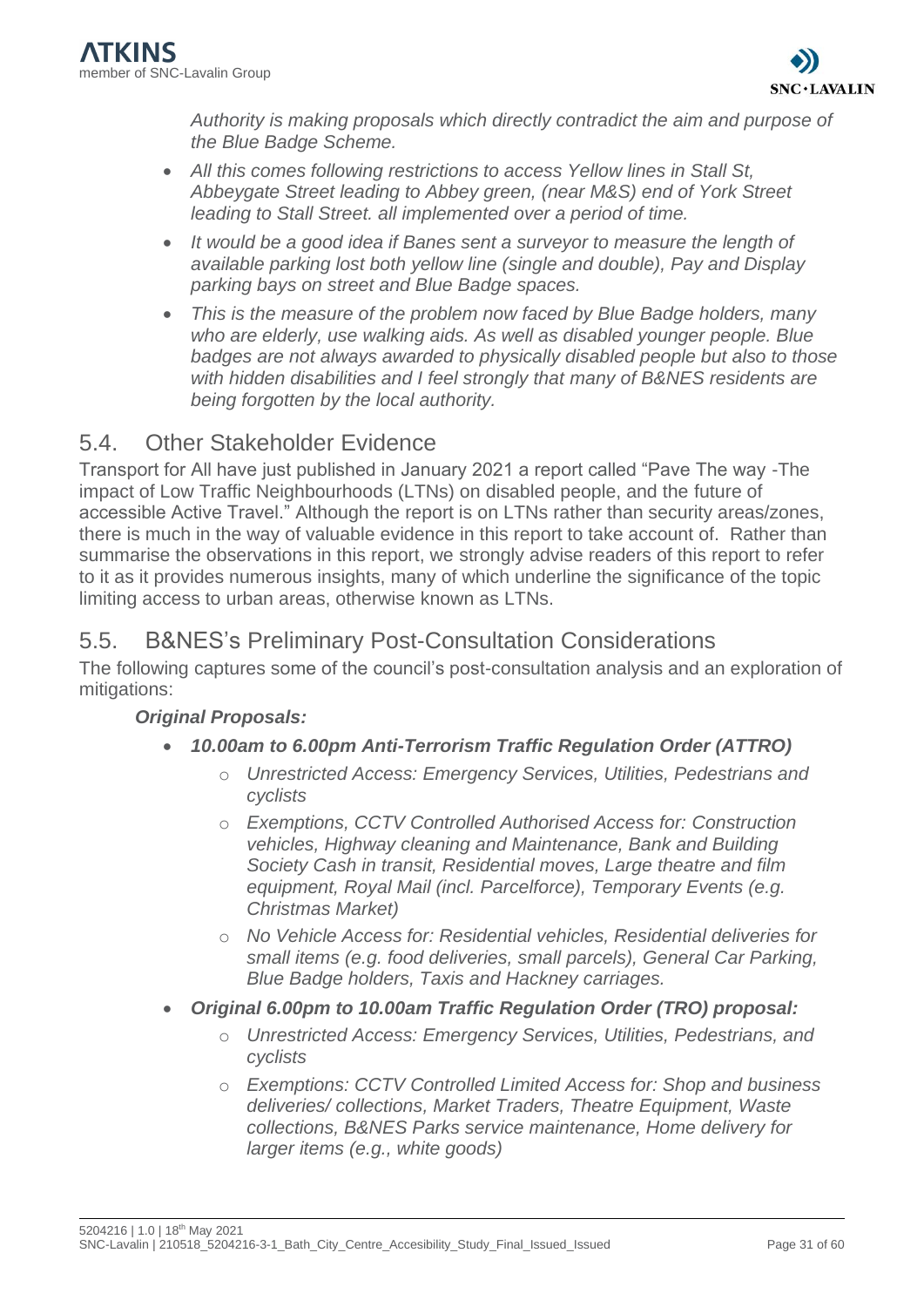o *No Vehicle Access for: Residential vehicles, Residential deliveries for small items (e.g. food deliveries, small parcels), General Car Parking, Blue Badge holders, Taxis and Hackney carriages.*

#### *Main hierarchy of concerns expressed by consultation:*

- *Impact on Vulnerable groups e.g. blue badge, mobility, learning disabled, nonsighted.*
- *Justification for proposals*
- *Impact on businesses*
- *Impact on City Centre Residents*
- *Proposals disproportionate*
- *Perceived excuse to pedestrianize the City Centre.*

#### *Main objections/ suggestions of respondents:*

- *Vulnerable groups/ blue badge should have access at all times.*
- *Negative impact on businesses: deliveries should be allowed (particularly with Covid).*
- *Negative impact on business night-time economy.*
- *Negative impact on City Centre residents re: access, parking and deliveries. Residents should have access.*
- Additional disruption at night-time for City Centre *residents due to night-time deliveries / works etc.*
- *Justification for proposals questioned and disproportionate to threat.*
- *Proposal for permits/ licenses to be given to blue badge/ deliveries/residents/ taxis.*
- *Inappropriate timing and lack of publicity. Need more consultation.*

#### *Responding to Consultation*

- *The response to the Consultation needs to consider:*
	- o *The responses received from the public and Stakeholder's as part of the Consultation.*
	- o *To recognise that the largest number of objections was from disabled people, but also consider impact on residents and businesses.*
	- o *The issues arising from the Accessibility Study.*
- *Balance the Risks of Security Against Accessibility Impact Assessments have been carried out for:*
	- o *The Anti-Terrorism Traffic Regulation Order (ATTRO) (10.00am to 6.00pm) with various potential mitigations and ATTRO amendments assessed.*
	- o *The Traffic Regulation Order (TRO) (6.00pm to 10.00am) with various potential mitigations and TRO amendments assessed.*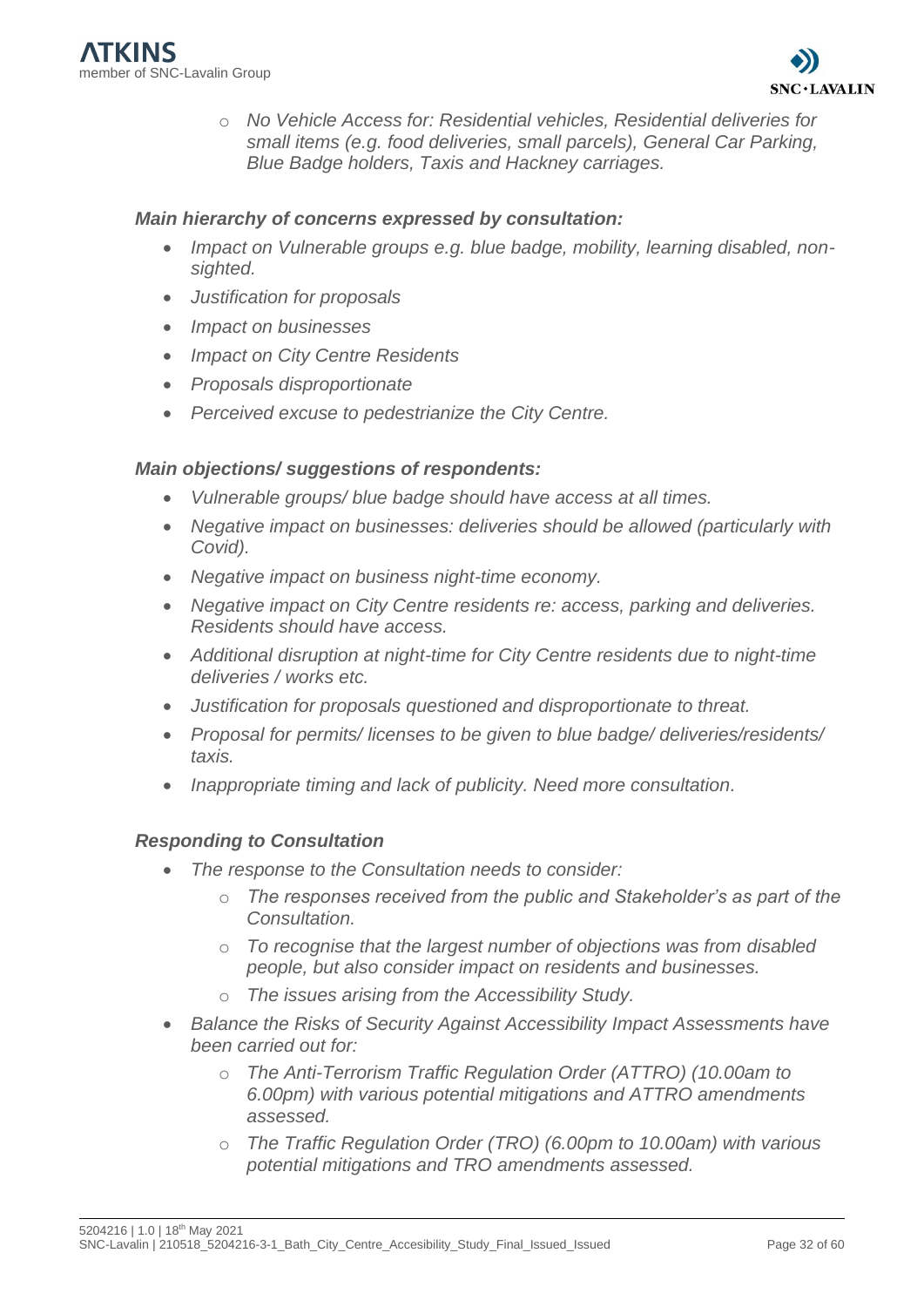- *What are the national threat levels in the UK? Explanation of Threat Levels:*
	- o *Critical: An attack is highly likely in the near future*
	- o *Severe: An attack is highly likely*
	- o *Substantial: An attack is likely (current national threat level in the UK)*
	- o *Moderate: An attack is possible but not likely*
	- o *Low: An attack is highly unlikely*

#### *Revised Proposals:*

- *In reviewing the responses to the public consultation and the recommendations made within this report, Council officers, in conjunction with the Police, have considered a number of potential modifications and mitigations to the original proposals as summarised below:*
	- o *No restrictions between 6.00pm to 10.00am in recognition that the previously proposed TRO could not be considered as being proportionate to the risk of a terrorism threat when the streets are not as crowded.*
- *And:*
	- o *A proposal to modify the ATTRO to between 10.30am to 6.00pm to provide a greater window of access to the restricted streets outside the ATTRO hours, particularly for blue badge holders up to 10.30am. Time limited parking would be available for blue badge holders between the hours of 6.00pm and 10.30am. This proposal would also include mitigations such as significant additional Blue Badge holder parking in streets adjacent to and nearby the restricted streets.*
- *Or:*
	- o *A proposal to maintain the ATTRO between 10.00am to 6.00pm, but to permit Blue Badge holder access (via protocols to be determined) into the restricted streets during ATTRO hours of 10.00am to 6.00pm. Time limited parking would be available for blue badge holders at all times.*

**Other Considerations** [urgency/extent/options dependant on which of above alternative revised proposal are taken forward]:

- *Additional On-Street Blue Badge spaces in adjacent/ nearby streets. [numbers to be determined]*
- *Additional Off-Street Blue Badge car park spaces in Council car parks. [numbers to be determined]*
- *Having first looked at council car parks, discuss scope for free Blue Badge provision within Podium and Southgate car parks whilst recognising that they are private car parks and the feasibility of them doing this may be limited.*
- *Additional loading and unloading measures in adjacent/ nearby streets.*
- *Improvements to disabled access at Kingsmead Square car park (considering a ramp at the north end and potentially a more accessible footway at the existing vehicle entrance point).*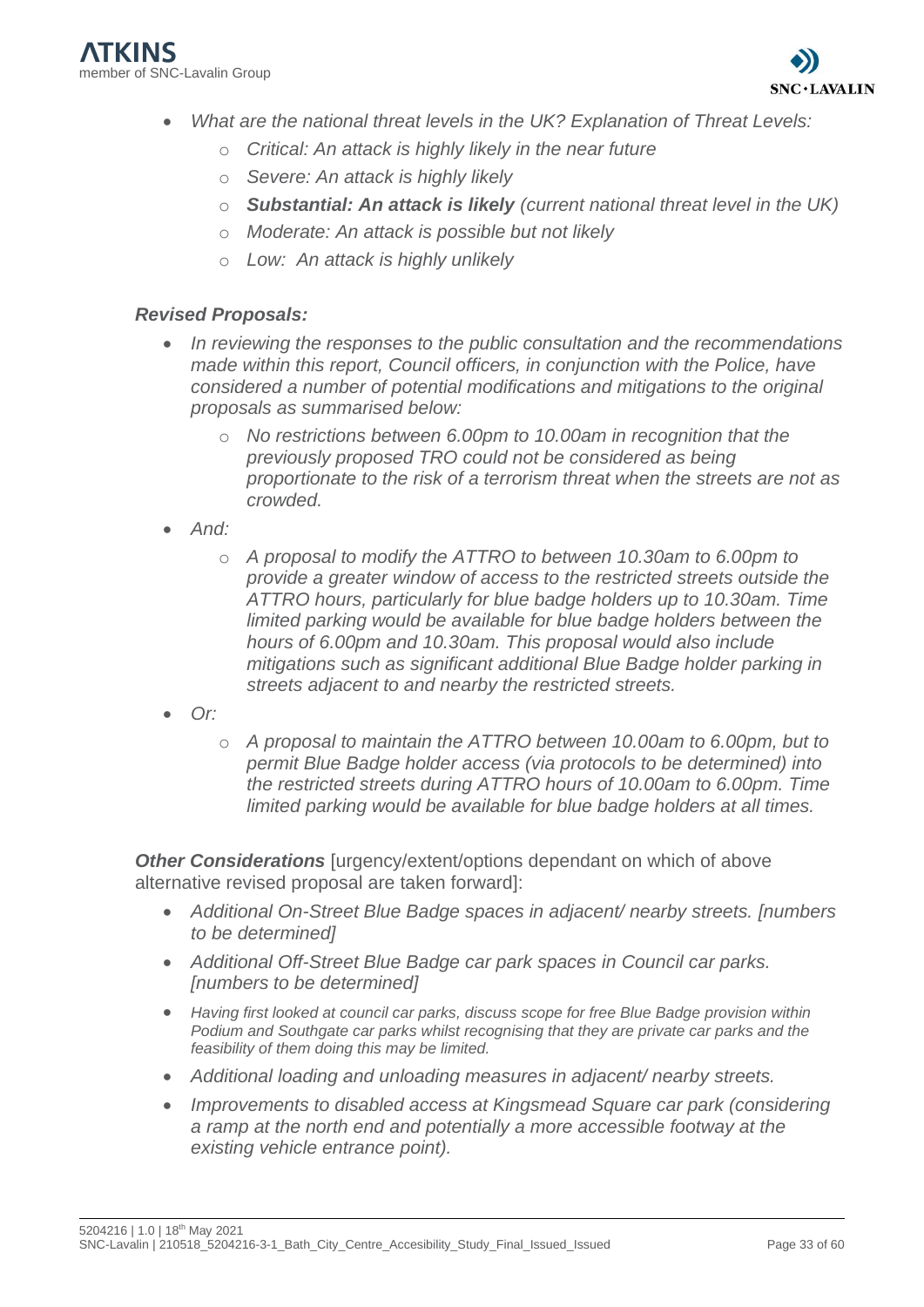

- *Switch administrative burden such that B&NES manage requests for deliveries/ collections/ access.*
- *20 Day Notice period for "Access Requests" to be reduced.*
- *Provision of electric shuttle bus (free to elderly and blue badge)?*
- *Provision of Shopmobility.*
- *More seating within City Centre.*
- *Improvements to surfaces on routes for disabled from parking bays/ car parks.*
- *Potential controlled pedestrian crossing at Westgate Buildings.*
- *Note significant capital and ongoing revenue costs to above proposals.*

*Other potential Mitigations from Accessibility Report [urgency/extent dependant***]** on which of above alternative revised proposal are taken forward]:*:*

- *Improve specific pick-up/ drop-off outside security areas for general public.*
- *Taxi pick-up and drop-off to be improved.*
- *Retain/ improve existing bus stops to optimise arrival/ departure times.*
- *Improve wayfinding facilities.*
- *Review use of cycles and e-scooters and consider limits if necessary.*
- *Provide information that can easily be understood: In Plain English/ Translated into Easy-read/ Communicated with Makaton symbols (and signage).*
- *Locate, map and communicate quiet spaces and places.*
- *Improvements to toilets*

## <span id="page-33-0"></span>5.6. Examples from other Cities

Bath & North East Somerset Council have also obtained information pertaining to examples of access provision in other local authority City Centre areas. However, it is worth noting that whilst these examples are useful points of reference, the situations and circumstances will differ and that what may have been considered applicable in one situation doesn't necessarily translate to another. Moreover, each local authority has its own duties under the Public Sector Equality Duty to follow a process that achieves an equitable outcome, rather than solely rely on what others have done. Notes taken by Bath & North East Somerset Council with regards to what other local authorities have done are as follows:

## **Canterbury:**

- Pedestrian zone operates 10.30 16.00 daily.
- Bollards in place 24hrs/ 7 days a week
- 24-hour access for the following groups:
	- o Residents & others with City Centre access permits
	- o Emergency services
	- o Medical practitioners e.g., midwives & GP's
	- o Armoured security vehicles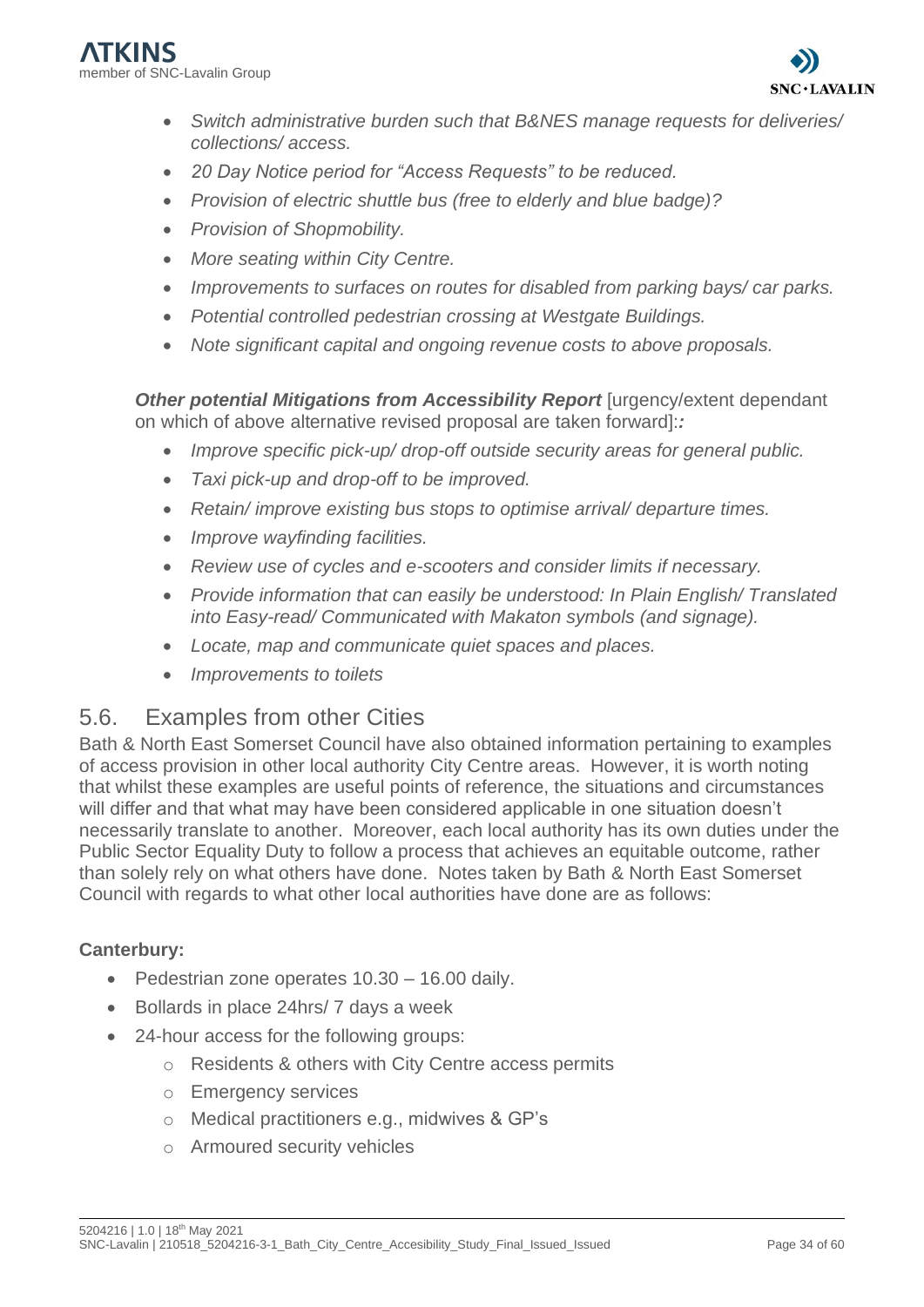- Between 16.00 and 10.30 (outside the pedestrian zone hours) the following are permitted:
	- o Deliveries to businesses and residents and collection of trade waste
	- o Blue badge holders
	- o Royal mail collections from Post Office and letter boxes
	- o Road work contractors and utilities
	- o Delivery of large theatrical equipment

## **York:**

- 'Footstreet' (pedestrian streets) hours between 10.30 and 20.00 daily.
- No Blue Badge Holder between these hours.
- City Centre access for those with mobility issues:
	- o Provide parking on streets next to restricted area
	- o Ensure access for Dial-a-ride services
	- o Support and promote alternative services such as Dial-a-ride & Shopmobility
	- o Have included locations of disabled access toilets
- Parking for Blue Badge Holders is available at:
	- o All Council carparks, any bay, free and without limits
	- o Disabled bays in all Council carparks, free and without limits
	- o Double and Single Yellow Lines, except no loading lengths, free, up to 3 hours
	- o Taxi shuttle service
- **Exemptions to restrictions:** 
	- o Emergency Services
	- o Emergency utility works
	- o Security deliveries
	- o Dial-a-ride
- Further information:
	- o <https://www.york.gov.uk/york-city-centre/city-centre-access-vehicles/1>

## **Chester:**

- Community toilet scheme including disabled access toilets
- Assessment of access points for hard-to-reach areas of the City Centre
- Support services such Shopmobility provided
- Location of specific car parks and Blue Badge holder spaces near pedestrian zone
- Further information:
	- o [https://www.cheshirewestandchester.gov.uk/residents/health-and-social](https://www.cheshirewestandchester.gov.uk/residents/health-and-social-care/adult-social-care/living-independently/living-with-a-disability/getting-out-and-about/access-guides.aspx)[care/adult-social-care/living-independently/living-with-a-disability/getting-out](https://www.cheshirewestandchester.gov.uk/residents/health-and-social-care/adult-social-care/living-independently/living-with-a-disability/getting-out-and-about/access-guides.aspx)[and-about/access-guides.aspx](https://www.cheshirewestandchester.gov.uk/residents/health-and-social-care/adult-social-care/living-independently/living-with-a-disability/getting-out-and-about/access-guides.aspx)
	- [https://www.cheshirewestandchester.gov.uk/documents/social-care-and](https://www.cheshirewestandchester.gov.uk/documents/social-care-and-health/health-and-wellbeing/living-with-a-disability/chester-city-centre-access-guide.pdf)[health/health-and-wellbeing/living-with-a-disability/chester-city-centre-access](https://www.cheshirewestandchester.gov.uk/documents/social-care-and-health/health-and-wellbeing/living-with-a-disability/chester-city-centre-access-guide.pdf)[guide.pdf](https://www.cheshirewestandchester.gov.uk/documents/social-care-and-health/health-and-wellbeing/living-with-a-disability/chester-city-centre-access-guide.pdf)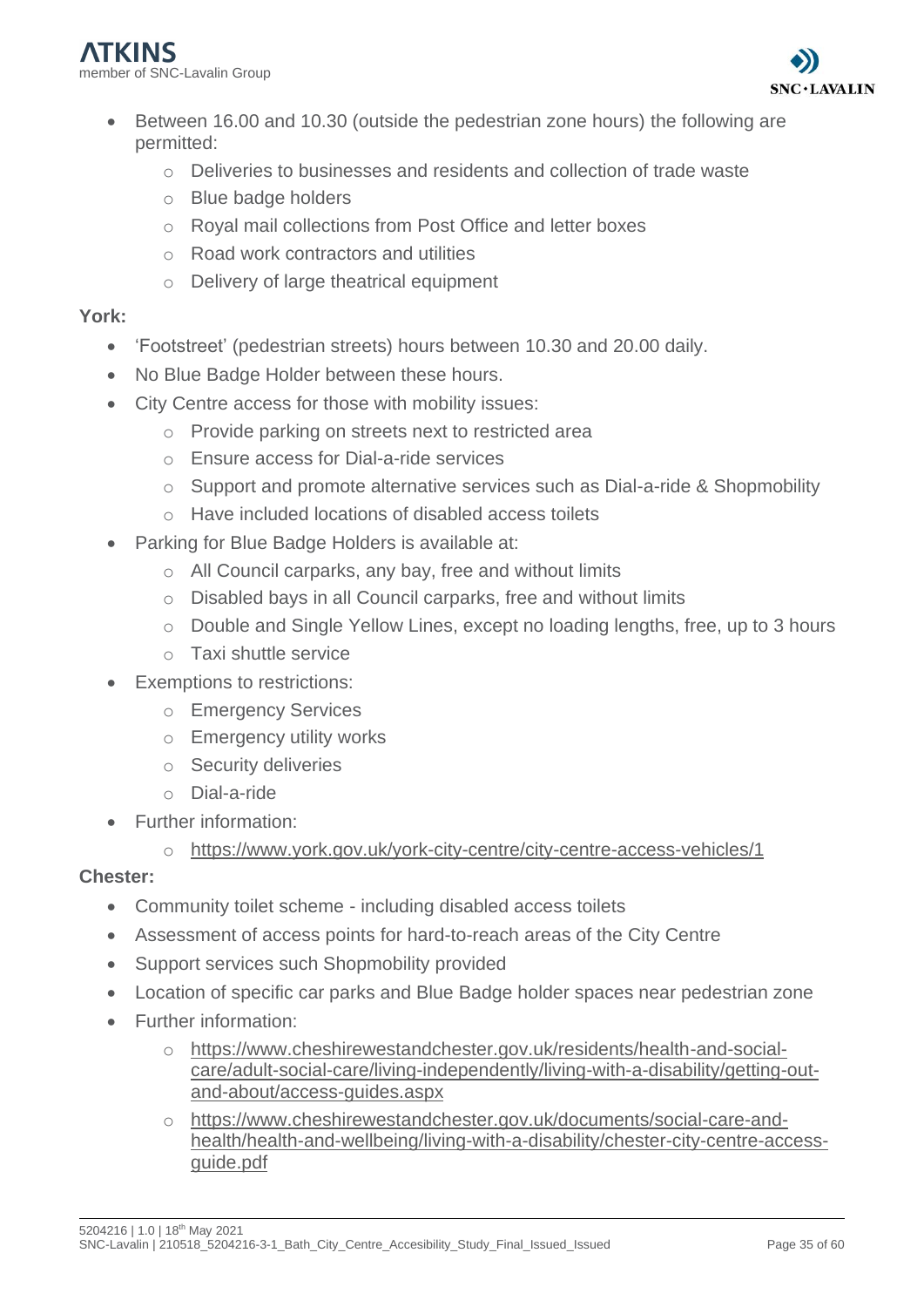# <span id="page-35-0"></span>6. Observations

# <span id="page-35-1"></span>6.1. Persona Narratives

Our approach hinges around the use of representative Persona Narratives and understanding probable impacts for Persona Journeys. Persona Narratives are collective and broadly representative storylines. As explained in our methodology section, in order to generate these Persona Narratives, we use the "Envelope of Need" approach to circumscribe 5 universal areas of need that everybody has and that lead to specific requirements for specific individuals:

- **1. Mobility** (including wheelchair users and walking aid users),
- **2. Visual** (including blind and partial sighted users with/without guide dogs and/or canes),
- **3. Auditory** (including Deaf and hard of hearing users),
- **4. Neurological** (including people living with Dementia, on the Autistic Spectrum etc.) and
- **5. Metabolic** (including users living with dietary and/or toilet related requirements)

In addition, we seek to take account of:

**6. Companions** with "support" roles, with relevance to parents of young children and pregnant mothers.

## <span id="page-35-2"></span>6.2. Scenarios

Over and above the above Persona Narratives there are Scenarios that arise as a result of the context of the proposals. These Scenarios are encapsulated by personas who are:

- A. **Residents** those with accessibility requirements who live or have businesses in one or other of the areas affected and have need of access and deliveries
- B. **Workers** those with accessibility requirements who work in one or other of the areas affected or are visiting on business
- C. **Shoppers** / Service Users those with accessibility requirements who wish to access shops and/or services in one or other of the areas affected
- D. **Tourists** those with accessibility requirements who wish to enjoy the tourism/visitor opportunities

# <span id="page-35-3"></span>6.3. The "Mobility" Narrative

Our "mobility" related observations with regards to the proposals (including taking into account the experiences of wheelchair users, walking aid users and others who find mobility difficult) are as follows:

- There are some inherent positive benefits of reducing uncontrolled vehicular access:
	- $\circ$  Reduction in vehicular access could make it easier to get around the project areas for some people with mobility difficulties where they have the means of operating powered chairs and mobility buggies, since this could mean that they could have use of the road surface (subject to the resulting highway status of the road surface and powered mobility device classifications) and could have an alternative, where pavements are too narrow or uneven.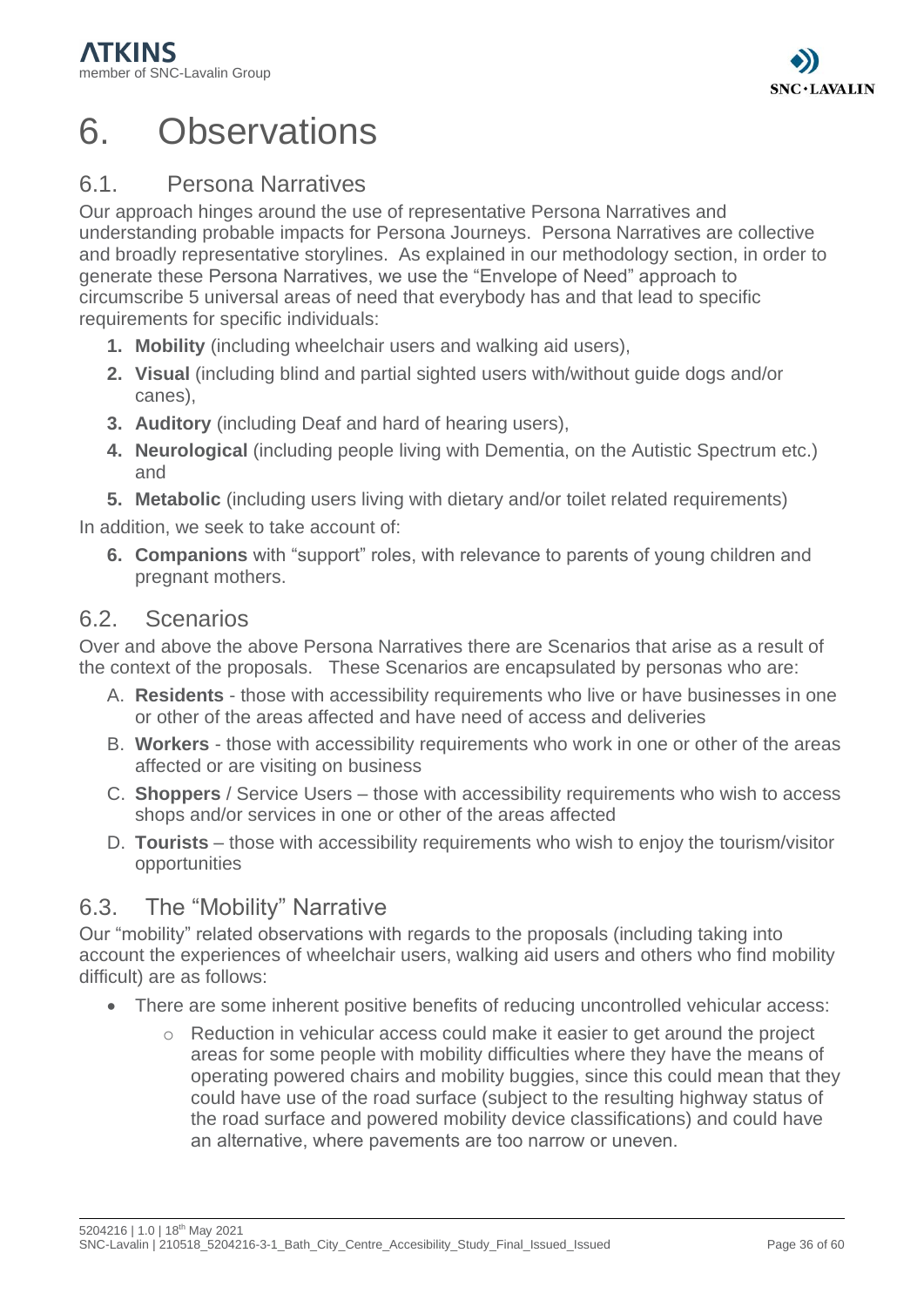- However, proposals as they currently stand would give rise to a significant increase in horizontal distances of travel because of changes, bearing in mind that 50m is nominally considered within guidance and mobility assessments to be the maximum horizontal distance one should expect someone with mobility difficulties to have to travel horizontally before encountering a point at which they can rest, and even then, many find 50m too far and painful. To give an indication or relative distance, the situation within the City Centre of Bath is that:
	- o from Dorchester Street to Upper Borough Walls, there is nominal horizontal distance of 500m
	- o …and then up to the top of Milsom Street there is a further nominal distance of 250m
- There would be significant topographical level changes, bearing in mind the maximum recommended overall vertical travel for unassisted accessibility is 2m. The situation within the City Centre of Bath is:
	- o from Dorchester Street to Upper Borough Walls, there is nominal change in altitude of 14m
	- $\circ$  …and then up to the top of Milsom Street change there is another 5m further change in altitude
- Moreover:
	- $\circ$  Powered chairs and mobility buggies do not suit everybody, owing to the differing control that one needs to have in order to operate different kinds of chair/buggy,
	- o Distances travelled in chairs and buggies can exert vibration and jolts upon users that can result in increased pain and discomfort.
	- o Independently propelled manual alternatives require significant upper body strength and control if used for long periods of time over longer distances and significant vertical rise or falls in gradient.
	- $\circ$  Those pushing manual alternatives or attendant only chairs over long periods of time over longer distances and significant vertical rise or falls, often require sufficient strength to do so and do not always have this strength, especially in such circumstances as when a partner or companion is also elderly or has their own mobility difficulties.
	- o The current urban realm consists of many uneven surfaces and insufficient dropped kerbs.
- The above distances and topography would have implications for the effectiveness of the following alternative places of arrival (in relation to destinations):
	- o general on street parking
	- o blue badge on street parking spaces
	- o blue badge parking on yellow lines
	- o off-street parking alternatives
	- $\circ$  drop-off points and pick-up points that can be used by the general public
	- o taxi drop-off points and pick-up points
	- o bus stops
	- o coach and rail stations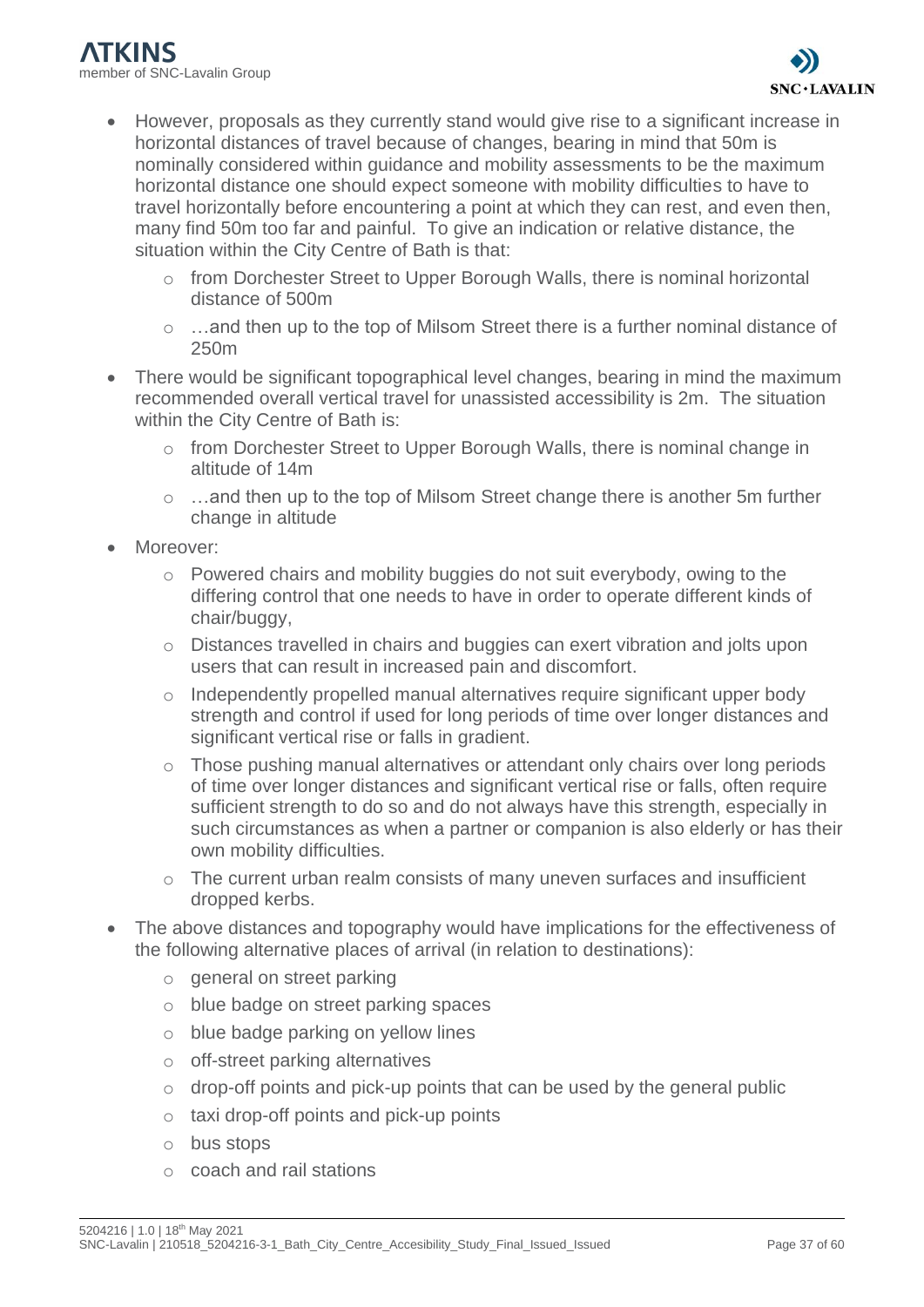

- The above distances and topography would have implications for the effectiveness of the following destinations (in relation to places of arrival):
	- $\circ$  shops, including the post office
	- o the theatre
	- o pharmacies
	- o pubs and restaurants
	- o key destinations such as other shops and services
	- o where people live in or very close to the project areas
- The importance of the quality of routes to and from alternative points of arrival, may give rise to changes needing to take place in relation to the:
	- o quality of parking bays and other arrival points such as bus stops
	- o availability of dropped kerbs
	- o evenness of route
	- o widths of route
	- o obstructions on route
	- o addressing problems associated with changes in level along routes
	- o the availability of level resting places and seating on route
- As the access audit of 2015 would testify, many of the above are not as yet satisfactory.

Other than concerns over distances, routes travelled and the quality thereof, other factors also pose concern to respondents to the public consultation (and are not uncommonly raised by disabled people in general), such as:

- abuse of blue badge bays
- bays being used by residents with access needs being constantly occupied by others
- pedestrianised and/or pedestrian prioritised areas where pedestrians have to share spaces with other vehicles
- conflicts with authorized and or unauthorized cycle and e-scooter use of pedestrian areas, with insufficient policing

# <span id="page-37-0"></span>6.4. The "Visual" (and "tactile") Narrative

With regards to the proposals, our "visual" realm related observations (including taking into account the experiences of blind and partial sighted people) are as follows:

- Blind and partially sighted people will experience similar difficulties to those experienced by people with mobility difficulties, since not being able to see clearly has an impact on how swiftly and safely one moves:
	- o Distance travelled from point of arrival to destination will be a factor whilst utilizing remaining sensory information and maintaining concentration on where one is going. The longer the distance, the less likely it is that some blind and partially sighted people will be able to navigate independently.
	- o Many blind and partially sighted people will be dependent on: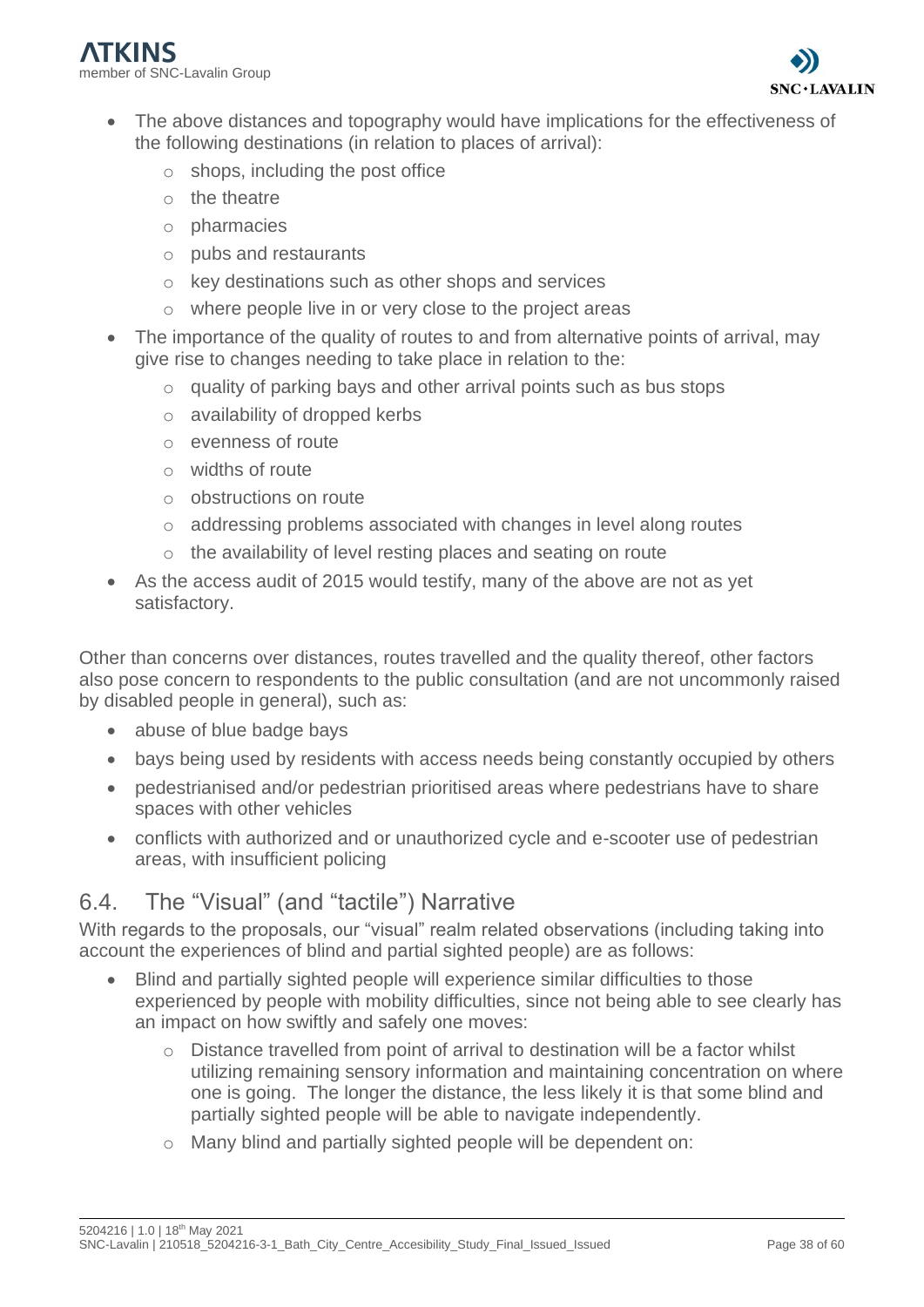

- Someone else driving and parking somewhere for them, either whilst travelling in a private vehicle whilst using a blue badge and/or via a taxi
- Public transport such as bus, coaches and taxis
- o Blind and partially sighted people can often be fearful of collisions with vehicles, cyclists and e-scooters
- Consequentially the following becomes important:
	- o Location and quality of points arrival will be of significance, such as:
		- **Bus stops**
		- Taxi pick-ups
		- **Blue badge parking**
		- **Drop-off and Pick-up point**
	- o Quality of routes from points of arrival will be significant. In particular:
		- The relative location of destinations in relation to points of arrival
		- Evenness or otherwise of the route
		- Visual clarity and use of contrast (or otherwise) on route, such as:
			- at the point between pavement and roadway
			- street furniture in relation to background
	- o Availability and or adequacy of existing tactile surfaces to:
		- delineate between pedestrian and vehicular areas
		- warn of hazards
	- o Adequacy of lighting in terms of:
		- **■** Illumination of surfaces.
		- Attention being given to where potential hazards exist
		- Avoidance of glare
		- Identifying the presence of trip and fall hazards that would not otherwise be easily perceived
	- o Clarity of wayfinding at the earliest opportunity to enable the facilitation of efficient navigation through the City Centre between points of arrival and destinations.

## <span id="page-38-0"></span>6.5. The "Auditory" (and "alternative communication") Narrative

With regards to the proposals, our "auditory" realm related observations (including taking into account the experiences of Deaf and hard of hearing people) are as follows:

- The auditory environment is likely to change as a result of proposed limits to vehicular access and although streets may be quieter, other issues may become more prominent.  Such as:
	- o Access to information
	- $\circ$  Fear/risk of collision as a result of not hearing cyclists and e-scooters
- Consequentially the following becomes important:
	- o Giving consideration of how changes are communicated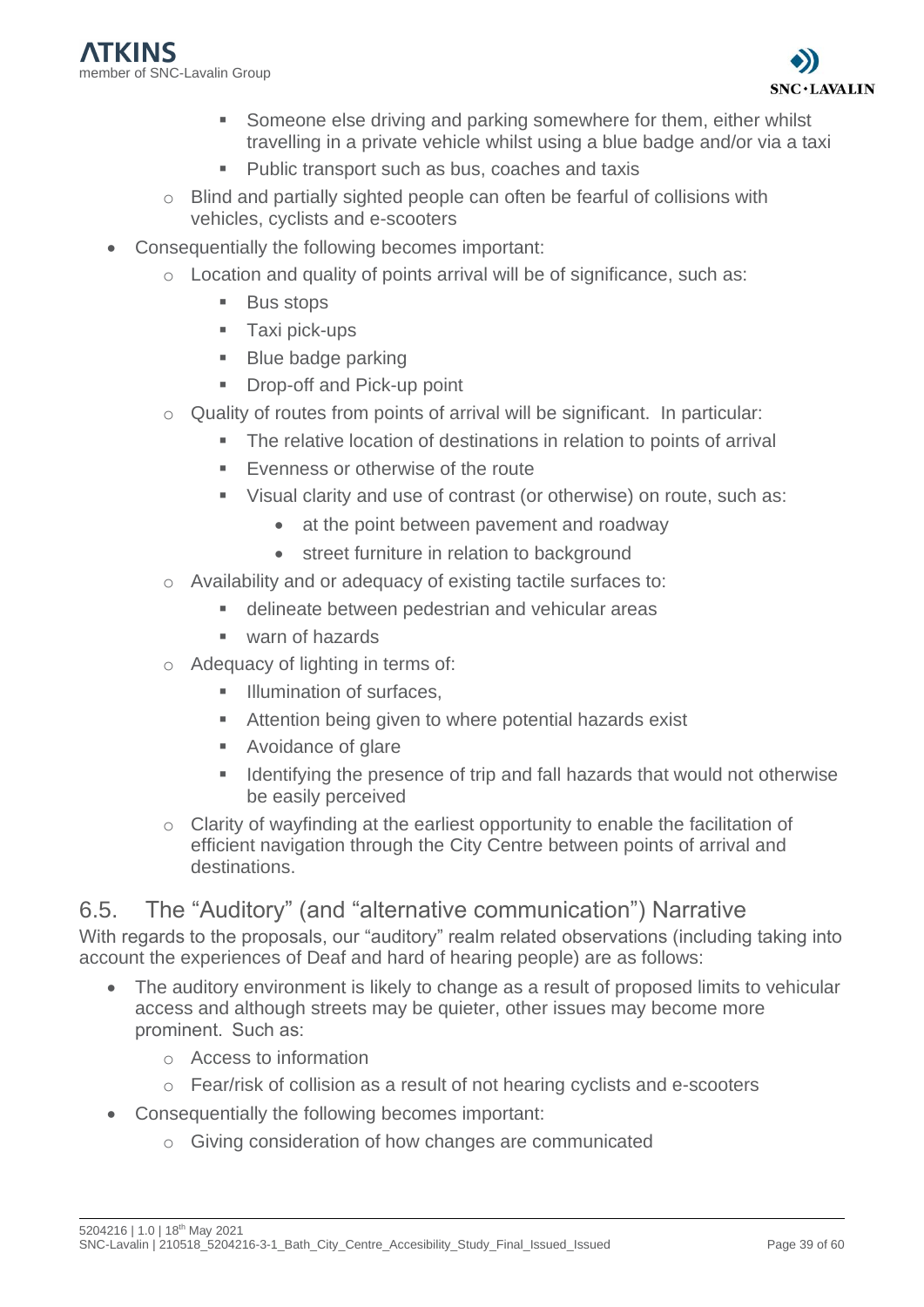o Exploring ways of reducing the fear of collision through exploring greater separation between cyclists and e-scooters

# <span id="page-39-0"></span>6.6. The "Neurological" Narrative

Our "neurologically" related observations (including taking into account the experiences of people on the autistic spectrum, living with dementia etc) are as follows:

- Many of the issues concerning mobility, visual and auditory needs will pertain to people's neurological needs
- Some respondents drew attention to:
	- o The psychological benefits of being able to gain access to one's City Centre,
	- o The importance of those living with dementia, who are on the autistic spectrum, have learning difficulties or have other neuro-diverse conditions (possibly in conjunction with other mobility, visual, hearing and metabolic needs) gaining access to the City Centre.
- Consequentially the following becomes important:
	- o Not introducing paving patterns that would cause confusion or visual noise
	- o Not introducing lighting that is known to give sensory/neurological processing issues
	- o Providing information that can be easily understood, such as:
		- in Plain English,
		- **■** translated into Easy Read
		- and communicated with Makaton symbols (and signing where appropriate)
	- o Locating, mapping and communicating quiet spaces and places where one can go if stressed, would be beneficial.
	- o Wayfinding improvements in order to facilitate navigation through the City Centre.

# <span id="page-39-1"></span>6.7. The "Metabolic" (aka "convenience") Narrative

Our "metabolic" related observations (including considering the experiences of people with particular dietary and/or toilet related requirements) are as follows:

- Most of the observations pertaining to mobility will apply to people with toilet access needs since:
	- o Distances travelled and time taken to get to places will tend to influence whether or not some individuals can run the risk of not getting to a location where there is a toilet in time.
	- o Increasing the distances between points of arrival to destinations will potentially lead to people with toilet access related needs not risking a journey.
- Consequentially the following becomes important:
	- o Existing public toilets and clarity as to their location and availability
	- o Providing/establishing toilet provision in close proximity to arrival points such as coach stops and car parks.
	- o Information with regards to the availability of toilets within City Centre premises such as shops, cafes etc., and whether they are wheelchair accessible or not,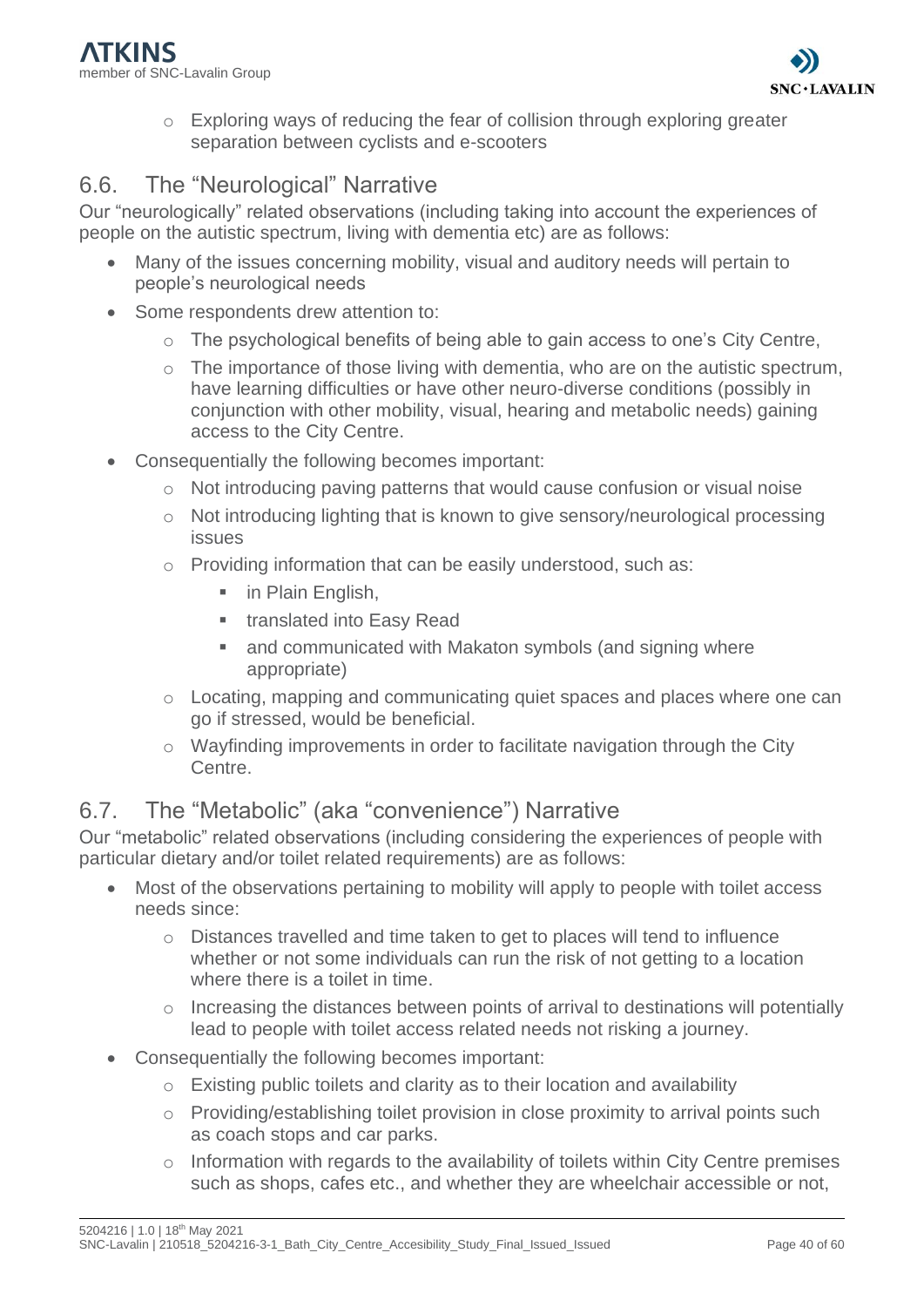will be particularly beneficial and worth mapping and engaging owners of premises in supporting this.

o Information with regards to an adult Changing Places toilet

## <span id="page-40-0"></span>6.8. The "Companion" Narrative

Our "companion" related observations (with relevance to parents of young children and pregnant mothers) are as follows:

- Everything listed above will be significant to companions of disabled people with support roles, especially when it comes to:
	- o Distances over which they might be expected to assist
	- o Vertical travel if they are pushing someone who uses a wheelchair
	- o Duration and distance over which they may need to steady and offer support to someone who is unsteady on their feet or in pain
	- $\circ$  Finding resting places where they and those they are supporting can rest on their route
	- o Finding toilets and adult changing places toilets
- Moreover:
	- o Parents of young children will also benefit from the above access considerations in addition to the availability of baby changing facilities and information about where they can be found
	- o Pregnant mothers will also benefit from resting places and easy reach of toilet facilities
	- o Breast feeding mothers would also benefit from information with regards to breast feeding friendly spaces

## <span id="page-40-1"></span>6.9. The "Resident" Narrative

Our "resident" related observations (with relevance to those with accessibility requirements who live in the City Centre or have businesses and have need of access and deliveries) are as follows:

- Some respondents either live in the area (or very close to it) who identified that they have access needs and would need access to blue badge parking/pick up points:
	- o If there were to be access restrictions that didn't exclude all Blue Badge users this could improve the situation for some blue badge users
	- o Neighbouring streets however could be adversely affected by proposals and could worsen abuse of Blue Badge or residents parking
- Some respondents expressed concerns about deliveries and practicalities and problems that they are likely to experience:
	- o This is likely to be particularly the case when taking into account diverse accessibility requirements identified above
	- o It was apparent that some respondents felt that the administrative onus was too great for arranging access in particular scenarios
	- $\circ$  A consistent view was expressed that the administrative burden should be switched and placed on the team responsible for security and vehicle access controls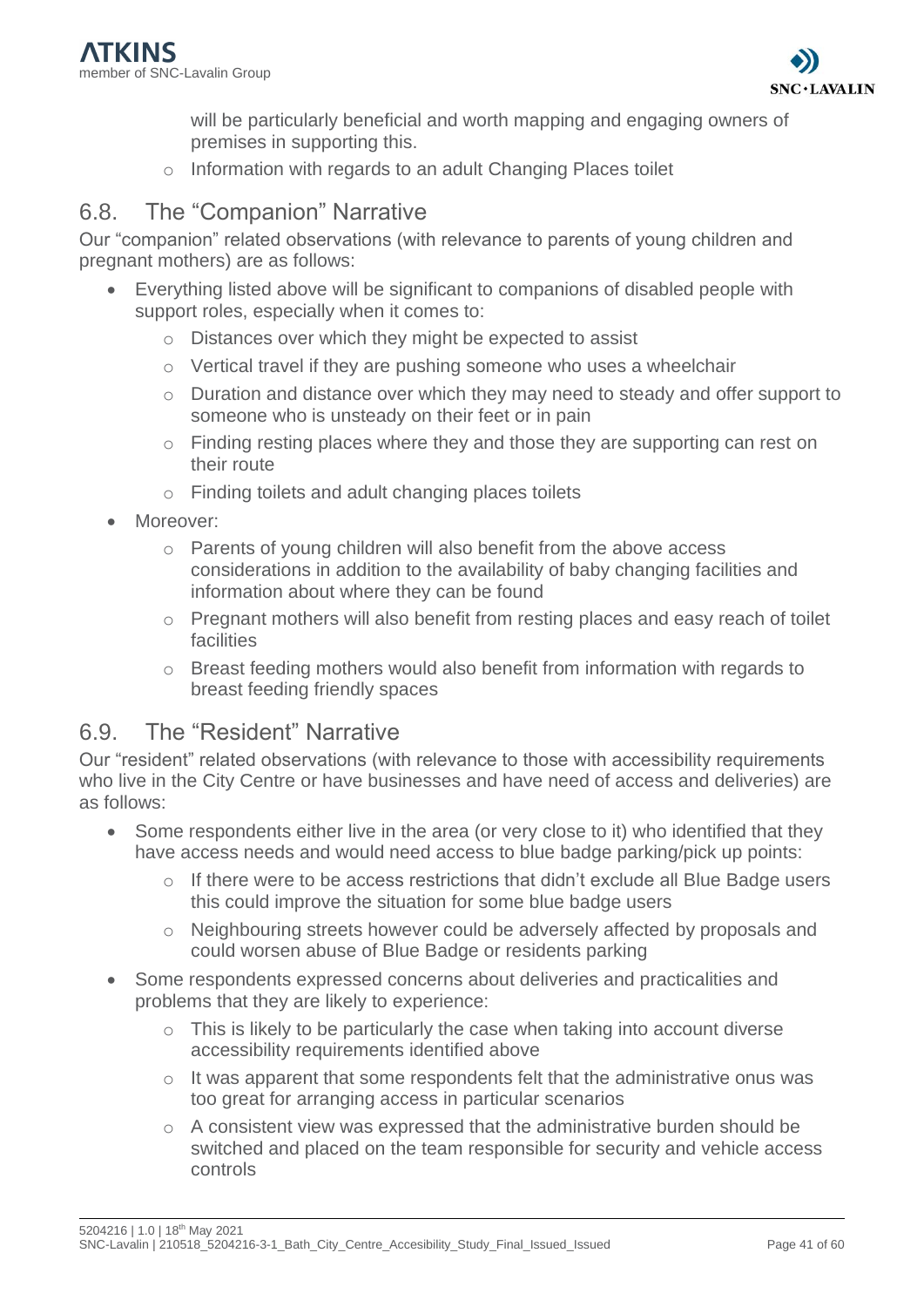• Some respondents with businesses or services identified that those using their services are likely to encounter problems accessing them and greater thought needs to be given to these practicalities.

## <span id="page-41-0"></span>6.10. The "Worker" Narrative

Our "worker" related observations (with relevance to those with accessibility requirements who work in the City Centre or are visiting on business) are as follows:

- There are likely to be employees who work in the project areas who have access needs and whose journey to work may prevent them from getting to work without opportunity to enter the project areas
- Some people visiting on business, who have access needs could similarly be excluded from getting to destinations as a visitor, unless their journey was made easier

## <span id="page-41-1"></span>6.11. The "Shopper / Service User" Narrative

Our "shopper / service user" related observations (with relevance to those with accessibility requirements seeking to access shops and services) are as follows:

- The Bath City Centre provides for a variety of essential services, such as a central post office, opticians and pharmacists in addition to clothing shops, food / beverage facilities and entertainment facilities. Access to these facilities will be severely limited.
- Without access being given to service providers' vehicles, there will be significant practical challenges to these service providers when it comes to providing access to the City Centre for individuals with learning and age related difficulties to the extent that some services could become unviable and other service providers who use their own transport vehicles would find the logistics of getting service users to destinations within the City Centre very difficult.
- Some service providers such as meals on wheels, care agencies and medical personnel are likely to find it very difficult to deliver their services to residents within the City Centre, especially if they need to carry things with them
- In these days, when people often seek to obtain purchases online, some may argue that people do not need to gain physical access to shops anymore, however this doesn't take account of:
	- $\circ$  people who would find arranging deliveries problematic for technical knowhow and communication reasons
	- $\circ$  some people owing to sight impairments often needing to interact with others over purchase within a physical real-world environment where they obtain greater clarity multi-sensory with regards to purchases, either directly or when interacting with sales assistants
	- o the social and psychological benefits of getting out of one's house and visiting one's local City Centre and meeting friends and family
	- o the services that some people need to access that cannot easily be accessed elsewhere, such as a central Post Office
	- o Being able to handle and look at the goods themselves, rather than look at them on screen, is beneficial to all people in determining the goods tactile and visual properties.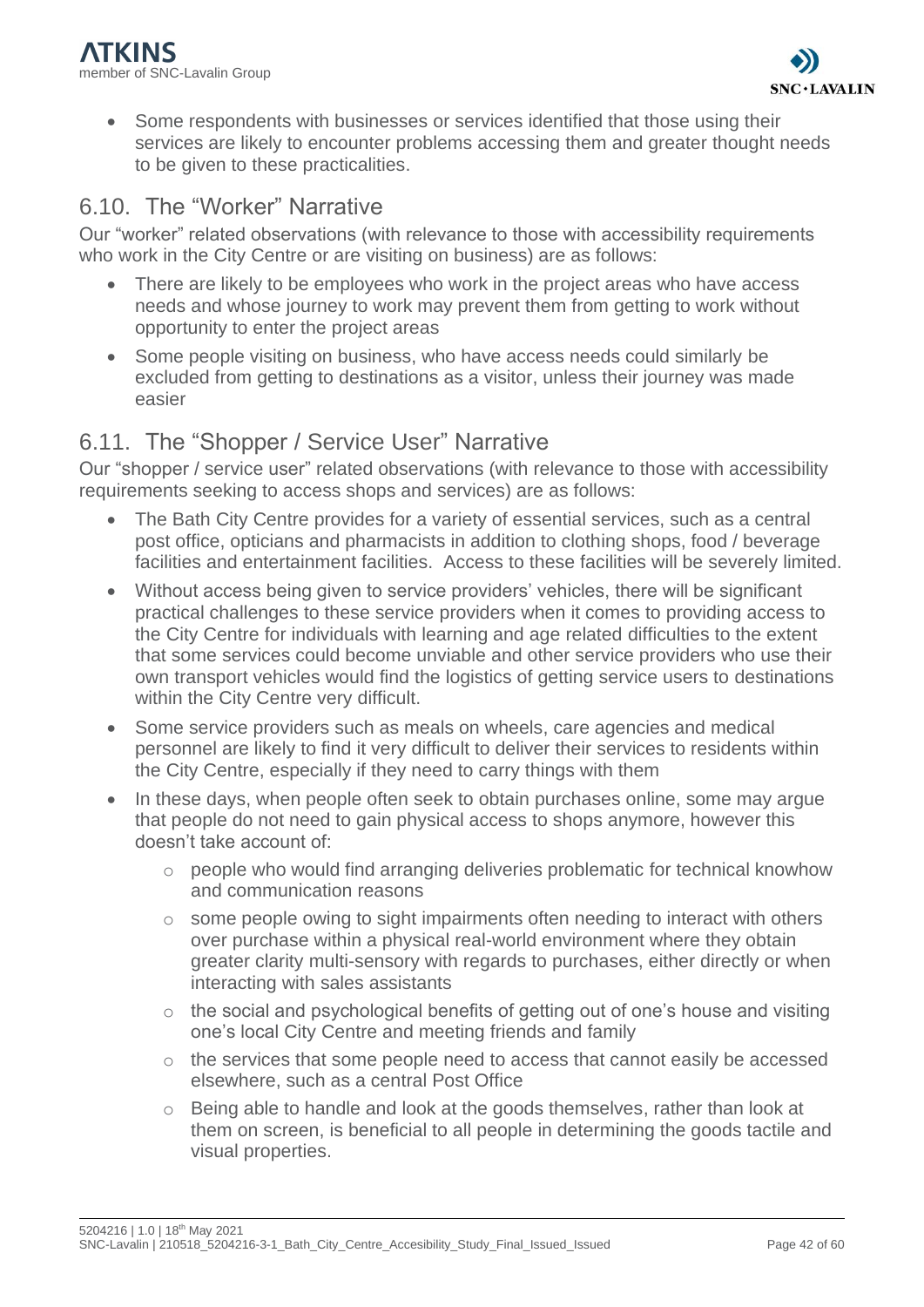

# <span id="page-42-0"></span>6.12. The "Tourist" Narrative

Our "tourist" related observations (with relevance to those with accessibility requirements who wish to enjoy the tourism/visitor opportunities) are as follows:

- Whilst it seems reasonable to assume that residents and local people with access needs ought to be given priority access to City Centre facilities, it is nevertheless important to acknowledge that some people with access needs will want to enjoy what Bath has to offer.
- Consequentially considerations pertaining to access ought to consider:
	- o Visitor access Blue Badge holders
	- o Information pertaining to where access parking can be found
	- o Consideration of an electric shuttle service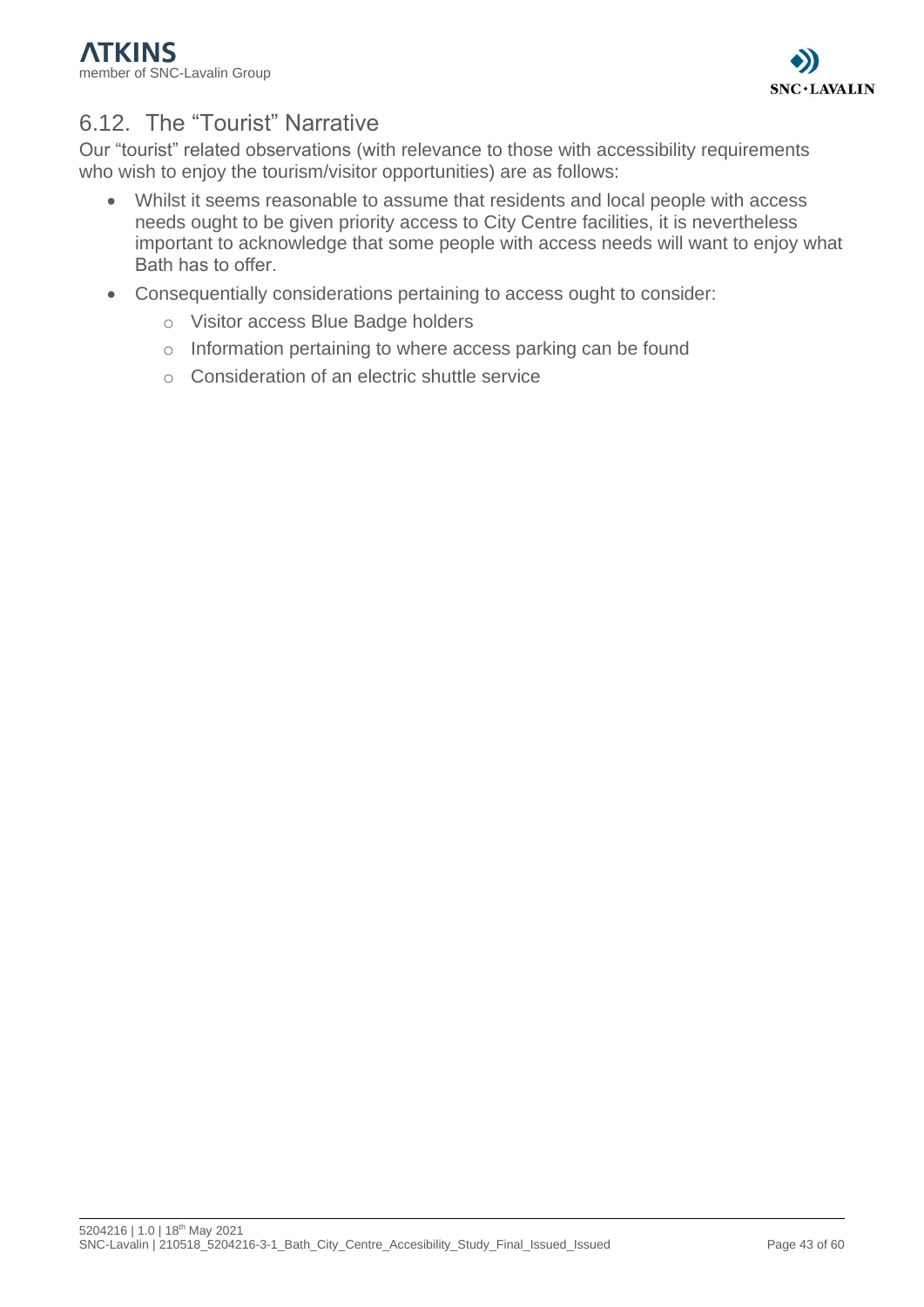

# <span id="page-43-0"></span>7. Considerations Regarding Modifications

The following are a list of modifications/mitigations that B&NES are considering following our Interim Report. We have provided our observations/recommendations following each modification/mitigation:

- *No restrictions between 6.00pm to 10.00am in recognition that the previously proposed TRO could not be considered as being proportionate to the risk of terrorism threat when the streets are not as crowded:*
	- o This is a positive proposal but would still deny disabled people access during the hours in which most would want to gain access to the City Centre if the measure were not accompanied by permitted access during the day.
- *Modify the ATTRO to between 10.30am to 6.00pm to provide a greater window of access to the restricted streets outside the ATTRO hours, particularly for blue badge holders up to 10.30am. Time limited parking would be available for Blue Badge holders between the hours of 6.00pm and 10.30am. This proposal would also include mitigations such as significant additional blue badge holder parking in streets adjacent to and nearby the restricted streets:*
	- $\circ$  These are positive considerations as they will lengthen the time in which people could make use of facilities. However, it is important to take into account the time consumed by some disabled people going through morning routines that some of us can take for granted, such that it is usually reasonable to assume that whenever planning something with disabled people in mind, it is not until mid to late morning that you can reasonably expect some individuals to arrive at a venue.
	- o Therefore, whilst beneficial to some (and we wouldn't therefore advise against the improvement), it isn't likely to provide relief for those who are most likely to be excluded by the ATTRO. Moreover, there are lunchtime and afternoon social opportunities that disabled people will want to be part of too, from which disabled and elderly people are likely to find themselves excluded.
	- $\circ$  Consequently, our recommendation still stands that we would advise from an equity perspective that Blue Badge holders be permitted to access the restricted area to park at all times. If access is not provided at all times are still not possible then we would suggest that during lower footfall days or when threat alert levels fall beneath a threshold, then restrictions could be lifted.
- *A proposal to maintain the ATTRO between 10.00am to 6.00pm, but to permit Blue Badge holder access (via protocols to be determined) into the restricted streets during ATTRO hours of 10.00am to 6.00pm. Time limited parking would be available for blue badge holders at all times:*
	- o This would be a very positive and reasonable proposal consistent with public consultation and stakeholder engagement feedback.
	- o We would also recommend that specific organisations, who provide services to elderly and disabled people be provided with similar exemptions and reasonable allowance for the time it takes for them to deliver the service that they provide for their service users.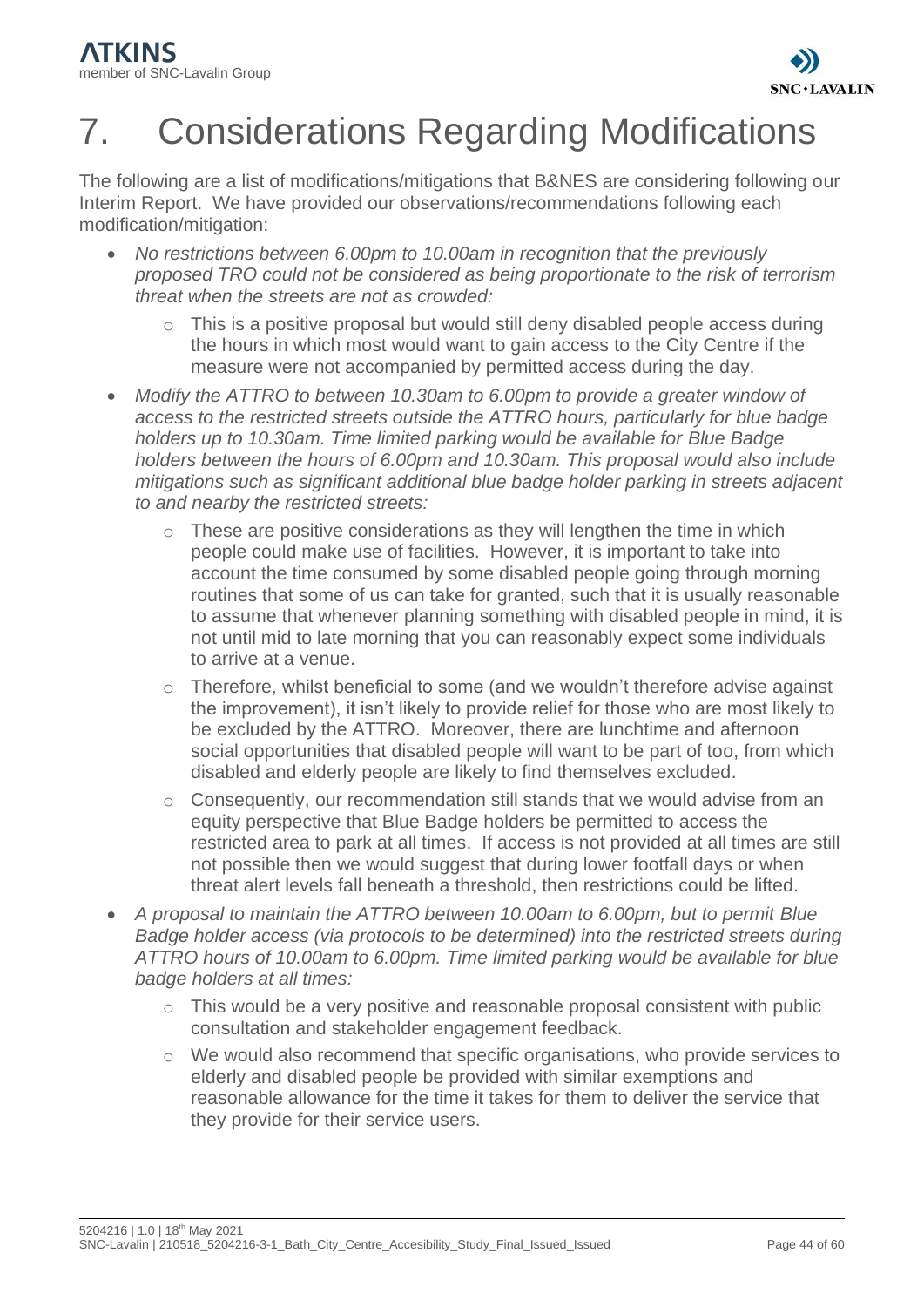

- *Additional On-Street Blue Badge spaces in adjacent/ nearby streets. AND Additional Off-Street Blue Badge car park spaces:*
	- o We would recommend that such measures take account of the historic loss of Blue Badge Parking opportunities, including use of yellow lines and pay and display bays by Blue Badge holders, as well as that which would occur if restrictions were to be implemented.
- *Having first looked at council car parks, discuss scope for free Blue Badge provision within Podium and Southgate car parks whilst recognising that they are private car parks and that the feasibility of them doing this may be limited:*
	- o This could be a very beneficial improvement and would help reinforce a wider Service model for the City Centre, whilst recognising it wouldn't in of itself solve the issues that disabled people face.
	- o Southgate offers potentially significant advantages due to its proximity to the City Centre, because it provides protection from inclement weather (whilst people are getting in and out of their cars) and because it offers an opportunity to co-locate provision with a more advantageous location for Shopmobility.
- *Additional loading and unloading measures in adjacent/ nearby streets AND Improve specific pick-up/ drop-off outside security areas for general public:.*
	- o Additional loading and unloading will be necessary in order to facilitate deliveries for which it is not possible to deliver outside ATTRO hours.
	- o Additional locations whereby people may be dropped off or picked up would be essential if Blue Badge holder access restrictions were implemented. This would also be important where people don't possess a Blue Badge or cannot enter the restricted areas and yet have need of getting as close as they can to a destination.
- *Improvements to disabled access at Kingsmead Square car park (considering a ramp at the north end and potentially a more accessible footway at the existing vehicle entrance point):*
	- o These improvements will be beneficial and arguably essential. However, it is important to note that:
		- The vertical change in level, that people would have to transition, is significant.
		- Respondents to Public Consultation and Stakeholder Engagement, have cited Kingsmead Square as a significant entry point to accessing the city, and that the roads leading into and out of Kingsmead Square (Avon Street and New Street) present significant Blue Badge Parking capacity opportunities if access to the City Centre security area/zone were limited.
	- o However, if Blue Badge holders were to be permitted access to parking within the City Centre security area/zone at all times then this could significantly reduce pressure on Kingsmead Square in terms of the need to look for alternative means of accessing the City Centre. Even so:
		- We would advise that distances required for accessing Kingsmead Square will need to be kept to a minimum and that reliance on existing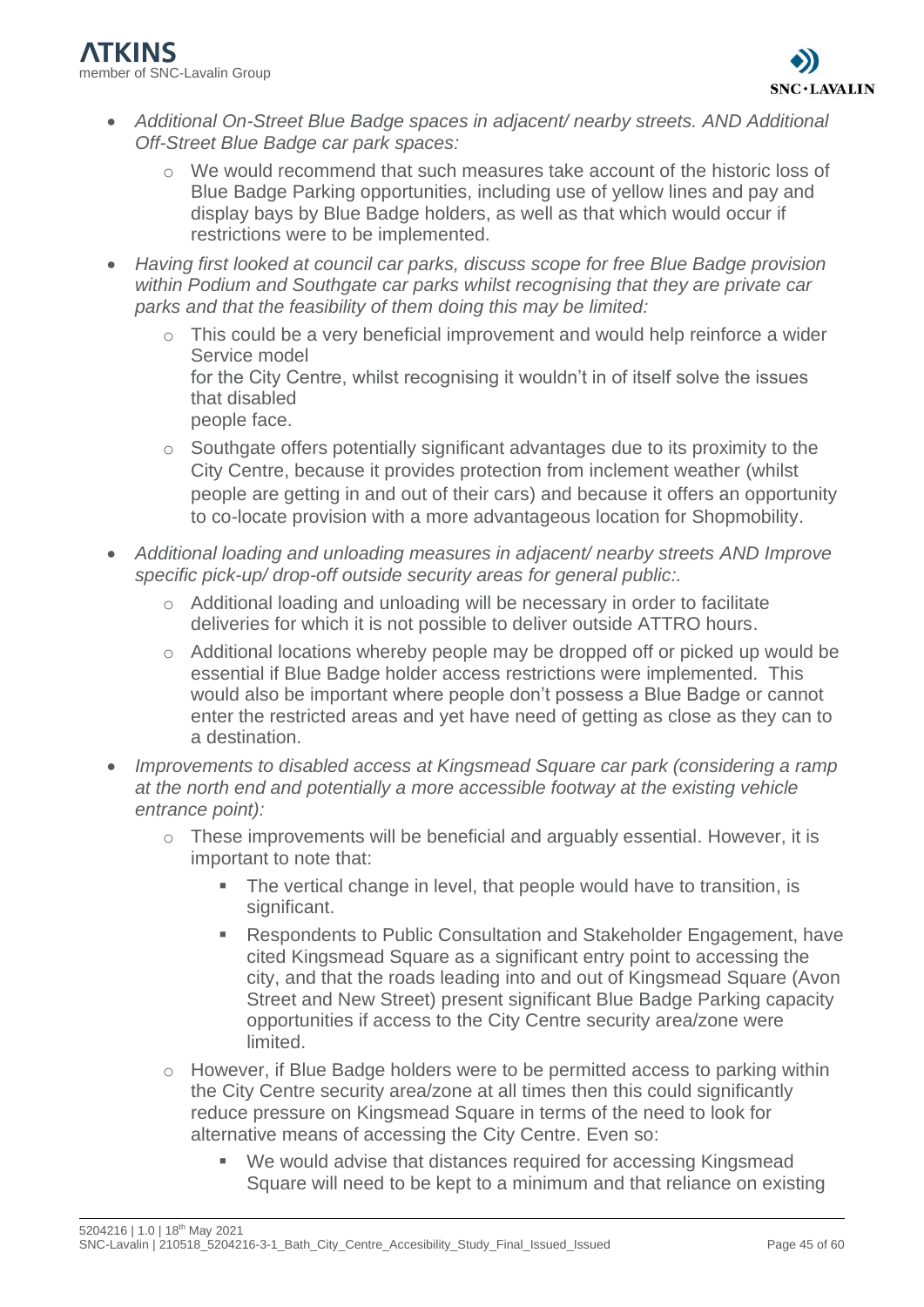Blue Badge parking in Kingsmead Square car park would still mean that travel distances for Blue Badge holders would be more than 50m.

- Consequently, improving access from Kingsmead Square and providing a ramp between the car park and Kingsmead Street would be necessary in order to go some way towards mitigating the impact that Kingsmead Square proposals would have, even if City Centre security area/zone proposals weren't going ahead.
- We would also recommend that at least a drop-off and pick-up provision in New Street and the entrance to Avon Street be considered and that other Blue Badge parking options (as close to Kingsmead Square as possible) are explored so that travel distances of Blue Badge Holders are kept to a minimum, with the goal of keeping journey distances under 50m for blue badge holders.
- *Switch administrative burden such that B&NES manage requests for deliveries/ collections/ access AND 20 Day Notice period for "Access Requests" to be reduced:*
	- o This is essential and would need the team tasked with security to also be tasked with enabling access and deliveries, such that they would perhaps be best described as "Access and Security" personnel, and not just be responsible for security.
	- o This is important in order to maintain an enabling culture that avoids placing unnecessary hinderances to people seeking to gain reasonable access within the context of the Equality Act. If access were not within the job title and job description then staff could find themselves losing sight of the facilitatory role that would be a necessary part of the Council having to implement its duties under the Equality Act.
- *Provision of electric shuttle bus (free to elderly and blue badge). AND Provision of Shopmobility:*
	- $\circ$  A shuttle bus or call-up service, if provided with enough capacity and frequency could make access easier and less stigmatizing, if it was also made available to people accessing the City Centre in general, however it is important that this is not to the detriment of disabled people and does not incur significant waiting around for the service to turn up.
	- $\circ$  However, it is essential to recognize that whilst an electric shuttle bus could provide some people with some benefit, some stakeholders interviewed were keen to point out its limitations.
	- o Even so this realm of consideration essentially falls under the question as to what assistance could be provided should people have difficulty accessing the City Centre? This is especially the case if there were any restriction to Blue Badge holders gaining access.
	- o If there was to be no restricted access for Blue Badge holder parking within the City Centre security area/zone, then this lessens the necessity for considering a continuously operating electric shuttle bus service, but still poses a question pertaining to access by those who don't quite qualify for a Blue Badge but find access difficult.
	- o We would suggest that at the very least Shopmobilty should continue and in a better location than it is at present, especially during any changes that arise out of the final ATTRO. We would also suggest that a service such as dial-a-ride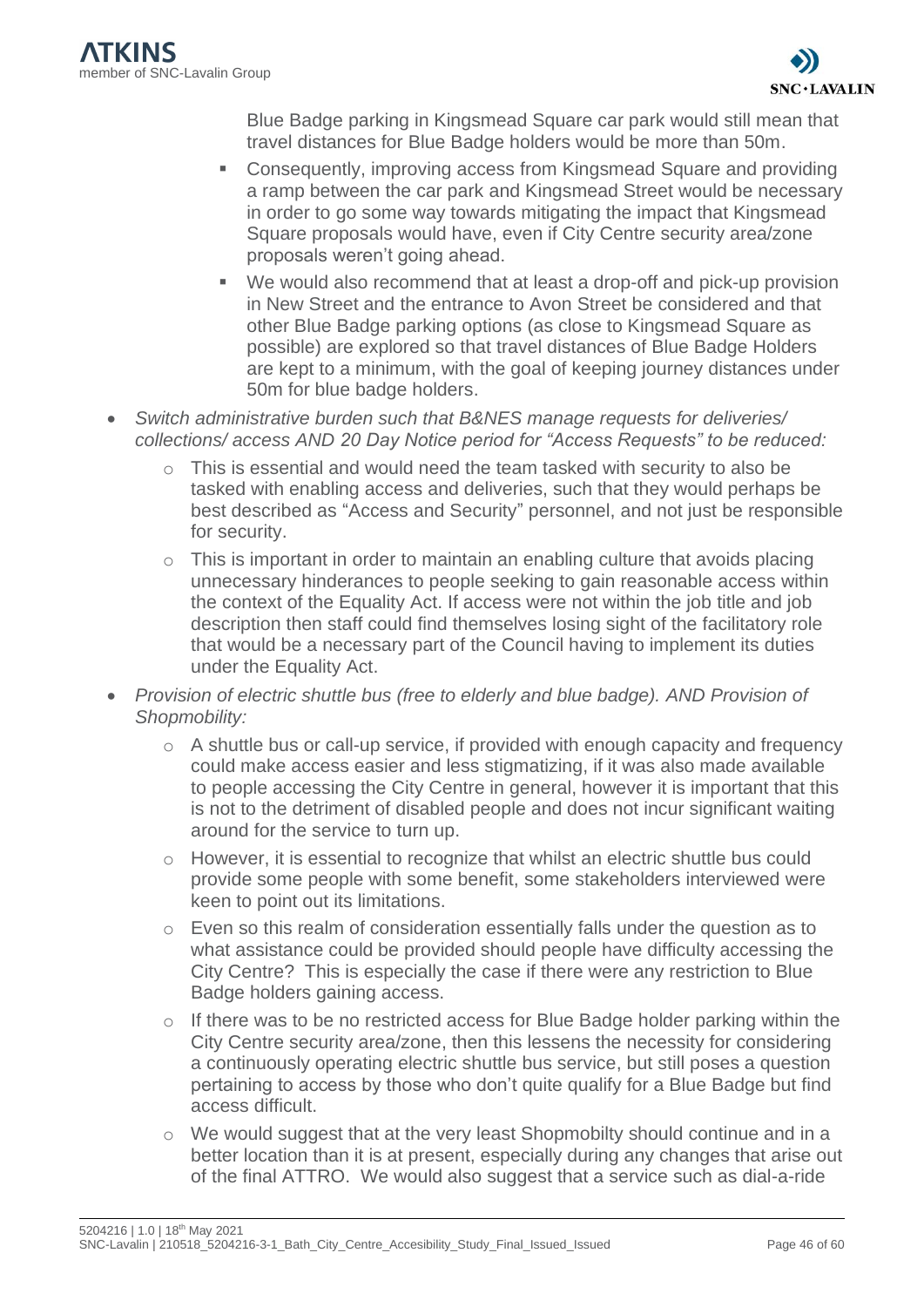could be considered as an option in terms of offering access to those without a Blue Badge but who could perhaps qualify for assistance from such a service, providing such an arrangement could be agreed.

- *More seating within City Centre:*
	- o Seating that is compliant with BS8300:2018 Part 1 (in height, ergonomics, and other details), strategically located around the centre and not further apart than 50m would help a number of people. However, it is important that such seating tonally contrasts with surroundings and is not located in routes that would create obstructions for people with mobility and sight related needs/requirements.
- *Improvements to surfaces on routes for disabled from parking bays/ car parks:*
	- o This is essential if access for Blue Badge holders was restricted and is strongly advised as part of ongoing improvements in any case.
	- o It will need to include attention to matters such as introducing dropped kerbs where there is insufficient/inadequate provision and removing obstacles.
	- o We would also recommend that other improvements will be necessary beyond initial routes identified.
- *Potential controlled pedestrian crossing at Westgate Buildings:*
	- o Subject to an appropriate assessment of all the relevant issues, a pedestrian controlled crossing at Seven Dials Junction could be an important improvement, made more pertinent if Blue Badge holders were not to have access to parking within the City Centre security area/zone.
	- o Even so, the lack of clarity both visually and in terms of tactile paving warning depth between road and pavement surface also presents a safety issue in of itself, irrespective of other proposed changes. Because it is on a significant pedestrian route, it is advisable that a controlled pedestrian crossing be considered separately as part of overall safety improvements.
- *Taxi pick-up and drop-off to be improved AND retain/ improve existing bus stops to optimise arrival/ departure times:*
	- o Improvement to both taxi and bus facilities in the City Centre locality will be most necessary if Blue Badge holder access restrictions are to be implemented, in order to help mitigate challenges experienced by Blue Badge holders.
	- o Even if Blue Badge holders were able to gain access, a commitment to look at what improvements could be made, would benefit those who have mobility difficulties who are not eligible for a Blue Badge and who already rely on means of accessing the City Centre other than by using private cars.
- *Improve wayfinding facilities AND locate, map and communicate quiet spaces and places:*
	- o Whilst improvements to wayfinding would be made more necessary if Blue Badge holder access were restricted, it would arguably be beneficial for others not eligible to Blue Badges as part of overall ongoing improvements. Consequently, with the extension of routes for those not able/permitted to access the City Centre by car, we would recommend that wayfinding be seen as an important measure in terms of enabling people to navigate longer routes than they may be used to.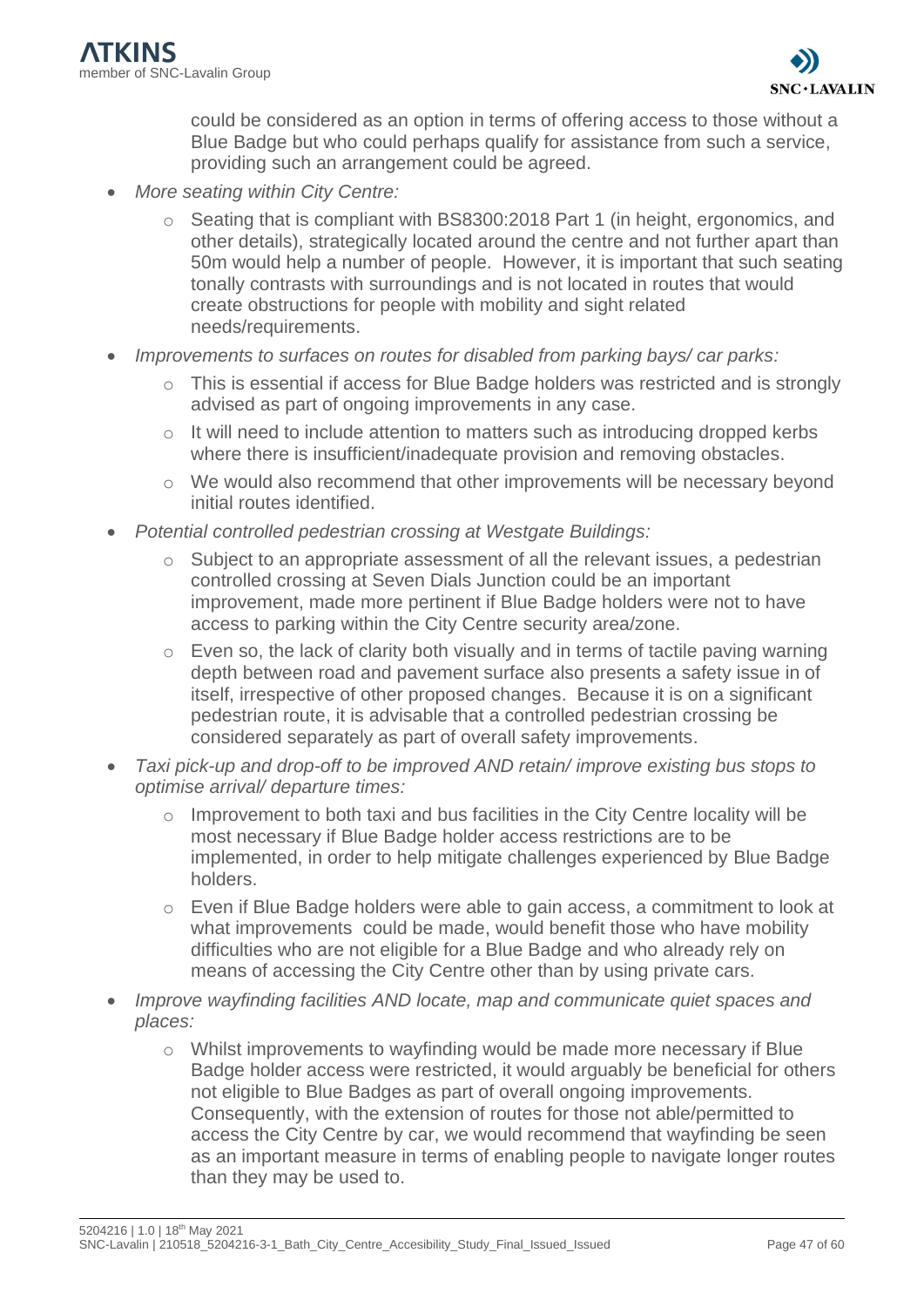- o Mapping quiet spaces and places within a wayfinding strategy could help those for whom urban and crowded environments can become overwhelming and where access to a car is not so immediate to them when seeking to find sensory refuge, relief, and rest. This approach would be consistent with current thinking with regards to neurodiversity and would help towards making Bath more Dementia and Autism friendly, as well as amenable to others with neurodiversity related conditions.
- *Review use of cycles and e-scooters and consider limits if necessary:*
	- $\circ$  If there is anything else, other than restricting access to Blue Badge holders, that causes disabled people to feel that their wellbeing and independence is being threatened within the public realm then it's when people are expected to share space with modes of transport that are faster than them and liable to collide with them such as when they are unable to see, hear, or move out of the way of hazards*.*
	- $\circ$  If significant effort is being put into implementing security measures then it is reasonable to expect that similar effort and human resources made available to maintain security are also charged with reinforcing separation between cyclists / e-scooters and what should be pedestrian only domains.
- *Provide information that can easily be understood: In Plain English/ Translated into Easy-read/ Communicated with Makaton symbols (and signage):*
	- o Changes can often pass people with learning difficulties by or lead to anxiety if they are not able to understand such changes. Consequently, it is important to work with those working with people with learning difficulties in order to enable greater understanding of what it means for them.
	- o It is not only Plain English/, Easy-read/ and Makaton symbols that ought to be considered but communications in Braille, Large Text, BSL, etc
	- o Makaton on signage is not what we would advise, but that written communication is made available that uses Makaton symbols and that any recorded spoken communications are also available with a Makaton signer to prove signing supported speech.
- *Improvements to toilets:*
	- $\circ$  It cannot be understated how important access to toilets is to people seeking to go out for the day and who may have metabolic reasons why they need ready access to a toilet or, owing to reduced mobility, may have less opportunity to lengthen their journey and get to toilets in time.
	- $\circ$  Locating toilets near car parks and other transportation nodes would be important. Where it is not possible to provide public toilet facilities then we would suggest that B&NES partner with retailers, service providers and other venues to make suitably accessible toilets available and easy to find. Indeed, this may be considered preferable to public toilets in some regards as there may be greater scope to "keep an eye on" and maintain such facilities.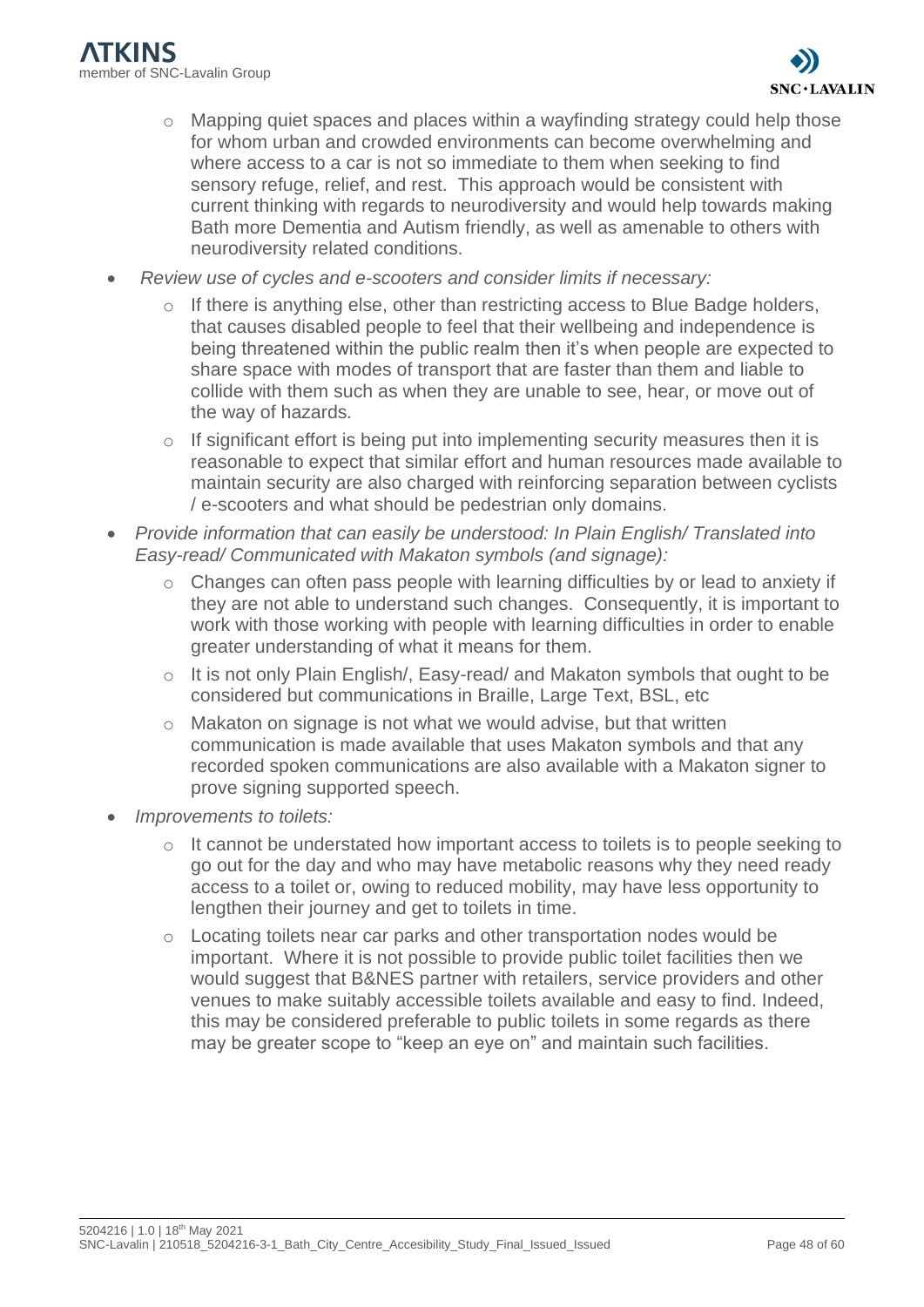

# <span id="page-48-0"></span>8. Recommendations

We will start with general recommendations, most pertinent to the City Centre Security area/zone proposals as there will be some relevance to the Milsom Street and Kingsmead Square proposals. However, we will pay particular attention to Milsom Street and Kingsmead Square proposals towards the end of our recommendations in order to pick up on particularities that arise within the context of these projects.

## <span id="page-48-1"></span>8.1. Risk Perspectives

It is recognised that Hostile Vehicle Mitigation (HVM) proposals are intended to reduce the risk posed by Vehicle as a Weapon attacks and that the HVM proposals are also part of a layered security system that includes awareness training for front line staff, additional CCTV, temporary HVM measures put into place for events such as the Christmas Market, and the Police's "Project Servator" which raises the presence of Police officers in the City Centre when necessary. However, we would also recommend that the risk perspective also considers the impact of proposals on people over time and the risks that these impacts have on individuals who would be adversely affected.

We therefore recommend, that whilst it is recognised vulnerability can come in the form of short and well recognised security related events, overall project assessment take into account the "vulnerabilities" experienced by multiple people as a result of the detrimental effect on their wellbeing over time. This is because the accumulative result of barriers and hurdles preventing people from gaining feasible access to destinations enjoyed by others can significantly affect people's wellbeing. In other words, if quantified, the accumulative effect of "slow disasters" affecting multiple individuals who are not within public attention, could outweigh the detrimental effect of "rapid disasters" and yet society tends to react and respond to "rapid disasters" because they capture society's attention.

Whilst an assessment of security is not our remit, given the pressures placed on accessibility posed by proposed changes (even with mitigations), there are questions that have been raised during Public Consultation and by those with whom we have talked to and discussed matters, such as:

- What will the proposed measures do to prevent terrorist attacks that do not involve vehicles?
- If someone was wanting to introduce a bomb; would they not use other means of entering the areas other than a vehicle?
- Is footfall the only criteria that terrorists look for, and are not local concentrations of people, such as outside pubs, clubs, places of worship and waiting for busses outside the security area/zone just as likely to also attract hostile vehicles?
- Is allowing Blue Badge holder access to the security area, any more likely to present a risk than any of the above and if not, then why consider that excluding Blue Badge holders limits the risk if, like water, the risk can be more easily directed elsewhere?

Mention has been made of security threat levels and that current national alert levels are at Substantial. Would it not be more reasonable and proportionate if restrictions were related to the threat levels in force at the time and only if the threat went higher than a particular level or there was particularly relevant intelligence would restrictions be increased? And, if threat levels dropped, would there then be scope to lift restrictions? Similarly, if it were known that footfall drops below a particular threshold on particular days in the week or year, could not restrictions also be lifted on these days?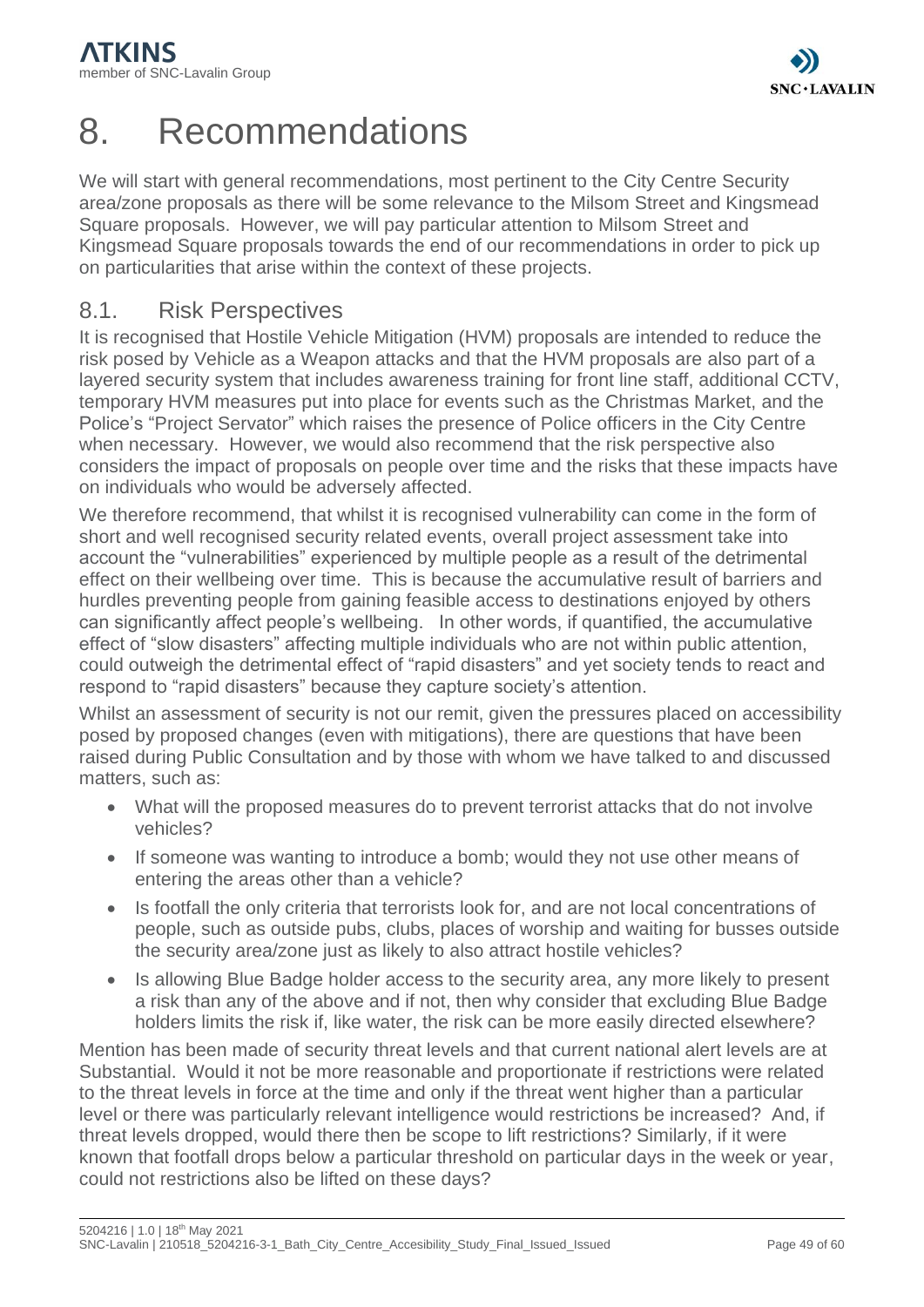

We don't intend to be conclusive by raising these security questions but believe it important to address the "other side of the coin," through these questions.

# <span id="page-49-0"></span>8.2. The Service Design Paradigm

Bath City Centre is a significant Place, consisting of, architecture, streets, shops, other destinations etc. Consequentially, urban realm, highways, economics, sustainability, safety, security and accessibility considerations form an important part of how this Place functions. Place is therefore the context for what happens within. However, in order to achieve the most desirable outcome, it is firstly most beneficial to look at the City Centre from the perspective of the Service it performs:

- How would one describe the Service that the city needs to offer and what are the constituent parts to this service?
- What does the overarching Service of the city look like?

In other words:

- What does the City Centre do in the way of enabling its residents, workers, shoppers/service users and tourists/visitors to do what they want to do?
- How will it be experienced?
- Is it an inclusive experience?

Indeed, a key element of the Equality Act pertains to rights of access to Goods, Facilities and Services. Our overarching recommendation, therefore, is to consider how one approaches the issues that the council are seeking to address within a Service Design paradigm:

- The Service Design paradigm recognises that the value of project outcomes will not be realized in the physical component of the projects themselves, but in the User Experiences that are realized by the Service that the city offers as a whole.
- User experiences will be diverse and informed by differing perspectives.
- A Service is achieved through a combination of measures of which the physical components form just a part.

The Service Design Paradigm is why our observations utilized diverse needs-informed Persona Narratives and then further informed by Scenarios. This is so that we might elicit an understanding of the likely User Experience of the proposed Service and obtain an understanding of what the Service could be if it took account of diverse perspectives.

We have stated that the physical components form just a part of achieving a positive User Experience of Service outcome. The other two crucial components are operations (management) and communication, for without these two components a Service will fail to be realized and it will usually fail to achieve the necessary accessibility and inclusiveness for it to be equitable.

As we are taking a Service Design perspective whilst writing these recommendations, rather than refer to those that will manage the City Centre as security staff we have referred to them as Access and Security staff on the basis that this could help staff maintain a service perspective in all that they do. It is key that staff know their duty is to literally and metaphorically "remove barriers" to enable those coming to the city for legitimate reasons to gain access as much as it is to "place barriers" and hinder those seeking access for illegitimate reasons.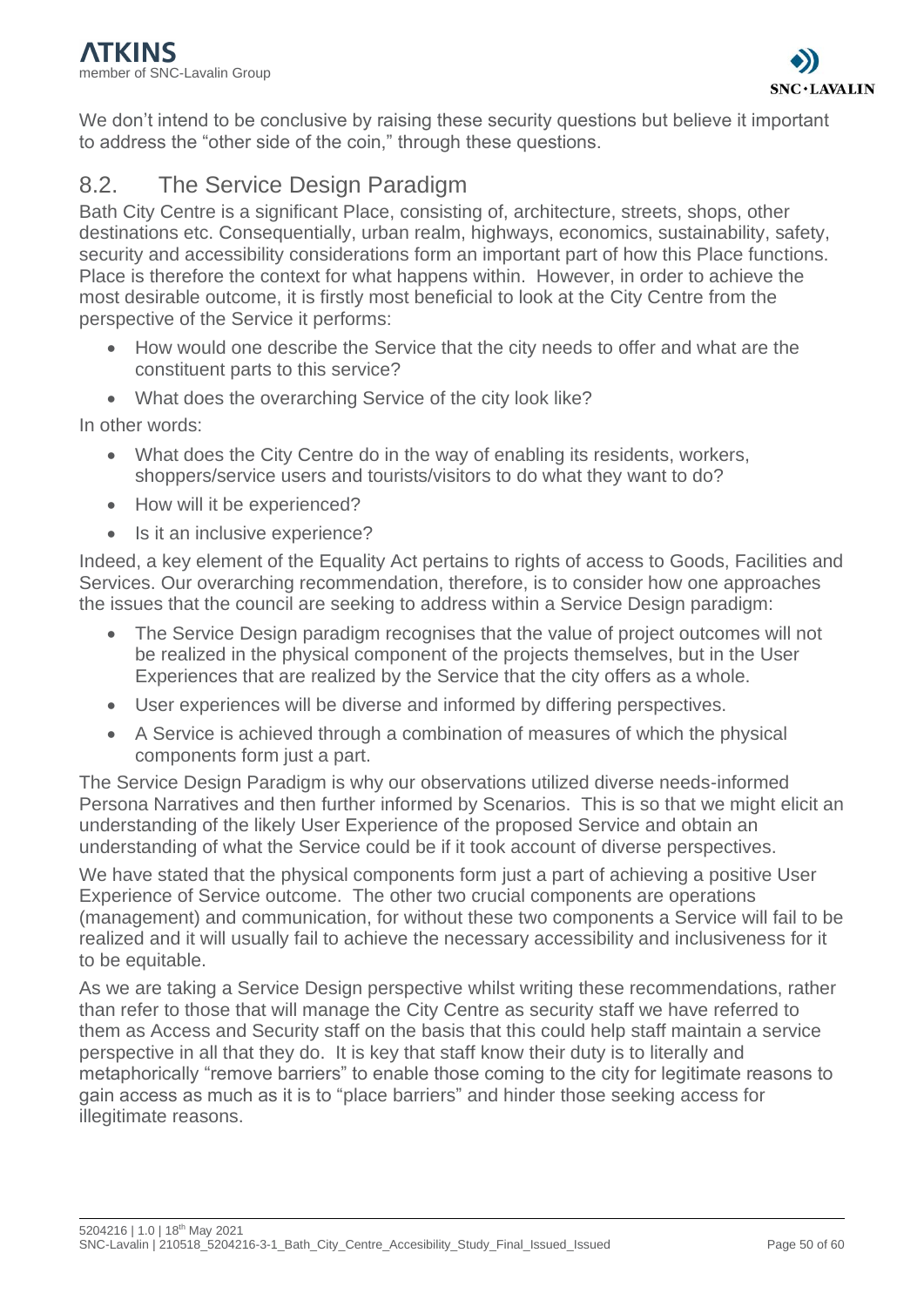

# <span id="page-50-0"></span>8.3. Shifting the Administrative Burden

It may be perceived by some that "Accessibility" is purely a physical matter. However, one of the major potential barriers could be the administrative burden that people are faced with. As it stands, the current proposals would appear to place some significant burdens upon people seeking permissions pertaining to particular kinds of deliveries.

A view, that was expressed during the public consultation, was that the proposed administrative burden for deliveries should be switched and placed on the team responsible for managing Access and Security, rather than induce added complications and onerous requirements upon residents seeking permissions. We would concur with this view. Experience informs us, that needless time can be taken up by demanding administrative tasks that disabled people are often having to navigate and that more often than not these administrative processes tend to fail to work as they should when it comes to disabled people's needs and requirements. Moreover, not all disabled people will necessarily have the capacity nor energy to wade their way through these kinds of hurdle. It could also be said that life for some disabled people is already filled with enough complications and hurdles as it is.

We would therefore advise that a Service and enabling approach ought to be taken to arranging deliveries and obtaining any other permissions that may lift such burdens. We would also recommend that more diverse forms of deliveries ought to be permitted during the day to meet the needs of residents, especially those with accessibility related requirements. If it necessitated deliveries being delivered to a designated point and then delivered by members of the Access and Security team then this should form part of a Service driven approach. It may be that, if an electric shuttle service were made available, it could undertake such deliveries in addition to providing a shuttle service for people.

# <span id="page-50-1"></span>8.4. Accessibility Permits

Much of the public consultation respondents questioned the equity and appropriateness of excluding Blue Badge parking and raised similar questions regarding excluding access to taxis. From an equity perspective, we are minded to concur with this feedback and would be obligated to question reasonableness of this exclusion in the first instance. However, it is recognised that security concerns also need to be addressed.

Consequently, our Interim Report's primary recommendation was, therefore, to explore a permit-based system. To be clear this wasn't to give wholesale Blue Badge access but to permit access to permit holders on the grounds of accessibility in order to address both access and security concerns. The potential benefits could be two-fold:

- Offer a means by which security concerns could be addressed.
- Offer a means of preventing Blue Badge bay abuse through tighter controls since permit holders would be held to higher levels of accountability and the legitimacy of their presence could therefore be verified.
- Staff could then be given a two-fold remit that is one of Access and Security in equal measures, where their responsibility isn't to exclude one at the expense of the other, so that a safe, positive User Experience of the City Centre Service can be achieved.

In order to achieve this, we therefore suggest that at security/access control points, a system of recognition using a combination of perhaps ANPR, permit scanning, facial recognition and staff presence to verify who is seeking entry at any given point.

We suggested that permitted access could be given to those who met particular criteria. such as: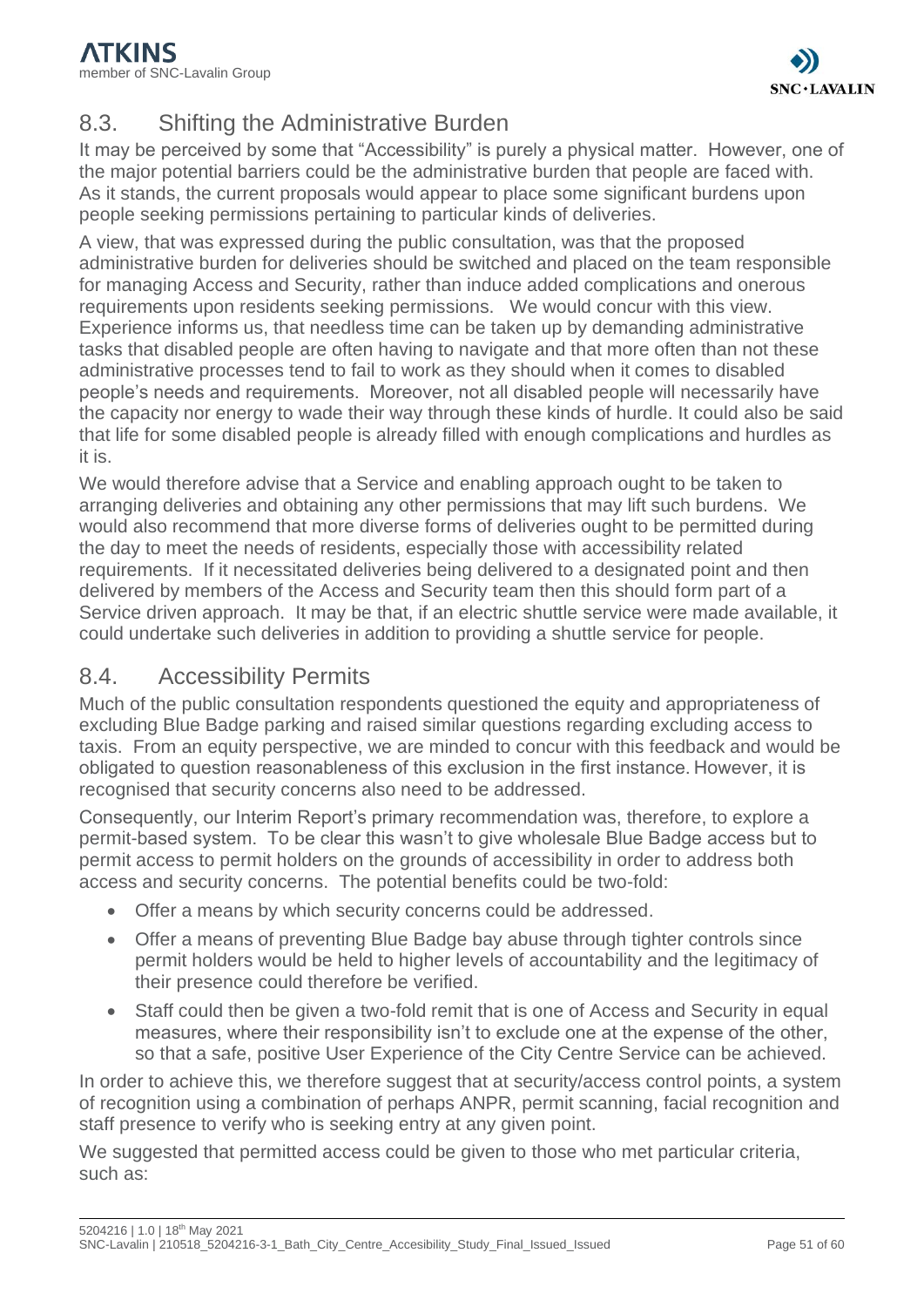- Holding evidence of their access requirements, such as a Blue Badge or evidence from a doctor that supports a person need for permit (so that those with injuries, awaiting surgery or not otherwise eligible for a Blue Badge can gain essential access – even for a limited period before the permit expires).
- Satisfying the security services that they don't present a likely threat.
- Either:
	- o living within the proposed City Centre security area/zone or immediately outside it (such as those who currently have difficulty accessing bays that are regularly obstructed by others)
	- o living within Bath and within a predetermined catchment/hinterland (such that Bath can reasonably be considered as their local city)
	- o regularly working in the proposed City Centre security area/zone

We suggested that a permit system could:

- Extend to those organisations within the City Centre, Bath and its hinterland (such as Age UK or services to people with leaning difficulties) with a clearly demonstrable service to a client group within which there is a high probability of requiring access within close reach of specific destinations.
- Be used in conjunction with an app so as to enable permit holders to signal to Access and Security staff that they wish to gain temporary access or be picked up by a taxi or private hire vehicle:
	- o Details could be entered into such an app to permit access for a taxi or private hire vehicle for a limited period and only where the passenger holders a permit.
	- o Taxi and private hire vehicles drivers, by virtue of their licencing ought to therefore offer Security Services an opportunity for vetting.
	- o If needs be, taxi or private hire vehicle access could be limited to those with a corresponding permit of their own that can only be used in conjunction with an accessibility permit holder's permit.

Subject to the viability (for security purposes) of doing so, those visiting Bath on business or for enjoyment and wish to access a specific destination and have accessibility requirements could apply for short-term permits having satisfied both accessibility and security criteria and having had their vehicle checked on entry.

As indicated before, by providing more controlled access limited to those with legitimate access requirements, we suggested one would go some significant way towards addressing an existing concern regarding the misuse of Blue Badge bays by those with no legal reason for using them. This might have been seen as a significant improvement in accessibility terms.

## **Recommendations Following Stakeholder Engagement**

The consistent feedback that we obtained from Stakeholder engagement was that Blue Badge holders ought to be provided access and that security protocols be devised around their use. The eligibility and administrative hurdles were seen as potentially being too much of a barrier to what many considered are legitimate and a necessary basis for access. Having heard the testimony of Stakeholder panellists, we would agree that an overcomplicated permit system could be a problem. However, what is apparent, is that there would need to be some form of security protocols used by Access and Security Staff that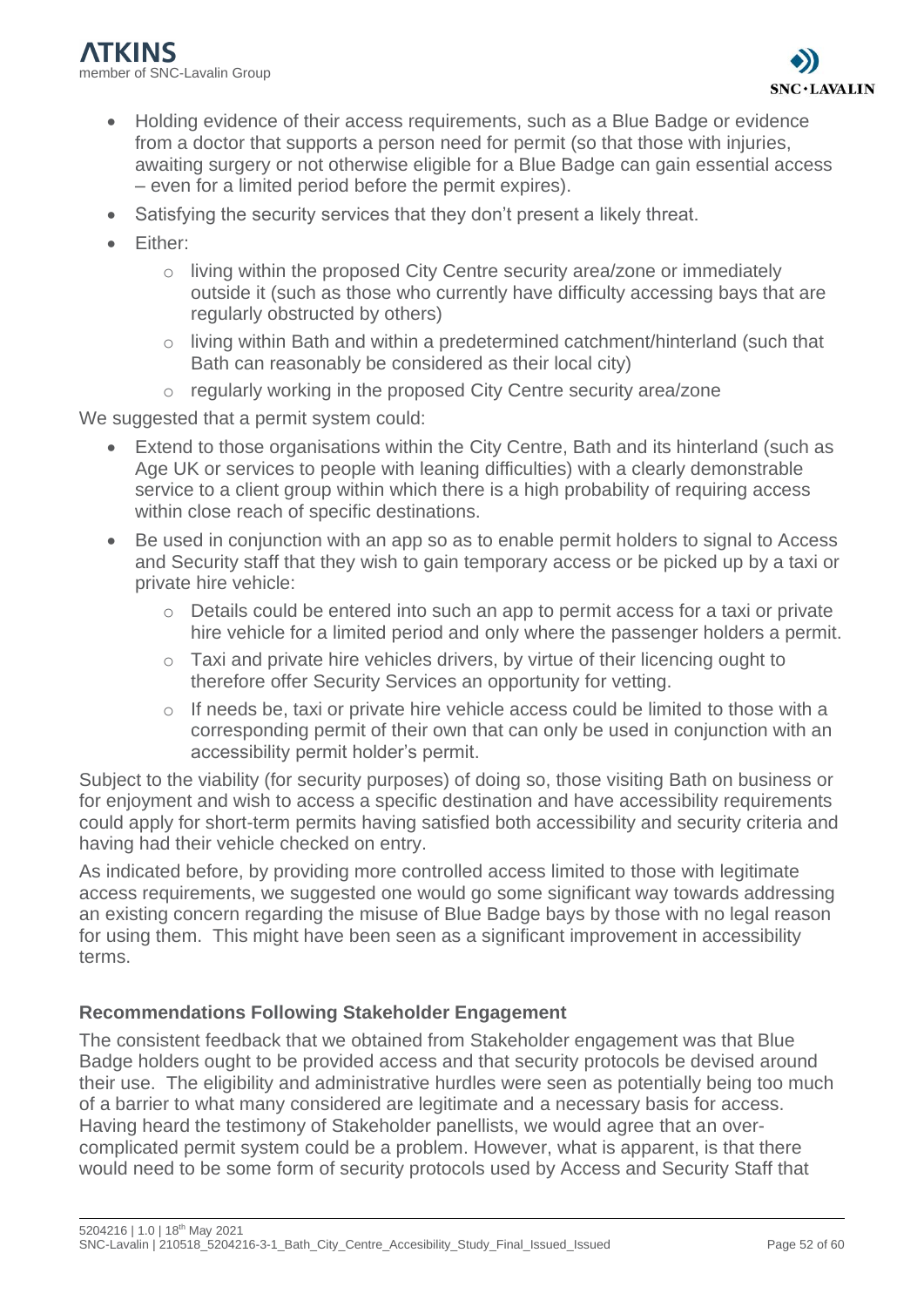could easily link cars and taxis with Blue Badges holders, including occasions when taxi drivers have been asked to pick up a Blue Badge holder. Moreover, there are other vehicles such as those operated by social care service providers, health and social care workers, and "meals-on-wheels" providers and a service such as, or similar to, dial-a-ride services who ought to be permitted access on a basis other than occupants holding Blue Badges, or at the very least meeting agreed criteria for assistance.

## <span id="page-52-0"></span>8.5. Electric Shuttle

If the above proposals were not considered feasible, and if all options for making it work had been exhausted, then in our Interim Report we recommend exploring other alternatives that maintained a Service Design approach to the question of how the city delivers an inclusive and accessible Service. Indeed, during wider Public Consultations, some respondents suggested the idea of an electric shuttle service that included the car parks such as Charlotte Street would be a good idea.

However, it should be noted that any added complication to getting up, getting out and getting to a destination can become a significant hurdle. Getting out can often be a complicated and time-consuming logistical exercise for many, even before thinking about other "links in the access chain." Added to this complication, there is uncertainty caused by delays, not knowing the arrangements and inclement weather.

Nevertheless, before dismissing this idea, we suggested that it was worth noting that this approach is not uncommon in large transportation domains such as major rail stations and airports where travel distances are known to be too great. It is also reported that Cardiff introduced an electric shuttle service. Even so, points to consider would be as follows:

- How would this effect the viability of Shopmobility and would it work in conjunction with Shopmobility and/or make a shuttle service less or even more viable?
- The Cardiff example utilized golf buggies and many transport domains examples don't carry wheelchair users in their chairs and consequently it would be wise to explore options that utilized the electric version of the London Cab rather than offer a solution that did not include space for wheelchair users.
- Would an electric shuttle service function as a form of timetabled bus service or could they be called upon and/or even booked? This would need to be the subject of further evaluation.
- If this formed part of a Service Design and User Experience (UX) strategy for Bath, it might even be seen as a positive attraction and chargeable for use by those without Blue Badges or permits?
- It may be that if some form of electric shuttle service were provided that this might offer some solutions if there were an exchange point for particular deliveries that other residents might seek.

These are some of the questions that we suggested were best resolved through consulting stakeholders whilst also establishing what would be necessary in terms of business and service plans.

## **Recommendations Following Stakeholder Engagement**

Whilst some of the Stakeholders could see benefits in having a shuttle system, there were a number of concerns raised with regards to the predicaments, uncertainties and added hassle factor that users could very easily face with a shuttle service. Whilst a shuttle service could be advantageous to some there was a consistent message that some Blue Badge holders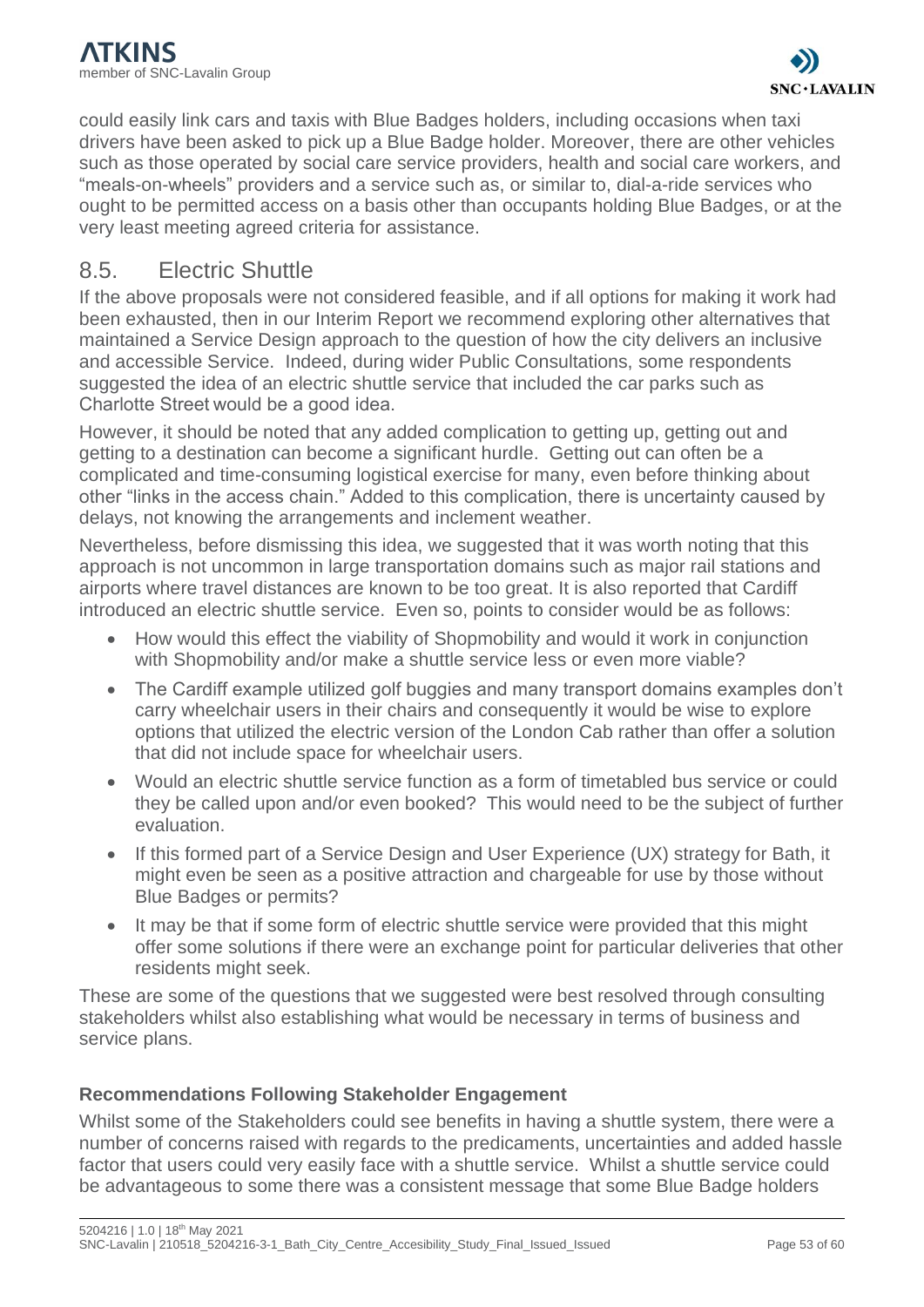have need to stop in multiple locations and have need of getting to their cars and back home when energy levels, pain or other complications arising during their daily lives "kick-in".

We were also able to consult one person with regards to the Shopmobilty service. What became apparent is that it did not seem that it was located in the most appropriate location, some distance from where shops and services are located. It was also apparent that there are major hinderances to using mobility aids in Bath City Centre, such as uneven surfaces, a lack of dropped kerbs, narrow pavements, and obstructions such as A boards. It should also be noted that some people can't make use of Shopmobility:

- where their visual impairment is such that they cannot see where they are going,
- where they have neither the strength nor control to operate mobility aids provided,
- where transfer to Shopmobilty mobility aids is not physically possible.

There might be greater take-up in Shopmobility, if streetscape challenges were addressed and if Shopmobility located where the shops are and was closely associated with covered parking, where transfer between car and mobility aid could be made easier. Moreover, if there were drop-off and pick-up points in key car park locations, where the Shopmobility operator could arrange to meet-up with potential users when and where it is most advantageous to them, then this could also help. However, it is important to note that Shopmobility in of itself is not a total solution as needs and requirements vary and what is necessary is options and choices.

## <span id="page-53-0"></span>8.6. Improvements

It is very apparent that whether or not other mitigations are made available, improvements would be necessary to varying extent, according to the final decision made with regards the City Centre security area/zone. There would be a greater imperative to make urgent improvements if Blue Badge holders were not able to access the City Centre security area/zone. Nevertheless, if Blue Badge holders were provided with access other improvements would need to be considered as part of an overall and ongoing programme of improvement in order hat those without Blue Badges would benefit from improvements too. Consequently:

- 1. From a "mobility" narrative perspective we would recommend that:
	- More Blue Badge bays and yellow-line parking capacity (subject to the Highway Authority's assessment and approval) would be necessary. The necessary extent of increased parking provision will depend on the final option taken forwards. However, locations for consideration, include streets such as:
		- o Beau Street
		- o Broad Street
		- o Barton Street
		- o New Bond Street
		- o Monmouth Street
	- Where additional Blue Badge bays are provided, appropriate means of accessing the pedestrian surfaces, such as dropped kerbs, would need to be provided as well
	- The relative number of Blue Badge bays and localities marked out by yellow lines outside the Security area/zone, Milson Street and Kingsmead Square,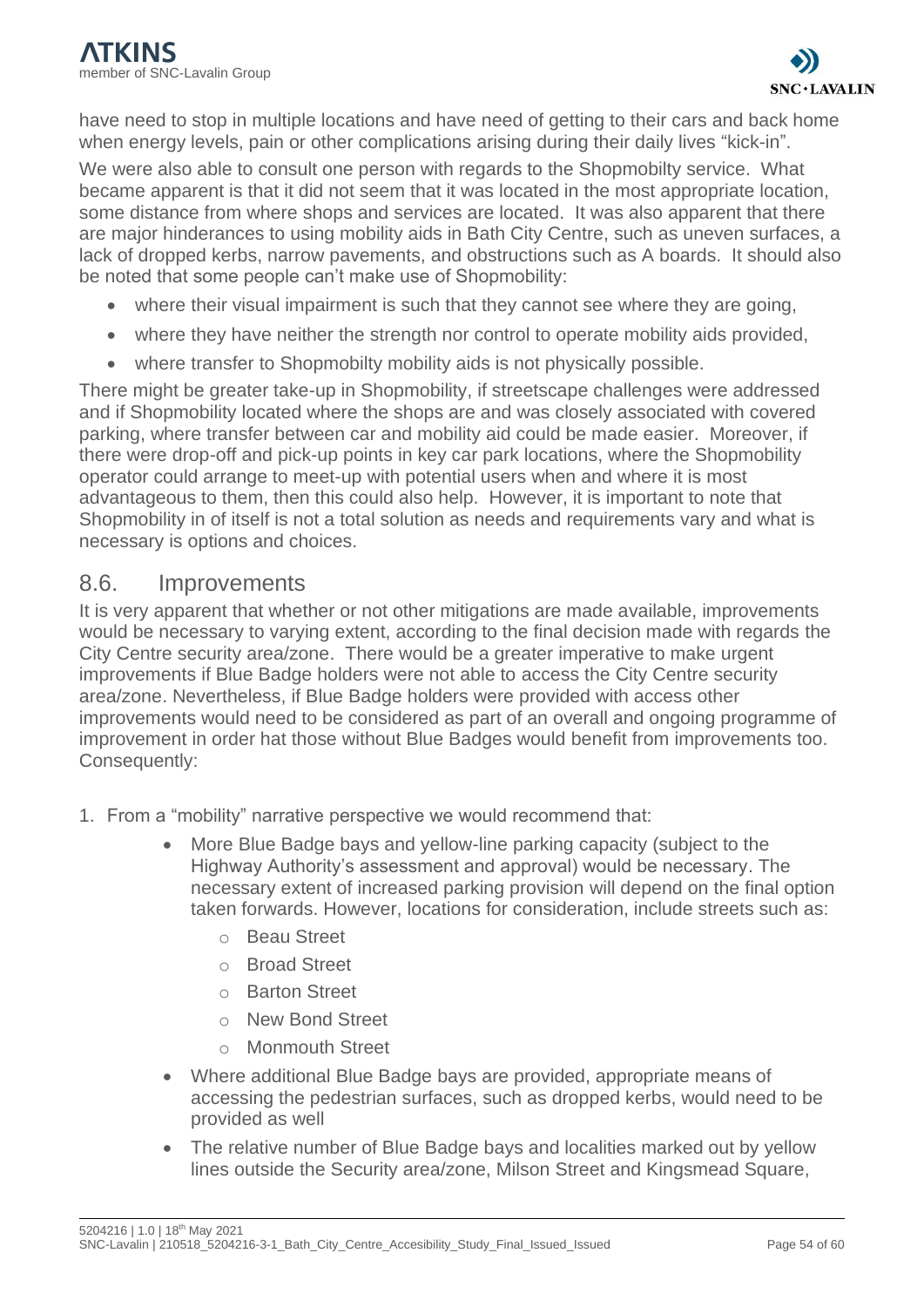would need to be assessed for additional capacity to not only address any loss of Blue Badge parking within these project areas but to also address loss of designated parking over preceding years.

- More Blue Badge bay allocations would need to be provided in off-street carparks, especially if access to the Blue Badge holders were restricted within the City Centre Security area/zone. Locations for consideration, include:
	- o Broad Street Car Park,
	- o Manvers Street Car Park
	- o Kingsmead Square Car Park
	- o Charlotte Street Car Park
	- o Avon Street Car Park
	- o Southgate Car Park
- It is recommended that owing to the challenges faced by disabled people, irrespective of any restrictions arising from proposals, that parking in council owned off-street parking is free for Blue Badge holders.
- The above measures pertaining to parking would advisable even if Blue Badge holders were permitted to park within the City Centre security area/zone, since alternative and free Blue Badge parking locations would help alleviate problems that could occur if all the spaces within the security area/zone were taken up.
- Specific pick-up and drop-off locations outside the project areas for use by the general public would need to be explored and, where feasible, be provided at the soonest opportunity to account for those who wouldn't necessarily be eligible for Blue Badges but would benefit from being dropped off as close to destinations as possible.
- For similar reasons as above, taxi pick-up and drop-off locations outside the project areas would need to be revisited and improvements made, where feasible and at the earliest opportunity, in order that arrival/departure by taxi would be as optimal as possible in access terms.
- For similar reasons as above, existing bus stops would not only need to be retained but improved at the soonest opportunity, wherever physically feasible, in order that arrival/departure by bus would be as optimal as possible in access terms.
- Routes would need to be improved and addressed at the soonest opportunity to and from:
	- o alternative off-street Blue Badge parking outside the project areas,
	- o on-street Blue Badge bays outside the project areas and
	- o permitted Blue Badge parking on yellow lines and outside the project areas (subject to the Highway Authority's assessment and approval)
- More seating will need to be provided at the soonest opportunity, in order that individuals might find somewhere to rest, provided that seating design follows inclusive ergonomic design guidance.
- Dropped kerbs are likely to be required, especially those near existing and proposed Blue Badge bays, or on key routes into the project areas from points of arrival.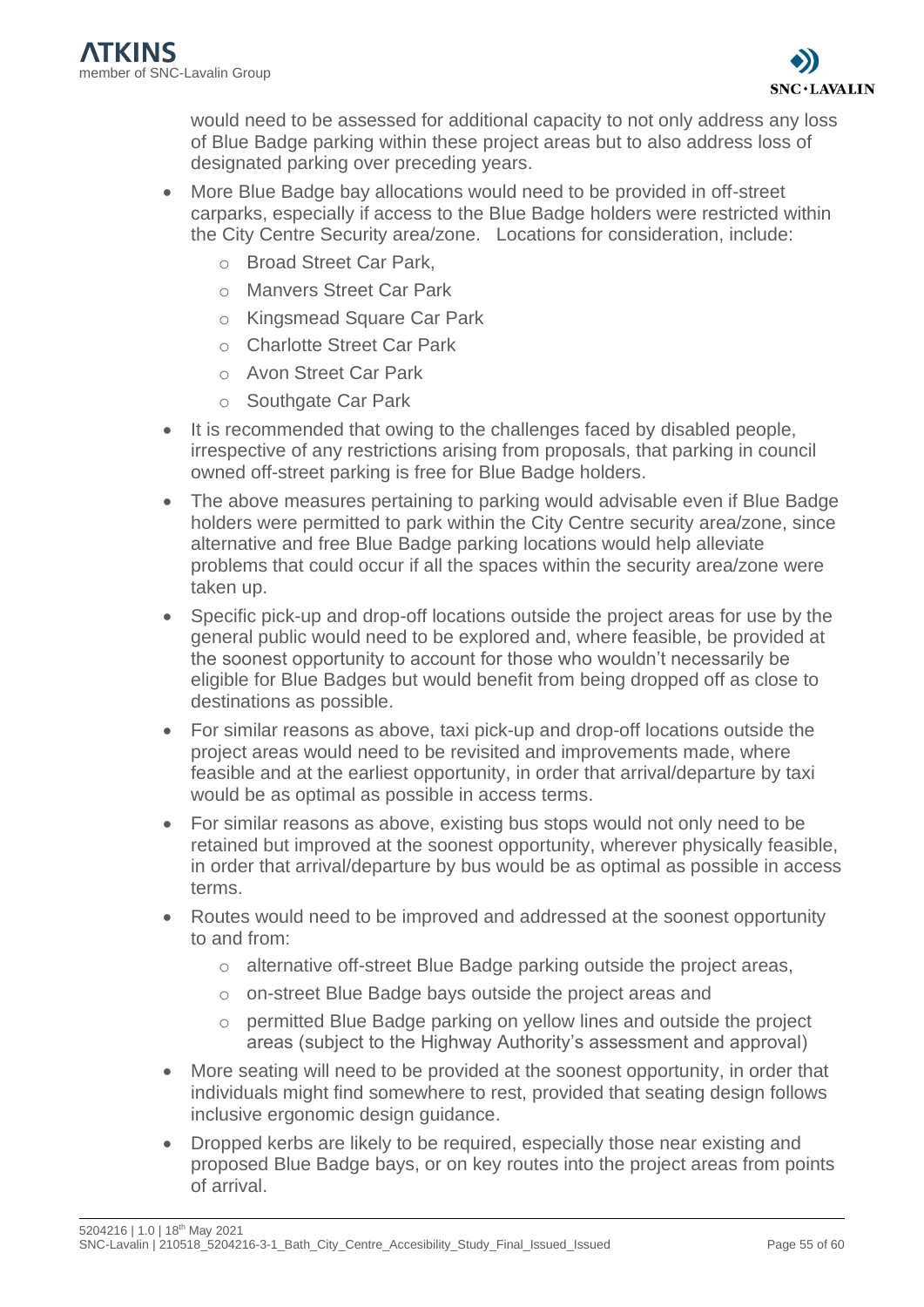

- Improvement of wayfinding will be needed at the earliest opportunity to enable the facilitation of efficient navigation through the City Centre between points of arrival and destinations.
- Other improvements identified within the 2015 access audit would need to be eventually addressed wherever feasible as part of a short to longer term plan as and when opportunities and funding became available.
- 2. From a "visual" and "tactile" realm perspective we would recommend:
	- Attention be given to the "mobility" considerations access above, but with particular emphasis being given to addressing the following in and around parking and on routes to and from destinations, at the earliest opportunity:
		- o Addressing visual clarity problems where they occur
		- o Addressing tactile surface details where necessary
		- o Addressing any lighting issues where necessary
	- That it will be necessary to impose limits on where cycles and e-scooters are permitted to go:
		- o Limiting cycle and e-scooter access to designated routes only and
		- o Policing illegal cycle and e-scooter access within pedestrian only areas
	- Working through the rest of the issues pertaining to peoples' visual/tactile/lighting needs as identified in the 2015 access audit, over the medium to longer term, as and when opportunities arise.
	- Providing information that can be accessed by blind and partially sighted people with regards to limitations, changes and provisions
- 3. From a "auditory" realm and "alternative communication" perspective we would recommend:
	- That, as with the needs of blind and partially sighted people, it will be necessary to impose limits on where cycles and e-scooters are permitted to go, from the perspective of Deaf and hard of hearing people:
		- o Limiting cycle and e-scooter access to designated routes only and
		- o Policing illegal cycle and e-scooter access within pedestrian only areas
	- Providing information that can be accessed by Deaf and hard of hearing people with regards to limitations, changes and provisions
- 4. From a "neurological" and "alternative communication" perspective we would recommend:
	- Giving particular care to:
		- o Not introducing paving patterns that would cause confusion or visual noise
		- o Not introducing lighting that is known to give sensory/neurological processing issues
	- Locating, mapping and communicating quiet spaces and places where one can go if stressed, would be beneficial
	- Wayfinding improvements in order to facilitate navigation through the City **Centre**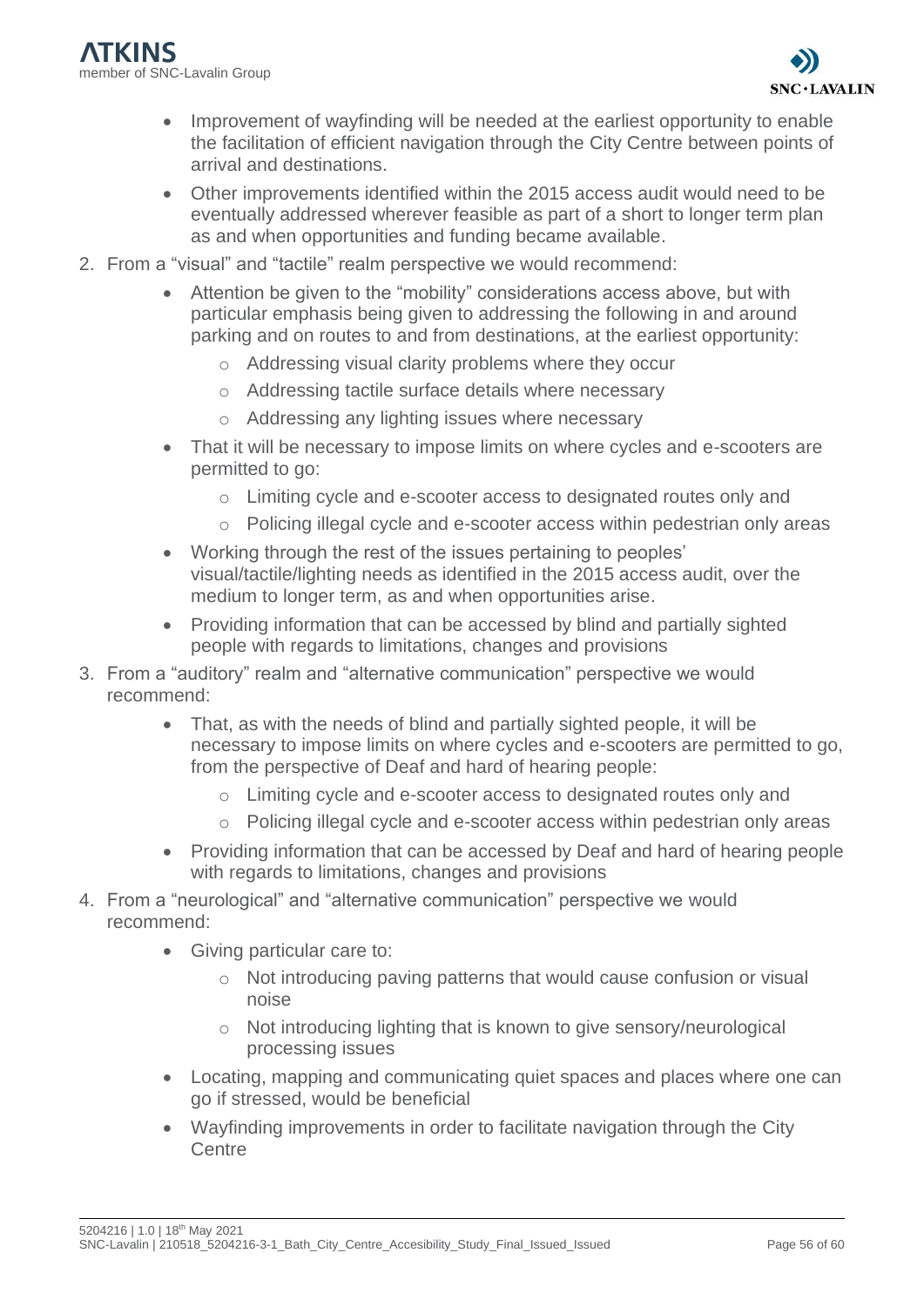

- Providing information that can be easily understood, such as:
	- o in Plain English,
	- o translated into Easy-read
	- o and communicated with Makaton symbols (and signing where appropriate)
- 5. From a "metabolic," aka "convenience perspective" we would recommend that attention be given to:
	- Existing public toilets and clarity as to their location and availability will be particularly important
	- Information with regards to the availability of toilets within City Centre premises such as shops, cafes etc., and whether they are wheelchair accessible or not, will be particularly beneficial and worth mapping and engaging owners of premises in supporting a positive experience of the City Centre

Information with regards to an adult changing places toilet facility will also be important

• Identifying gaps in toilet provision and addressing these within the medium term

## <span id="page-56-0"></span>8.7. Milsom Street

Our recommendations regarding Milsom Street are:

- Provide access for those with accessibility requirements via a Blue Badge holder permit system
- In conjunction with the above, rather than an ANPR monitored bus gate consider using a sliding bollard system similar to that provided for the security area/zone so as to provide one familiar system of access control within the city and prevent people following permit holders through in error
- If any electric shuttle service were in operation, then it should include Milsom Street
- Making improvements regarding Blue Badge parking in the locality. Such as:
	- $\circ$  Increasing Blue Badge parking provision within Broad Street Carpark.
	- o Increasing Blue Badge provision in neighbouring streets to the South west side of Milsom Street
- Committing to making commensurate and progressive assessments and then improvements:
	- $\circ$  particularly those pertaining to tactile clarity between pedestrian only and pedestrian priority and vehicle accessible surfaces
	- $\circ$  other improvements identified in the 2015 access audit over the short, medium and longer term

## <span id="page-56-1"></span>8.8. Kingsmead Square

Our initial observations and thoughts, regarding Kingsmead Square, were going to be slightly different to the observations and thoughts given with regards to the Security area/zone and Milsom Street, but the more we have looked at this, the more we saw the need to apply similar principles to that of the Security area/zone. The reason is that Kingsmead Square is strategically located to enable access and drop of in conjunction with the Security area/zone.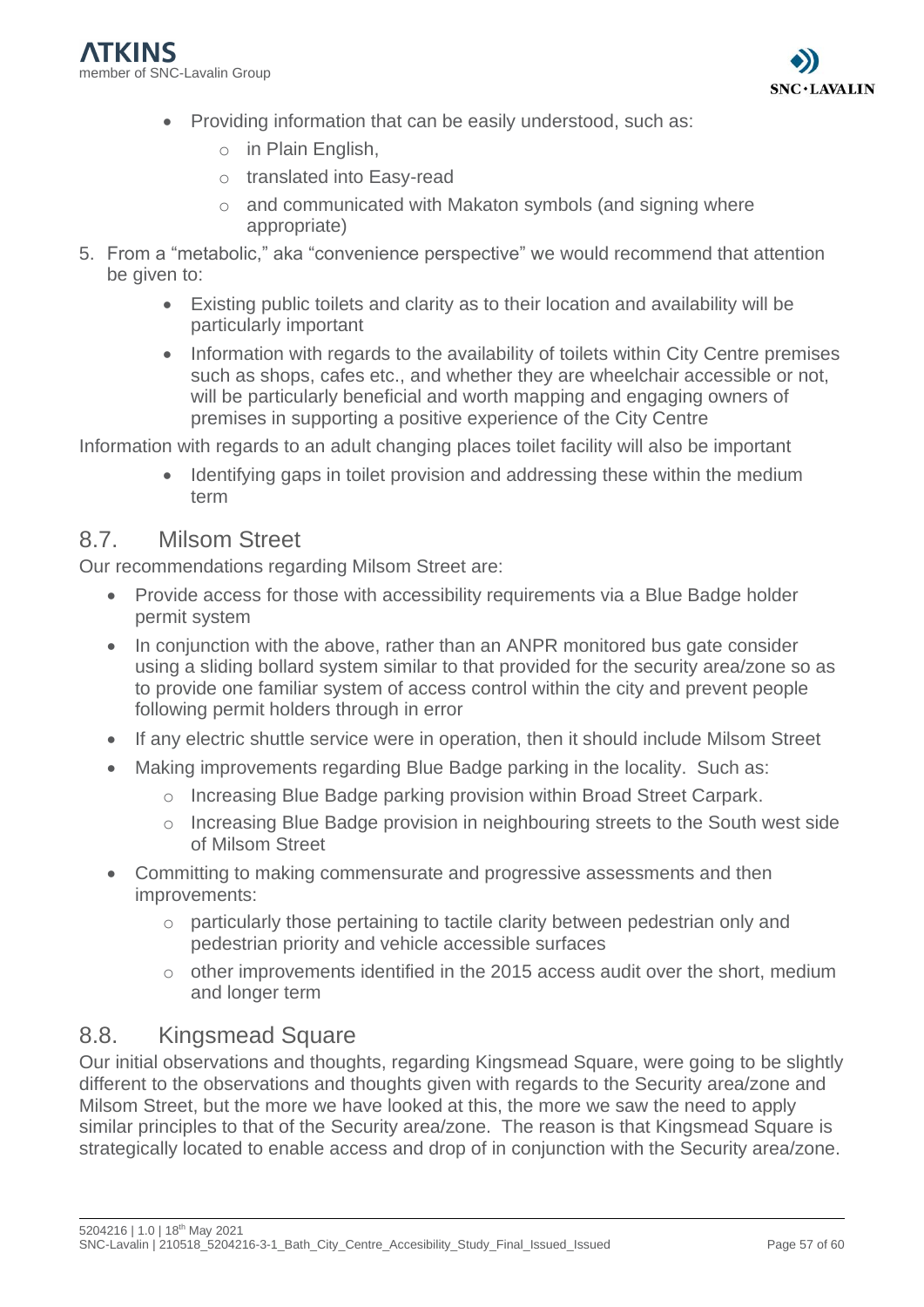### Consequently, *if Blue Badge holders are not permitted to park within the City Centre security area/zone* our recommendations regarding Kingsmead Square are:

- Provide access to pass through but not park for those with accessibility requirements.
- In conjunction with the above, rather than a locked gate, consider using a sliding bollard system similar to that provided for the security area/zone so as to prevent misuse if it were reliant on an alternative ANPR. This would allow drop-off function and parking function for permit holders parking in New St and Avon Street leading to and from the square itself, but not permit parking within the square itself.

The reasoning for our recommendations is that it is apparent from stakeholder feedback, that Kingsmead Square locality acts as a strategic locality for some people getting to places like the theatre and parts of the centre area and consequently this would be of value in particular for Blue Badge holders. Moreover, the nearest off-street parking in Kingsmead Square Car Park is a reasonably significant level change from the Kingsmead Street branch of the Square's domain and one ought to allow for Blue Badge parking which offers more direct access to the Square.

Moreover, one would need to consider significantly improving Blue Badge parking capacity in the neighbouring Kingsmead Square Car Park and addressing the level change between the car park and the square and providing ramped access in addition to the current steps. Even then this doesn't necessarily address the effort that would need to be exerted to transition between these levels. The alternative might be to provide a lift, however unless lifts are enclosed within a building are supervised they can become a liability. For a lift to be provided it would need to be within a building domain with other activity, such as café in order that people, such as café staff could provide natural supervision of a lift.

If the improvements to access between the Kingsmead Square Car Park and Kingsmead Square were not undertaken, then this would place greater pressure on finding limited capacity within neighbouring streets for Blue Badge bay and yellow line capacity.

Irrespective of the selected option for the City Centre security area/zone we advise that commitment is given to making commensurate and progressive improvements. Particularly:

- those pertaining to evenness of surfaces and, tactile and visual clarity between pedestrian only and pedestrian priority and vehicle accessible surfaces.
- other improvements identified in the 2015 access audit over the short, medium and longer term.
- Improving access between the Kingsmead Square Car Park and the square and itself, from other directions as previously described under section 5.5

# <span id="page-57-0"></span>8.9. New Bond Street and Seven-Dials Junction

Whilst it sits outside Milsom Street, it is also apparent that New Bond Street sits between Milsom Street and the Security area/zone, it nevertheless lacks tactile delineation and ought to be reviewed. Our reasoning is that it sits between project areas and also sits on some strategic pedestrian/wheelchair access routes into the centre.

Furthermore, whilst it sits outside Kingsmead Square, it is also apparent, that Seven-Dials Junction is particularly hazardous and not working as it should:

• This is because it sits between Kingsmead Square and the Security Zone, there ought to be a conversation with regards how this might be addressed through traffic calming measures, a designated crossing point and a careful look at tactile delineators between pedestrian only and vehicle accessed surfaces. It should either be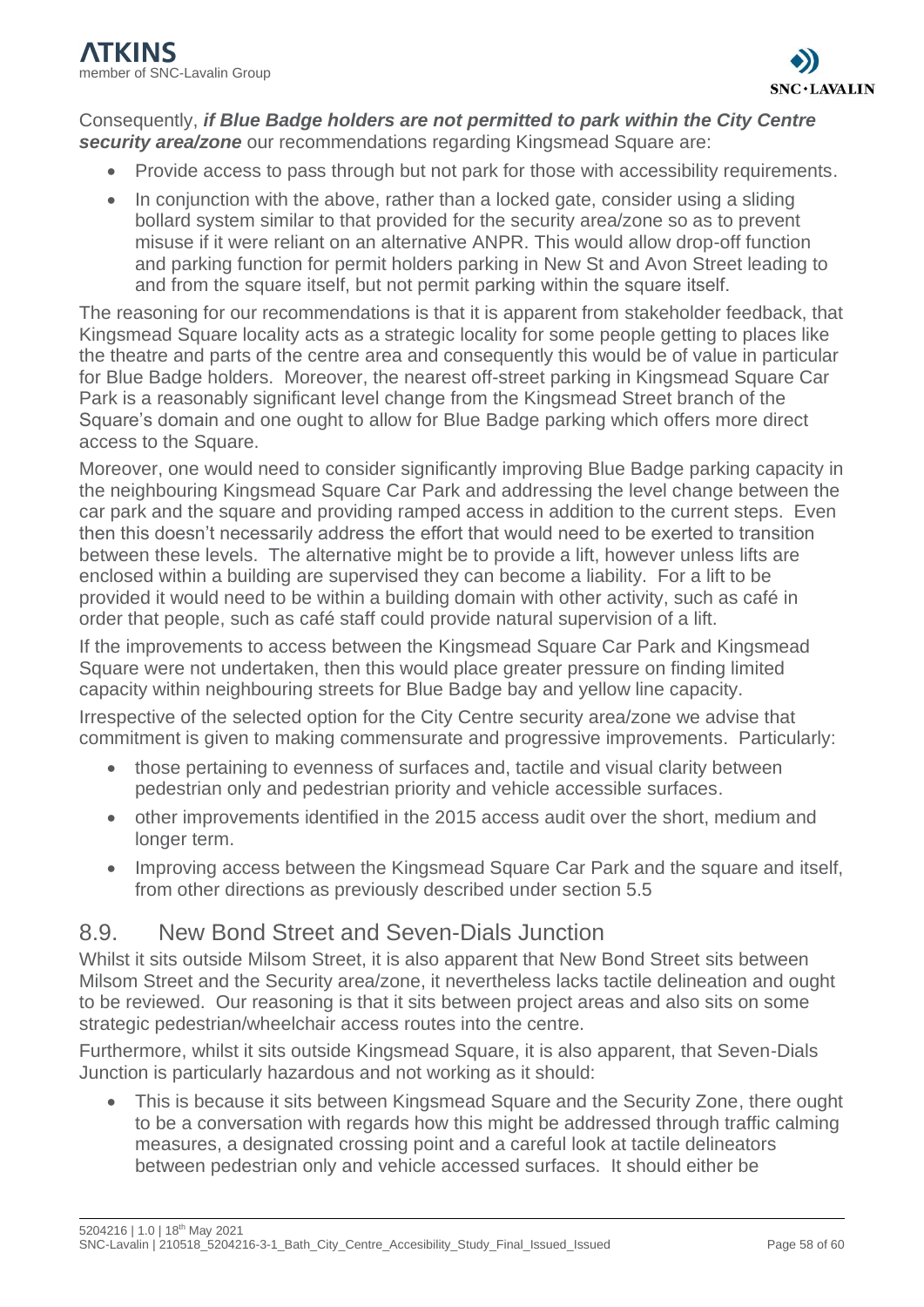

considered as part of both or one of the projects or at the very least in relative quick succession to these projects.

- Our reasoning is that:
	- o it sits between project areas and also sits on some strategic pedestrian/wheelchair access routes into the centre:
	- o vehicular through-traffic does not apparently slow sufficiently for this area to work as intended.
	- o whilst delineators are barely suitable for parallel travel by blind and partially sighted people they are not at all suitable for non-parallel travel as people can easily step over them and miss them.

## <span id="page-58-0"></span>8.10. Management and Communication

Whilst some of these recommendations have already been listed above, we would reiterate that in terms of enabling delivering on an accessible and inclusive Service driven outcome we would recommend:

- When appointing staff, that they are referred to as Access and Security staff and trained in matters of accessibility as well as security.
- Addressing issues identified during the 2015 access audit and pertaining to mobility access, over the medium to longer term, as and when opportunities arise.
- Implementing managerial provisions such as:
	- o limiting cycle and e-scooter access to designated routes only
	- o policing the prevention of illegal cycle and e-scooter access within pedestrian only areas
- Updating and implementing improvements to Wayfinding in order to facilitate navigation through the City Centre.
- Implementing an inclusive and accessible communication strategy in parallel with the implementation of all changes and Service driven outcomes.

**END**. (Please refer to the **Executive Summary** towards the beginning of this document for a summary)